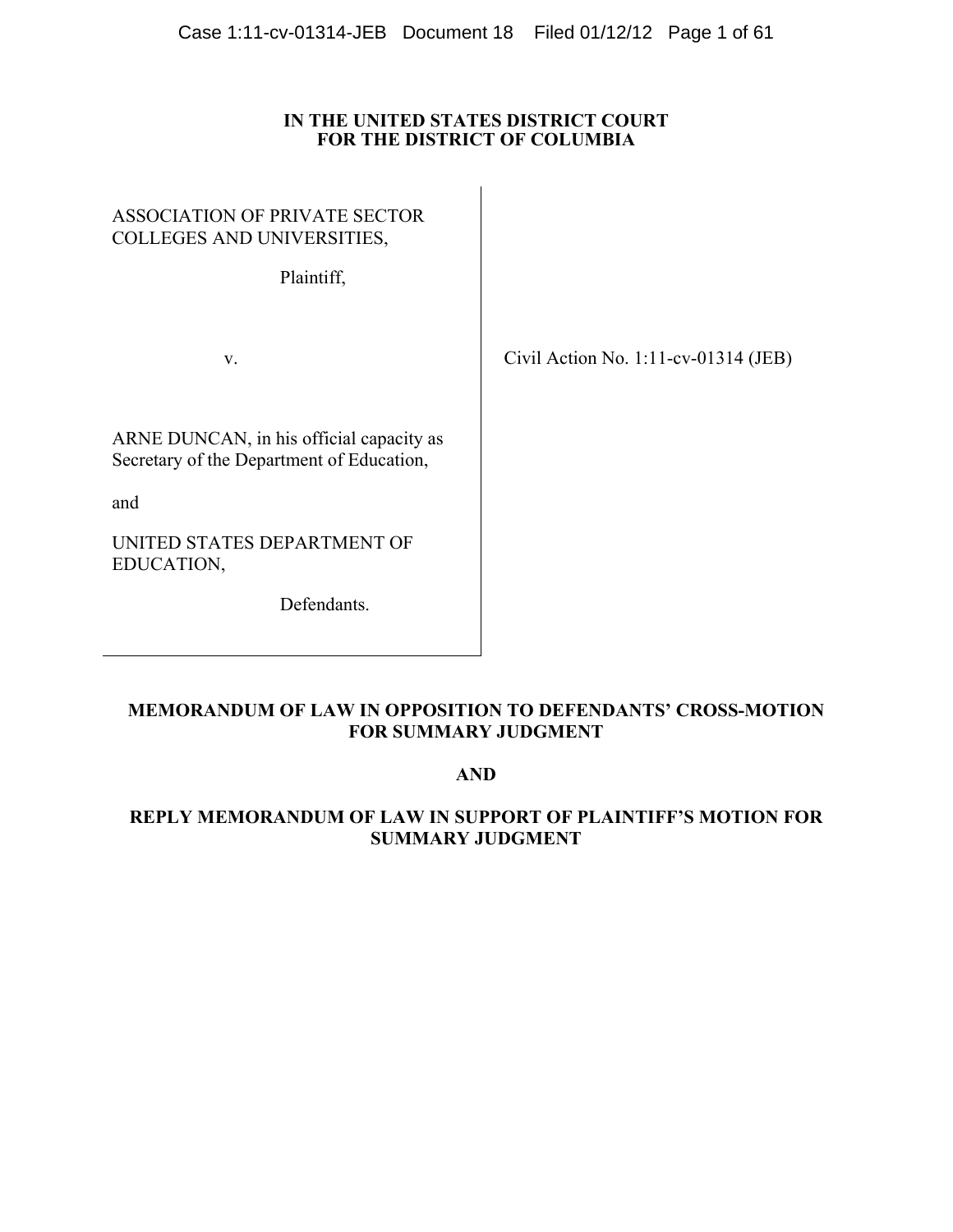# **TABLE OF CONTENTS**

| $\mathbf{I}$ . |                 |                                                                                                                           |  |
|----------------|-----------------|---------------------------------------------------------------------------------------------------------------------------|--|
|                | A.              | The Gainful Employment Regulations Are Based On A Significant                                                             |  |
|                | <b>B.</b>       | The Gainful Employment Regulations Are Not Entitled To<br>Chevron Deference Because The Higher Education Act Forecloses   |  |
|                |                 | 1.<br>The Department's Interpretation Is Not Supported By The<br>Text, Structure, Or Purpose Of The Higher Education Act9 |  |
|                |                 | 2.<br>Legislative History Does Not Support The Department's                                                               |  |
|                | $\mathcal{C}$ . | The Gainful Employment Regulations Violate The Administrative                                                             |  |
|                |                 | More Exacting Review Is Necessary Because The<br>1.                                                                       |  |
|                |                 | 2.<br>The Gainful Employment Regulations Are Arbitrary And                                                                |  |
|                |                 | 3.<br>The Gainful Employment Regulations Are Impermissibly                                                                |  |
|                |                 | The Gainful Employment Regulations Violate The Notice<br>4.<br>Requirement Of The Administrative Procedure Act. 34        |  |
|                | D.              | The Gainful Employment Regulations Violate The First                                                                      |  |
|                |                 | 1.<br>The Regulations Cannot Survive Strict Scrutiny35                                                                    |  |
|                |                 | 2.                                                                                                                        |  |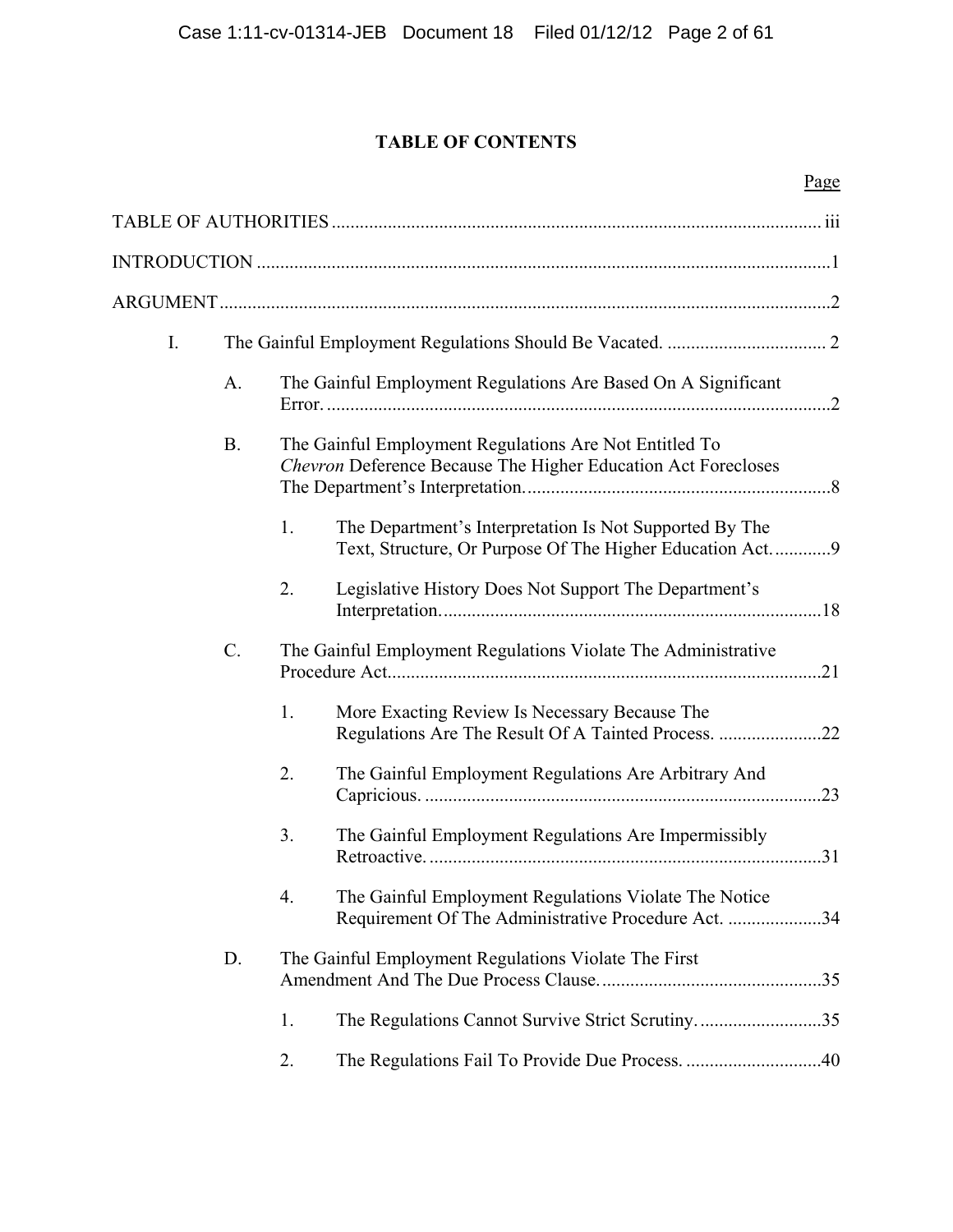Case 1:11-cv-01314-JEB Document 18 Filed 01/12/12 Page 3 of 61

# **TABLE OF CONTENTS (continued)**

| П.         |           | The Reporting And Disclosure Regulations Violate The Higher Education                                          |     |
|------------|-----------|----------------------------------------------------------------------------------------------------------------|-----|
|            | A.        | The Reporting And Disclosure Regulations Exceed The<br>Department's Authority Under The Higher Education Act43 |     |
|            | <b>B.</b> | The Reporting And Disclosure Regulations Are Arbitrary And                                                     | .45 |
| III.       |           | The Program Approval Regulations Violate The Higher Education Act                                              |     |
|            | A.        | The Program Approval Regulations Exceed The Department's                                                       |     |
|            | <b>B.</b> | The Program Approval Regulations Are Arbitrary And Capricious                                                  |     |
| CONCLUSION |           |                                                                                                                | .50 |
|            |           |                                                                                                                |     |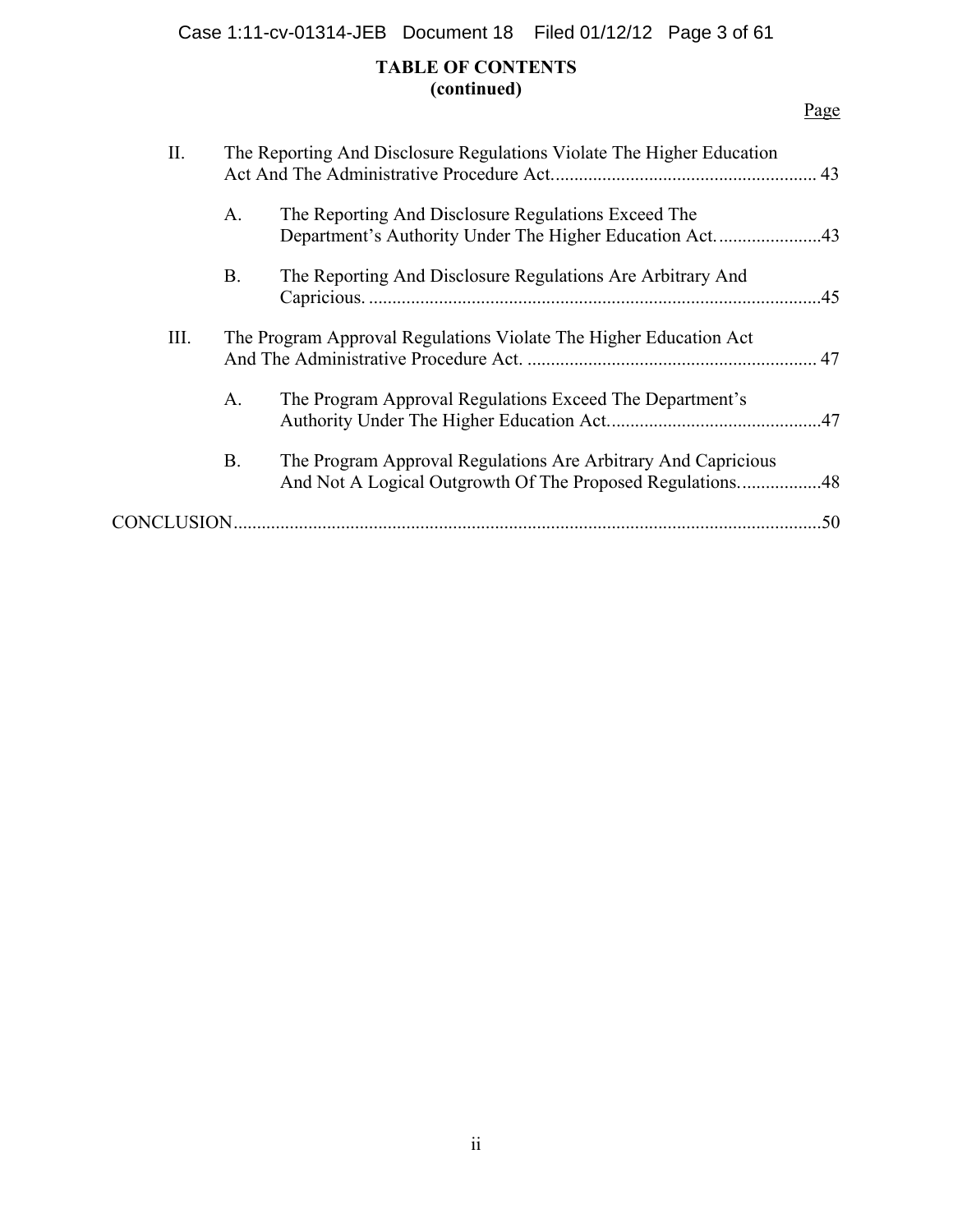# **TABLE OF AUTHORITIES**

# Page(s)

# **Cases**

| Advocates for Highway & Auto Safety v. Fed. Motor Carrier Safety Admin., |  |
|--------------------------------------------------------------------------|--|
| Alvarado Cmty. Hosp. v. Shalala,                                         |  |
| * Am. Bar Ass'n v. FTC,                                                  |  |
| Am. Mining Cong. v. EPA,                                                 |  |
| Am. Radio Relay League, Inc. v. FCC,                                     |  |
| Ariz. Pub. Serv. Co. v. EPA,                                             |  |
| Ass'n of Accredited Cosmetology Sch. v. Alexander,                       |  |
| $AT&T$ Corp. v. FCC,                                                     |  |
| Bergerco Can. v. Iraqi State Co. for Food Stuff Trading,                 |  |
| Burlington N. R.R. v. Okla. Tax Comm'n,                                  |  |
| * Bus. Roundtable v. SEC,                                                |  |
| Cape Cod Hosp. v. Sebelius,                                              |  |
| Career Coll. Ass'n v. Dep't of Educ.,                                    |  |
| Career Coll. Ass'n v. Riley,                                             |  |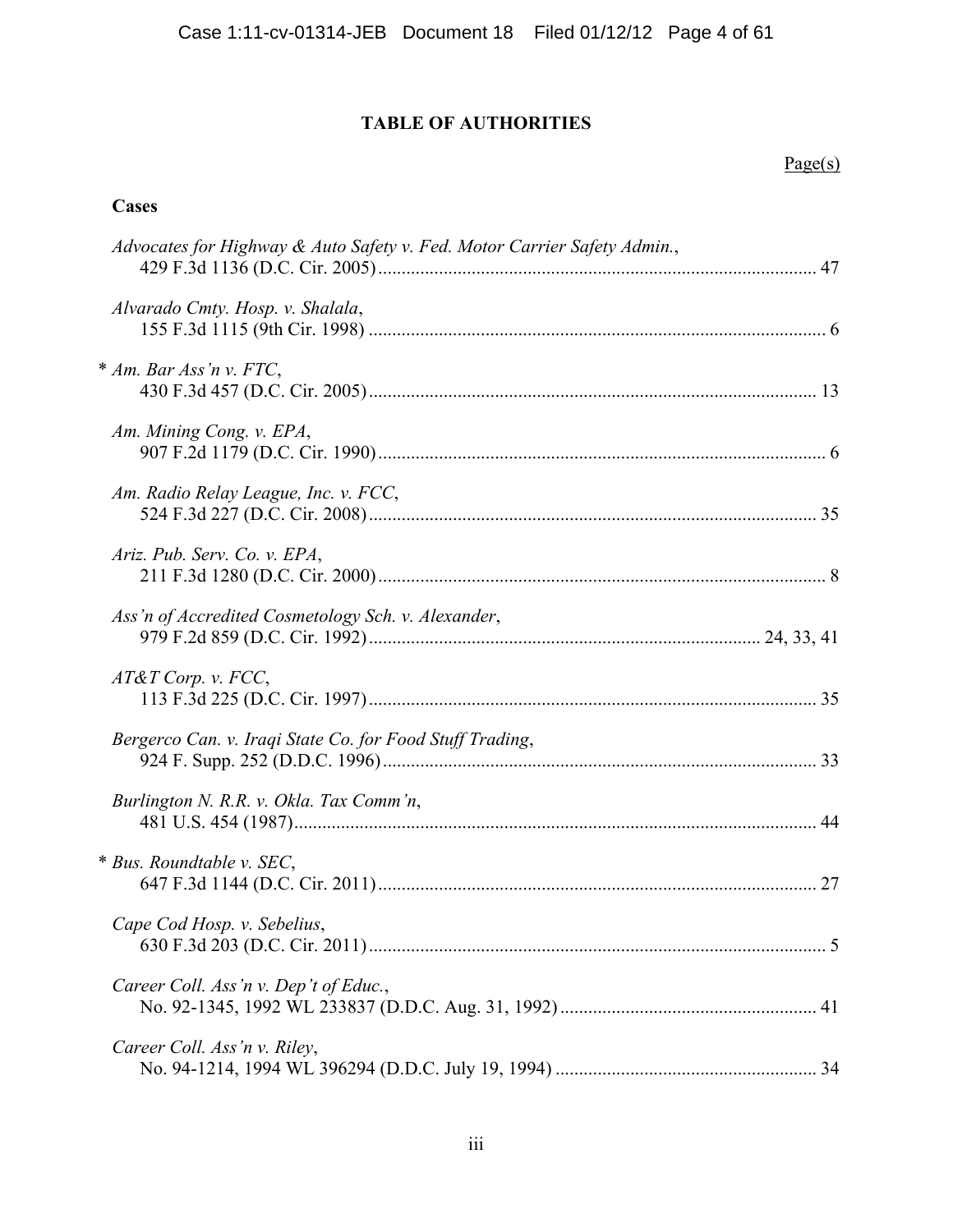# **TABLE OF AUTHORITIES (continued)**

# **Cases (continued)**

|                                                         | Page(s) |
|---------------------------------------------------------|---------|
| Celtronix Telemetry, Inc. v. FCC,                       |         |
| * Chamber of Commerce v. SEC,                           |         |
| Chevron U.S.A. Inc. v. Natural Res. Def. Council, Inc., |         |
| Clark Cnty., Nevada v. FAA,                             |         |
| Cnty. of L.A. v. Shalala,                               |         |
| Comcast Corp. v. FCC,                                   |         |
| * Commodity Futures Trading Comm'n v. Schor,            |         |
| Cont'l Training Servs., Inc. v. Cavazos,                |         |
| CSX Transp., Inc. v. Surface Transp. Bd.,               |         |
| Dillmon v. Nat'l Transp. Safety Bd.,                    |         |
| Dumas v. Kipps,                                         |         |
| Engine Mfrs. Ass'n v. S. Coast Air Quality Mgmt. Dist., |         |
| Entm't Software Ass'n v. Blagojevich,                   |         |
| Envtl. Def. Ctr., Inc. v. EPA,                          |         |
| FCC v. Fox Television Stations, Inc.,                   |         |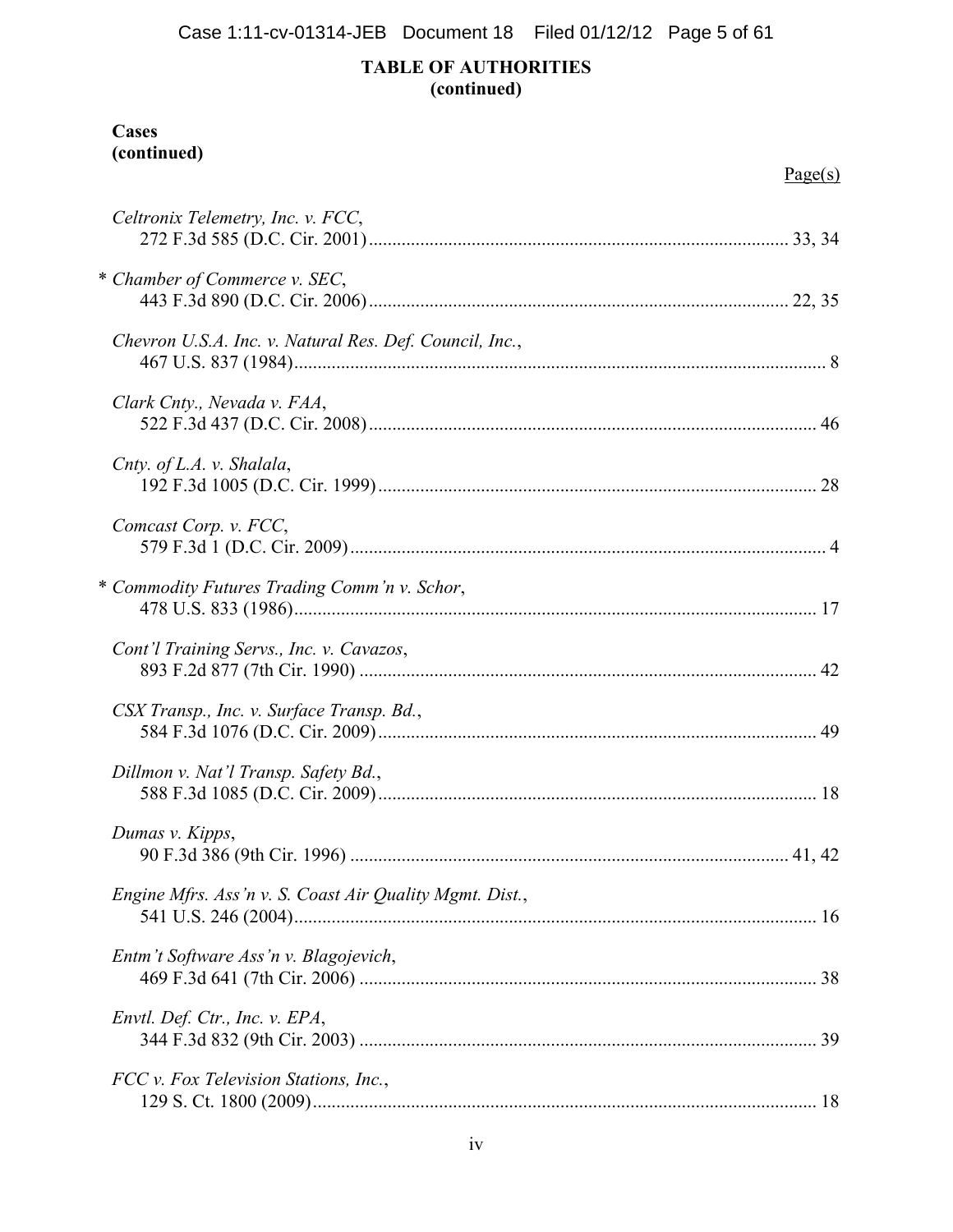# **TABLE OF AUTHORITIES (continued)**

# **Cases (continued)**

|                                                                                  | Page(s) |
|----------------------------------------------------------------------------------|---------|
| FEC v. Democratic Senatorial Campaign Comm.,                                     |         |
| Fry v. Bd. of Regents of Univ. of Wis. Sys.,                                     |         |
| Gen. Med. Co. v. FDA,                                                            |         |
| * Gerber v. Norton,                                                              |         |
| Gray Panthers v. Schweiker,                                                      |         |
| Griffin v. Oceanic Contractors, Inc.,                                            |         |
| Gustafson v. Alloyd Co.,                                                         |         |
| Hurley v. Irish-Am. Gay, Lesbian & Bisexual Grp. of Bos., Inc.,                  |         |
| * Int'l Union, United Mine Workers of Am. v. Mine Safety & Health Admin.,        |         |
| Lloyd Noland Hosp. & Clinic v. Heckler,                                          |         |
| Lujan v. Nat'l Wildlife Fed'n,                                                   | 40, 41  |
| Malave v. Potter,                                                                |         |
| Mathews v. Eldridge,                                                             |         |
| * Motor Vehicle Mfrs. Ass'n of the U.S., Inc. v. State Farm Mut. Auto. Ins. Co., |         |
| Mt. Diablo Hosp. v. Shalala,                                                     |         |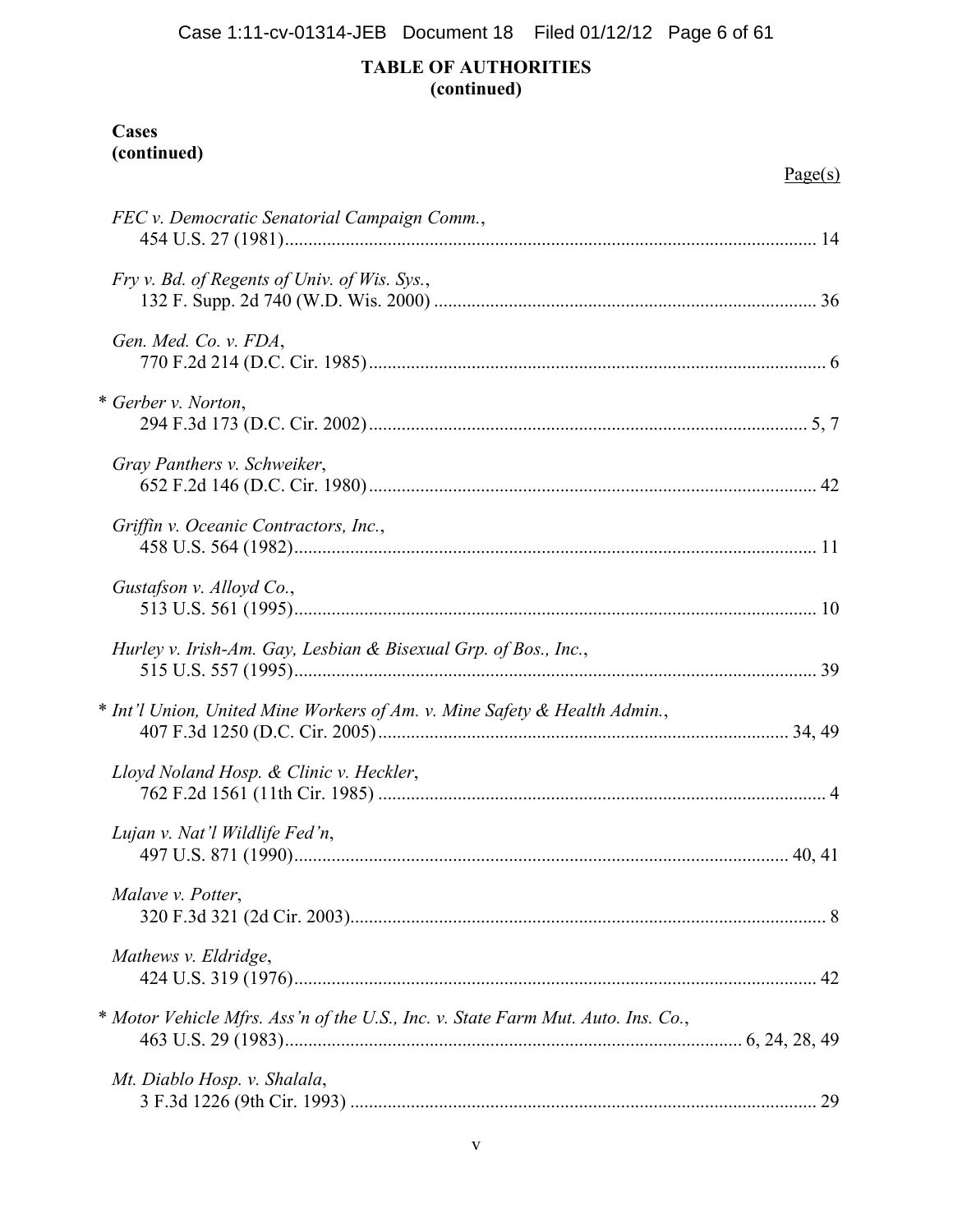# **TABLE OF AUTHORITIES (continued)**

# **Cases (continued)**

|                                                              | Page(s) |
|--------------------------------------------------------------|---------|
| N.Y. State Rest. Ass'n v. N.Y. City Bd. of Health,           |         |
| Nat'l Cable & Telecomms. Ass'n v. FCC,                       |         |
| Nat'l Mining Ass'n v. Dep't of Labor,                        |         |
| * Nat'l Mining Ass'n v. Dep't of the Interior,               |         |
| Nat'l Tour Brokers Ass'n v. United States,                   |         |
| Natural Res. Def. Council v. EPA,                            |         |
| Natural Res. Def. Council, Inc. v. SEC,                      |         |
| Parks Sch. of Bus., Inc. v. Symington,                       |         |
| Perry v. Sindermann,                                         |         |
| Pierce Cnty., Washington v. Guillen,                         |         |
| R.J. Reynolds Tobacco Co. v. FDA,                            | 38      |
| Ratzlaf v. United States,                                    |         |
| Reeve Aleutian Airways, Inc. v. United States,               |         |
| Rumsfeld v. Forum for Academic & Institutional Rights, Inc., |         |
| Ry. Labor Execs.' Ass'n v. Nat'l Mediation Bd.,              |         |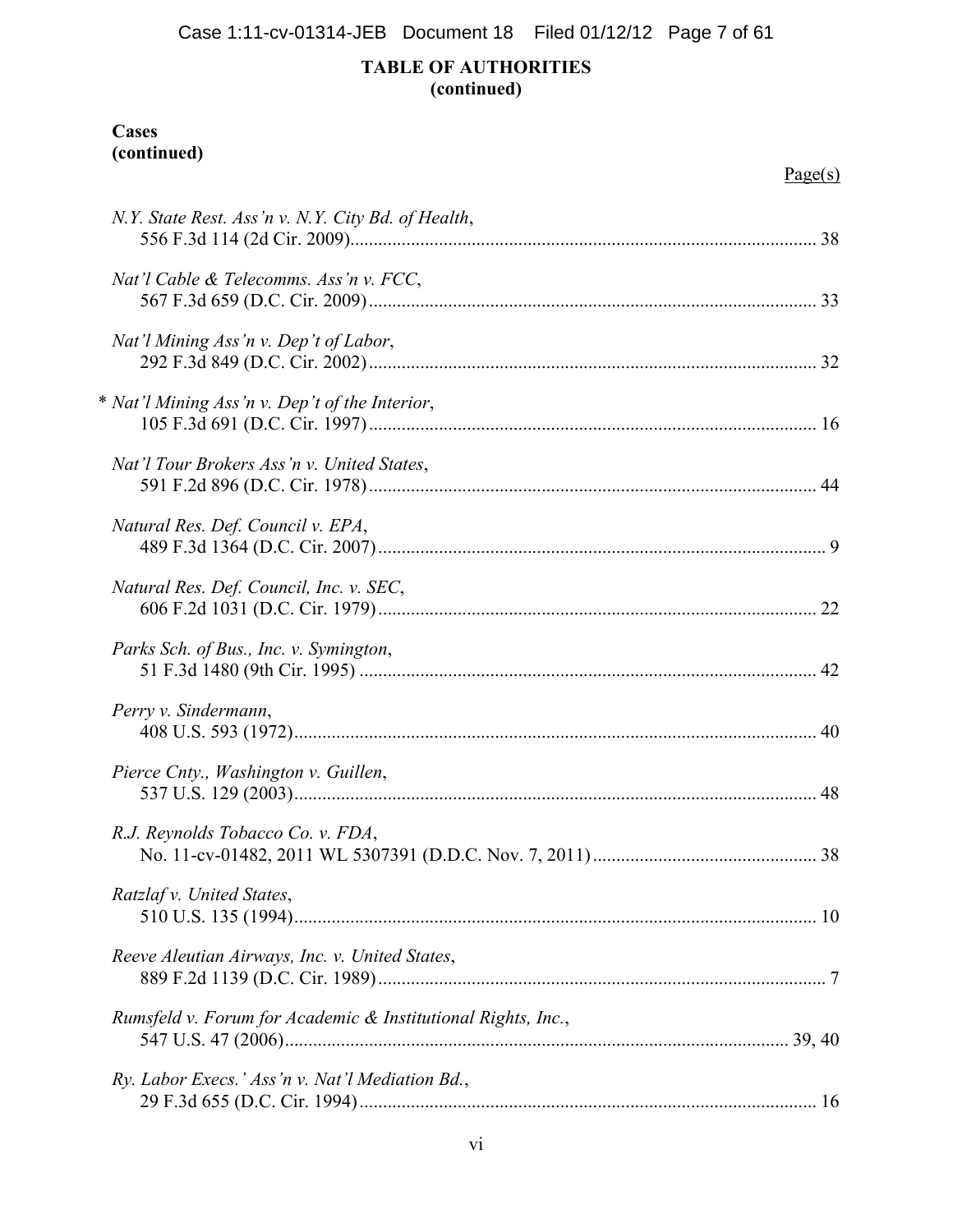Case 1:11-cv-01314-JEB Document 18 Filed 01/12/12 Page 8 of 61

# **TABLE OF AUTHORITIES** (continued)

# Cases (continued)

|                                                     | Page(s) |
|-----------------------------------------------------|---------|
| * Shell Oil Co. v. EPA,                             |         |
| Sierra Club v. EPA,                                 |         |
| Tex. Rural Legal Aid, Inc. v. Legal Servs. Corp.,   |         |
|                                                     |         |
| United States v. Miami Univ.,                       |         |
| * United States v. Playboy Entm't Grp.,             |         |
| Wash. State Grange v. Wash. State Republican Party, |         |
| Weyerhaeuser Co. v. Costle,                         |         |
| * Whitman v. Am. Trucking Ass'ns, Inc.,             |         |
| Zauderer v. Office of Disciplinary Counsel,         |         |
| <b>Statutes</b>                                     |         |
|                                                     |         |
|                                                     |         |
|                                                     |         |
|                                                     |         |
|                                                     |         |
|                                                     |         |
|                                                     |         |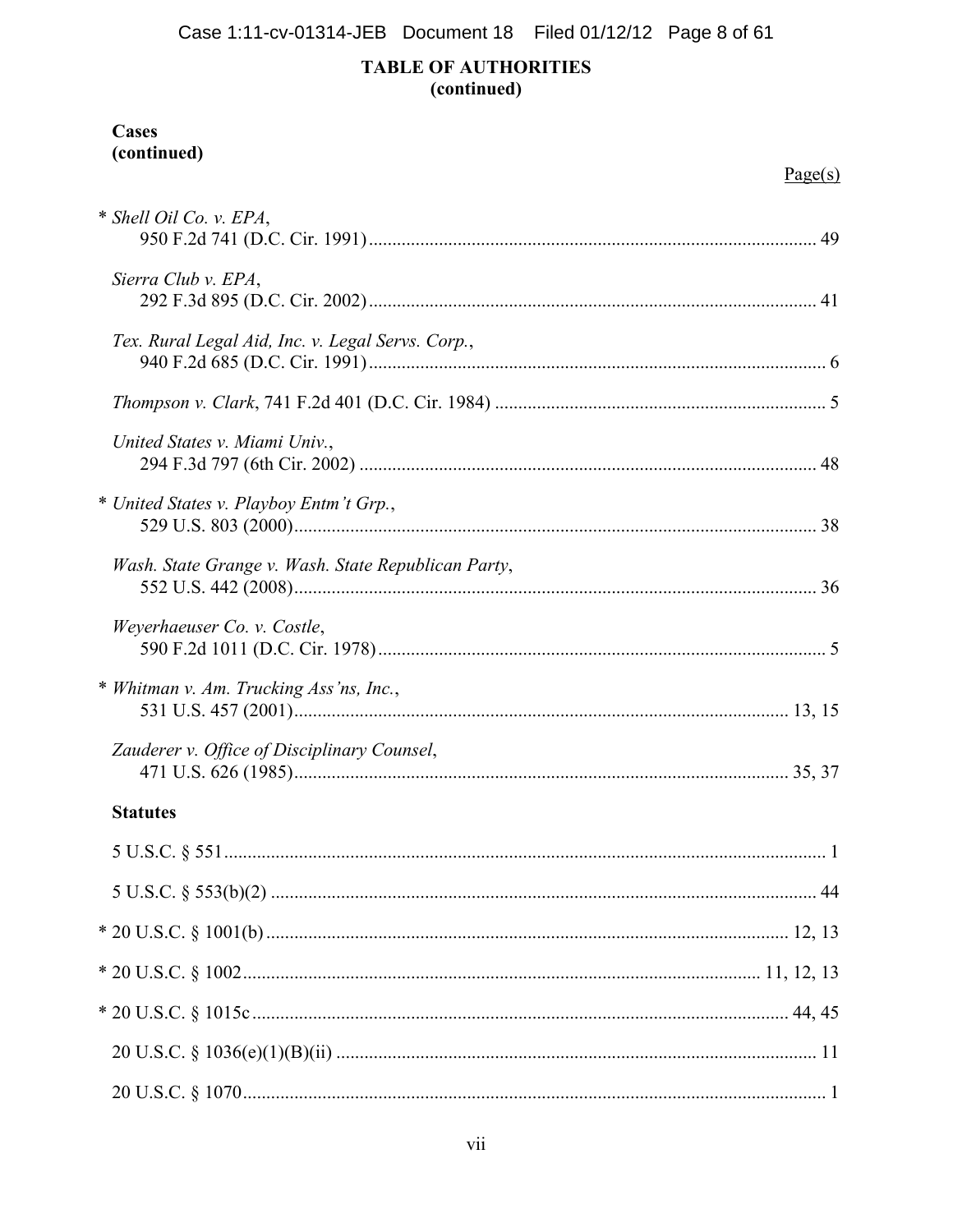# **TABLE OF AUTHORITIES** (continued)

### **Statutes** (continued)

|                                                         | Page(s) |
|---------------------------------------------------------|---------|
|                                                         |         |
|                                                         |         |
|                                                         |         |
|                                                         |         |
|                                                         |         |
|                                                         |         |
|                                                         |         |
| Education Amendments of 1972,                           |         |
| Higher Education Amendments of 1968,                    |         |
| National Vocational Student Loan Insurance Act of 1965, |         |
| <b>Regulations</b>                                      |         |
|                                                         |         |
|                                                         |         |
|                                                         |         |
|                                                         |         |
|                                                         |         |
|                                                         |         |
| <b>Other Authorities</b>                                |         |
|                                                         |         |
|                                                         |         |
|                                                         |         |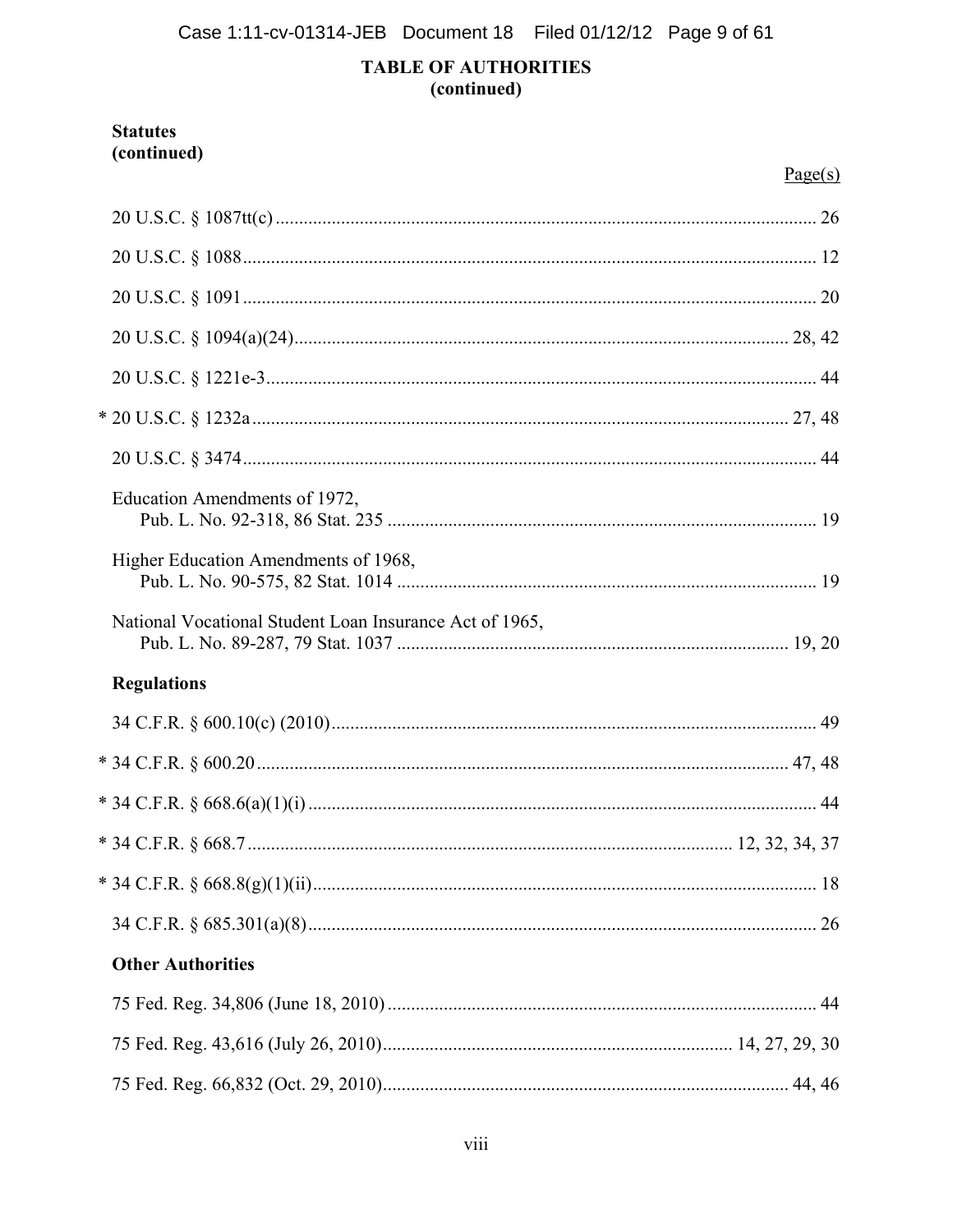Case 1:11-cv-01314-JEB Document 18 Filed 01/12/12 Page 10 of 61

### **TABLE OF AUTHORITIES (continued)**

# **Other Authorities (continued)**

|                                                                                                                               | Page(s) |
|-------------------------------------------------------------------------------------------------------------------------------|---------|
|                                                                                                                               |         |
|                                                                                                                               |         |
| Gary Burtless, Another Year of Modest Labor Market Gains,                                                                     |         |
|                                                                                                                               |         |
|                                                                                                                               |         |
|                                                                                                                               |         |
| In re Beth Jacob Hebrew Teachers Coll.,<br>Nos. 94-43-ST, 94-80-ST, 1996 WL 1056644 (Dep't of Educ. Aug. 12, 1996) 18         |         |
|                                                                                                                               |         |
|                                                                                                                               |         |
|                                                                                                                               |         |
| U.S. Gov't Accountability Office, GAO-12-143,<br>Student Outcomes Vary at For-Profit, Nonprofit, and Public Schools (2011) 17 |         |
|                                                                                                                               |         |

Authorities upon which APSCU chiefly relies are marked with asterisks.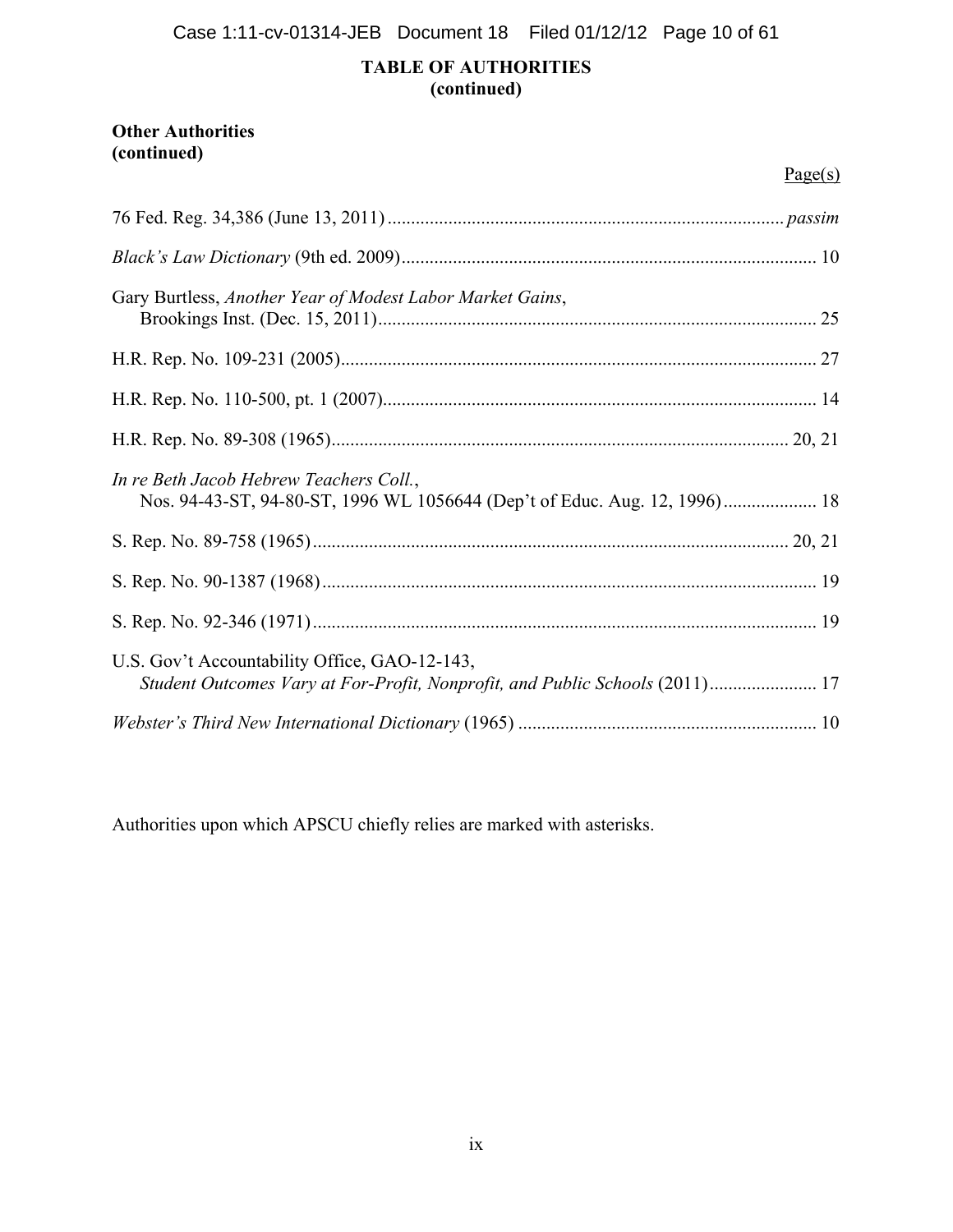### **INTRODUCTION**

This case is about the Department's regulatory excess. The Department has seized on a single phrase—"gainful employment"—to justify lengthy and complex regulations. The Department's improper effort to expand its regulatory reach beyond its statutory authority is based on significant—and now, admitted—mistakes by the Department; after-the-fact hypothetical reasoning; a tainted rulemaking process; and a set of arbitrary decisions.

APSCU's motion for summary judgment identified a fundamental mistake in the rulemaking: the omission of African American students from the Department's analysis of the relationship between race and repayment rates. The Department now concedes that its analysis was incorrect and understated the impact of race on repayment. The error is striking. Commenters noted that the Department's approach measured student demographics rather than program quality. This underscored widespread concerns that the Department's regulations would encourage schools to shift their focus away from under-served students. Yet, the Department nonetheless presses forward and asserts it would have reached the same result, regardless of the data. The Department's attempt to salvage the flawed regulations with a *post hoc* rationalization is inconsistent with both the Administrative Procedure Act ("APA"), 5 U.S.C. § 551 *et seq.*, and common sense.

Congress has required that schools prepare students for "gainful employment" for nearly a half century in the Higher Education Act of 1965, as amended ("HEA"), 20 U.S.C. § 1070 *et seq.*, but only very recently did the Department seize on those two words to open a world of detailed debt regulations. Significantly, Congress has enacted a separate, specific regime to address student debt and program quality; the Department's abuse of "gainful employment" to second-guess Congress and create its own, very different regime is unlawful. In any event, the Department has failed to provide rational explanations for its regulatory choices and adopted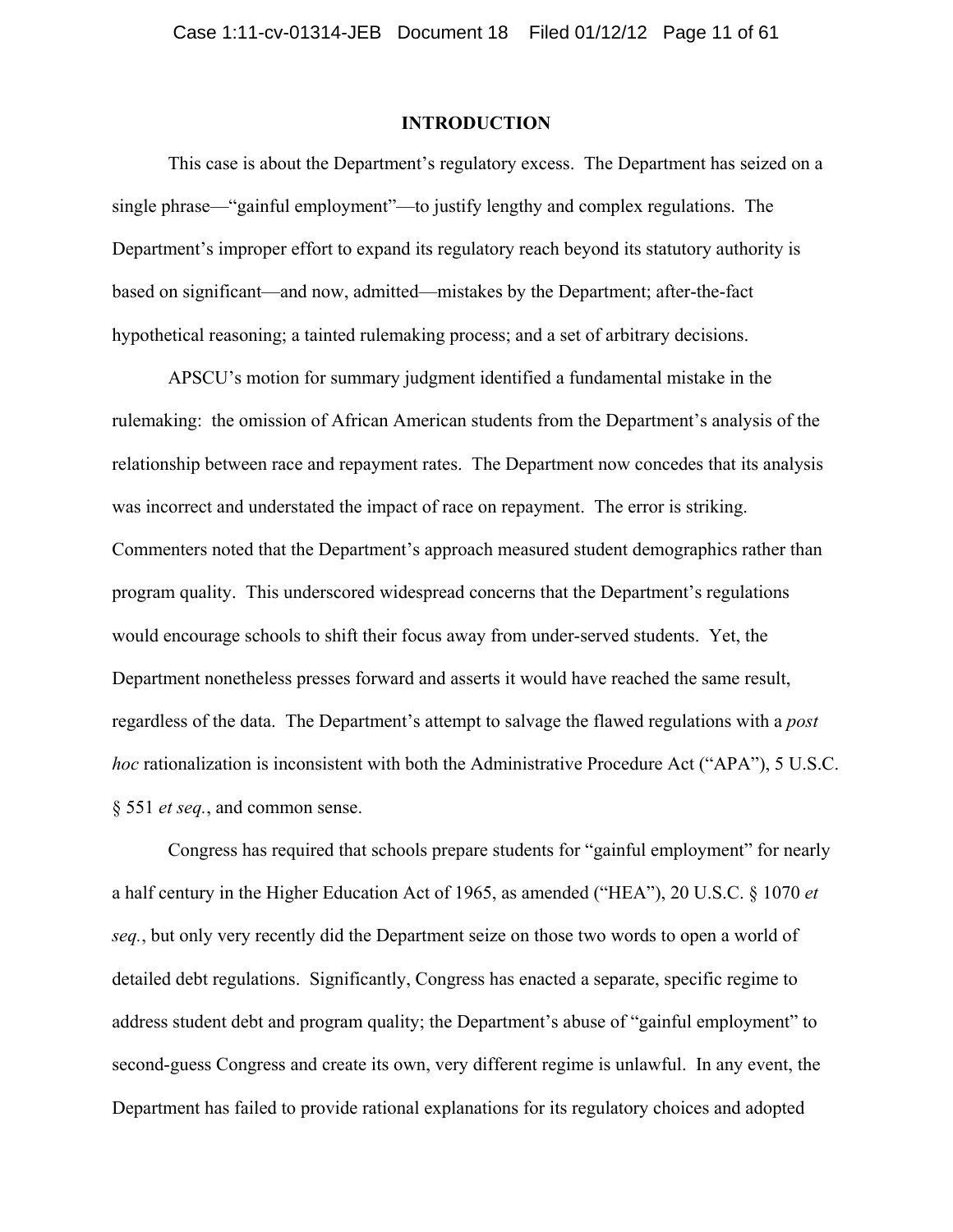#### Case 1:11-cv-01314-JEB Document 18 Filed 01/12/12 Page 12 of 61

regulations that are impermissibly retroactive because they punish schools based on conduct completed before their adoption.

The Gainful Employment regulations also impose severe sanctions based on secret data that schools can *never* review or challenge. Further, the regulations purport to require schools to promote the Department's ideological messages. For these reasons, the regulations violate both the Due Process Clause and the First Amendment to the Constitution.

The Reporting and Disclosure and Program Approval regulations, which are inextricably intertwined with the Gainful Employment regulations, also are not authorized by the HEA, conflict with other statutory provisions, and violate the APA.

#### **ARGUMENT**

### **I. The Gainful Employment Regulations Should Be Vacated.**

#### **A. The Gainful Employment Regulations Are Based On A Significant Error.**

The Department admits in a declaration by an Assistant Secretary, Eduardo M. Ochoa, and submitted with its legal brief, that it erred in calculating the effect of student demographics on repayment rates in the final rule. Specifically, it used "the wrong variable" and "understat[ed] minority enrollment" by failing to count African American students. Ochoa Decl. ¶ 8. Although this was an issue of significant contention in the rulemaking, the Department—relying exclusively on the Ochoa Declaration—remarkably asks the Court to believe that its error is of no consequence and that the final rule nonetheless reflects its considered, lawful judgment. Dep't Mem. 29. This effort must be rejected for several reasons.

First, the Department's error is substantial and validates concerns raised by commenters in the rulemaking process. Many commenters objected that the Department's tests would be significantly affected by student demographics, including race, and would therefore have a negative impact on access to higher education for certain categories of students, specifically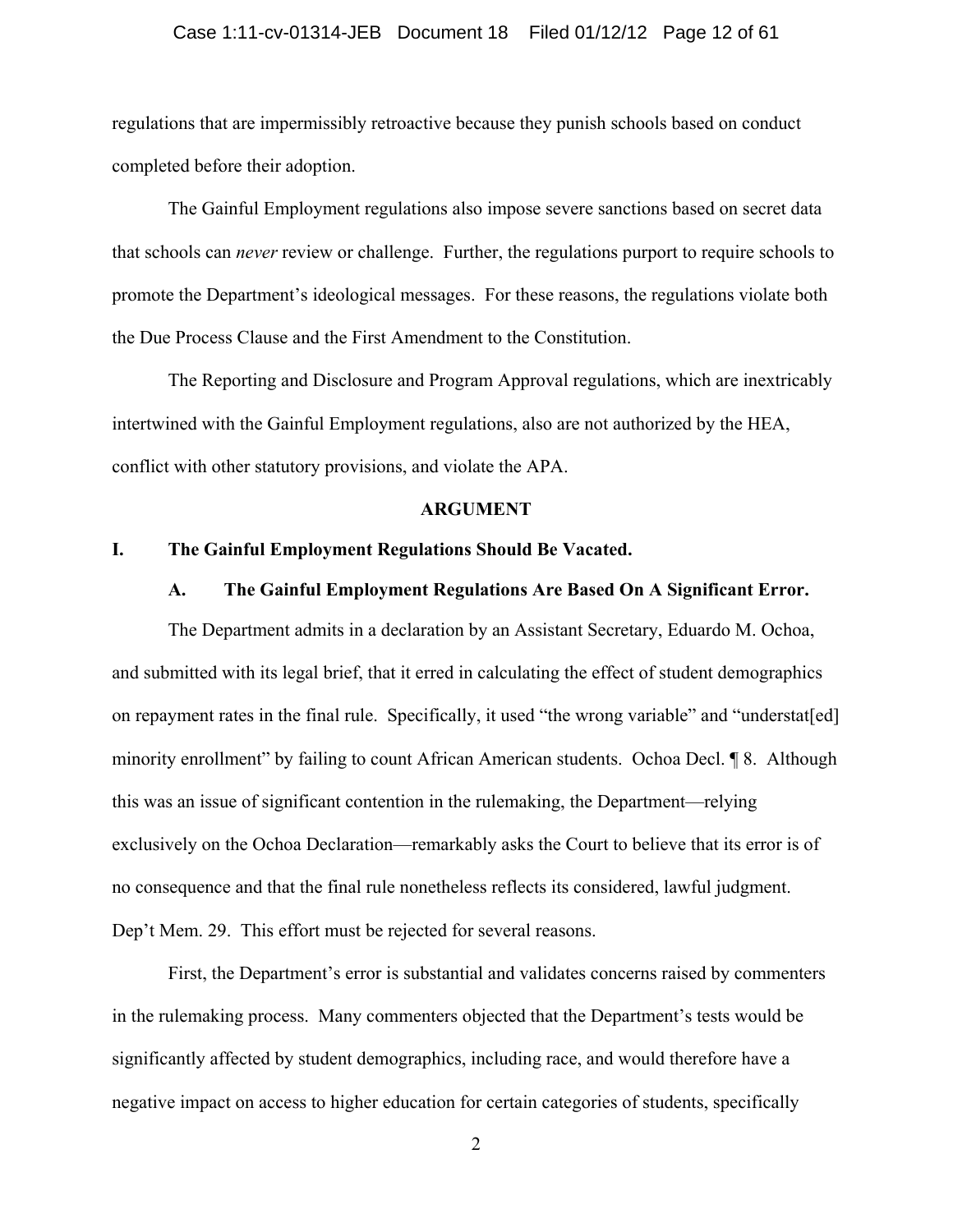#### Case 1:11-cv-01314-JEB Document 18 Filed 01/12/12 Page 13 of 61

African American students. *See, e.g.*, A.R. 37,200-01 (comments from members of Congress), 34,831 (comments from Chicagoland Ministerial Alliance), 43,713, 45,234-35, 155,877 (comments from National Black Chamber of Commerce); *see also* A.R. 45,126-27 (noting low repayment rates of students attending historically black colleges), 45,171-75 (citing studies exploring the relationship between non-institutional factors, including race, and repayment rates).

In the adopting release, the Department purportedly took these concerns seriously and acknowledged that some "commenters described very high correlations between student body demographics and repayment rates." 76 Fed. Reg. 34,386, 34,459 (June 13, 2011) (to be codified at 34 C.F.R. pt. 668). "To examine" the relationship between race and repayment rates "more carefully," the Department performed a regression analysis. *Id.* at 34,460. The Department used this analysis to *reject* commenters' concerns. Specifically, the Department explained that in four out of nine models, race was a statistically significant predictor, but that "in no case did it explain more than approximately 13 percent of variance in repayment rates." *Id.* at 34,461. The Department then considered the results of its regression analysis for each type of institution, declaring, for example, with regard to 4-year private nonprofit institutions, "the racial/ethnic composition of an institution's student body was predictive of repayment rates . . . but as a sole predictor it explained less than 2 percent of variance in repayment rates." *Id.* The Department further concluded that the "percentage of the students that are members of a minority group explains 1 percent of the total variance in repayment rates." *Id.* at 34,462. Now, the Department admits its calculations were flawed; the actual variance explained for 4-year private nonprofit institutions is *more than 15 times larger*, at 31 percent, and the total variance explained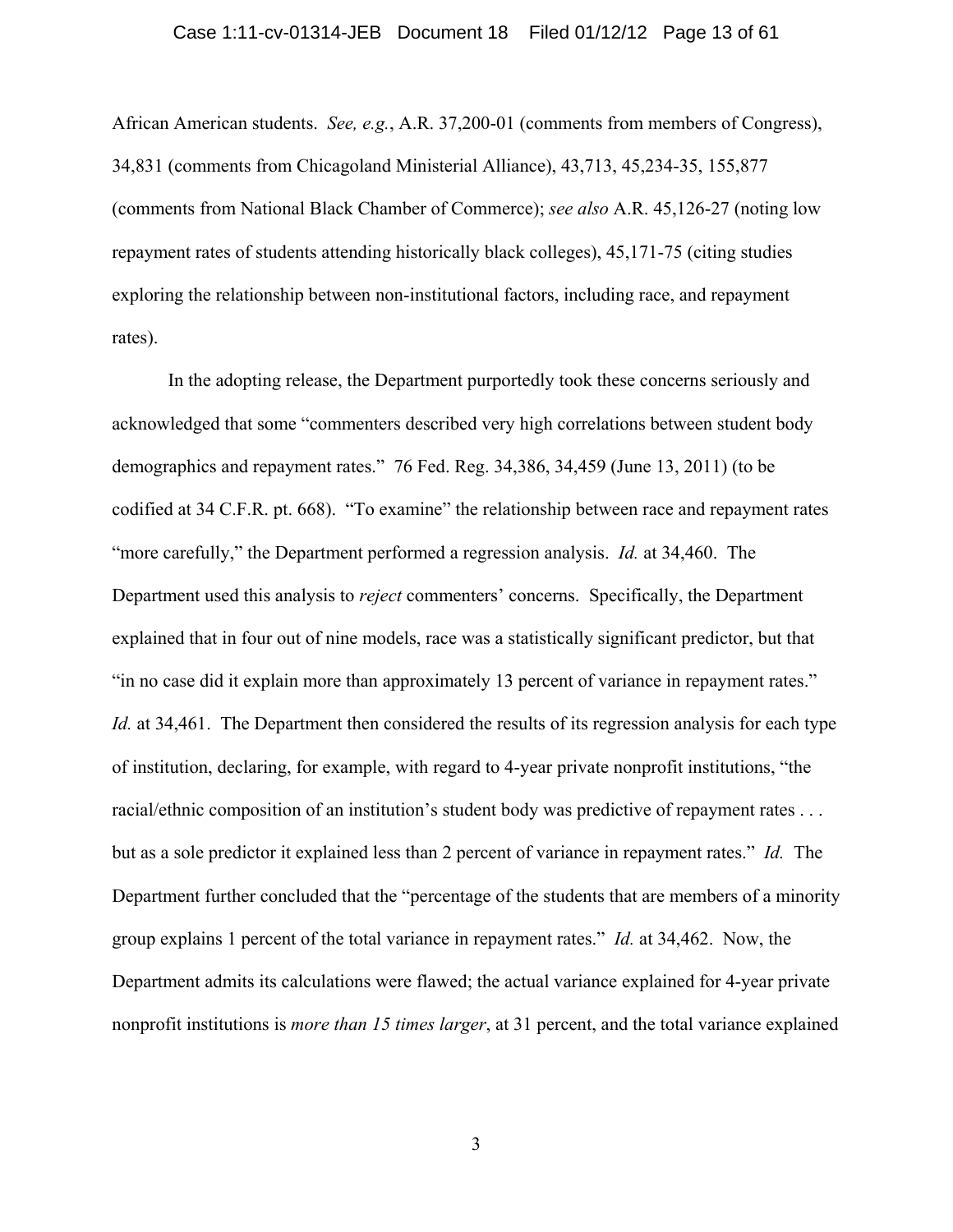for all institutions is *20 times larger*. The chart below, comparing the calculations in the final

|                            | Race/Ethnicity Only   |                | "Corrected"             |            | Percentage | Predictive   |
|----------------------------|-----------------------|----------------|-------------------------|------------|------------|--------------|
|                            | Analyses Contained In |                | Race/Ethnicity Only     |            | Point      | " $No$ "     |
|                            | The Final Rule        |                | Analyses Submitted With |            | Difference | Changed      |
|                            |                       |                | The Department's Cross- |            | In Percent | To           |
|                            |                       |                | Motion                  |            | Of Total   | "Yes"        |
|                            | Predictive?           | Percent Of     | Predictive?             | Percent Of | Variance   |              |
|                            |                       | Total          |                         | Total      | Explained  |              |
|                            |                       | Variance       |                         | Variance   |            |              |
|                            |                       | Explained      |                         | Explained  |            |              |
| <b>4-Year Institutions</b> |                       |                |                         |            |            |              |
| Public                     | N <sub>0</sub>        |                | Yes                     | 29         | 29         | ✓            |
| Private Nonprofit          | Yes                   |                | Yes                     | 31         | 30         |              |
| Private For-profit         | N <sub>o</sub>        |                | Yes                     | 7          | 7          | $\checkmark$ |
| <b>2-Year Institutions</b> |                       |                |                         |            |            |              |
| Public                     | Yes                   |                | Yes                     | 8          | 7          |              |
| Private Nonprofit          | Yes                   | 13             | Yes                     | 38         | 25         |              |
| Private For-profit         | N <sub>0</sub>        |                | Yes                     | 19         | 19         | $\checkmark$ |
| Less-Than-2-Year           |                       |                |                         |            |            |              |
| <b>Institutions</b>        |                       |                |                         |            |            |              |
| Public                     | Yes                   | $\overline{4}$ | N <sub>0</sub>          |            | $-4$       |              |
| Private Nonprofit          | N <sub>o</sub>        |                | Yes                     | 11         | 11         | $\checkmark$ |
| Private For-profit         | N <sub>o</sub>        |                | Yes                     | 14         | 14         | $\checkmark$ |
| <b>All Institutions</b>    | Yes                   |                | Yes                     | 20         | 19         |              |

rule to the revised calculations in the Ochoa Declaration plainly demonstrates the error:

The Department's error demolishes its decision to reject commenters' concerns about the relationship between its regulations and race and educational opportunity. This error, by itself, requires that the regulations be vacated. *See Comcast Corp. v. FCC*, 579 F.3d 1, 8-9 (D.C. Cir. 2009); *see also Lloyd Noland Hosp. & Clinic v. Heckler*, 762 F.2d 1561, 1568 (11th Cir. 1985) ("It is . . . an abuse of discretion to base a regulation on faulty data."). The Department's admitted error also reveals that the Gainful Employment regulations are arbitrary and capricious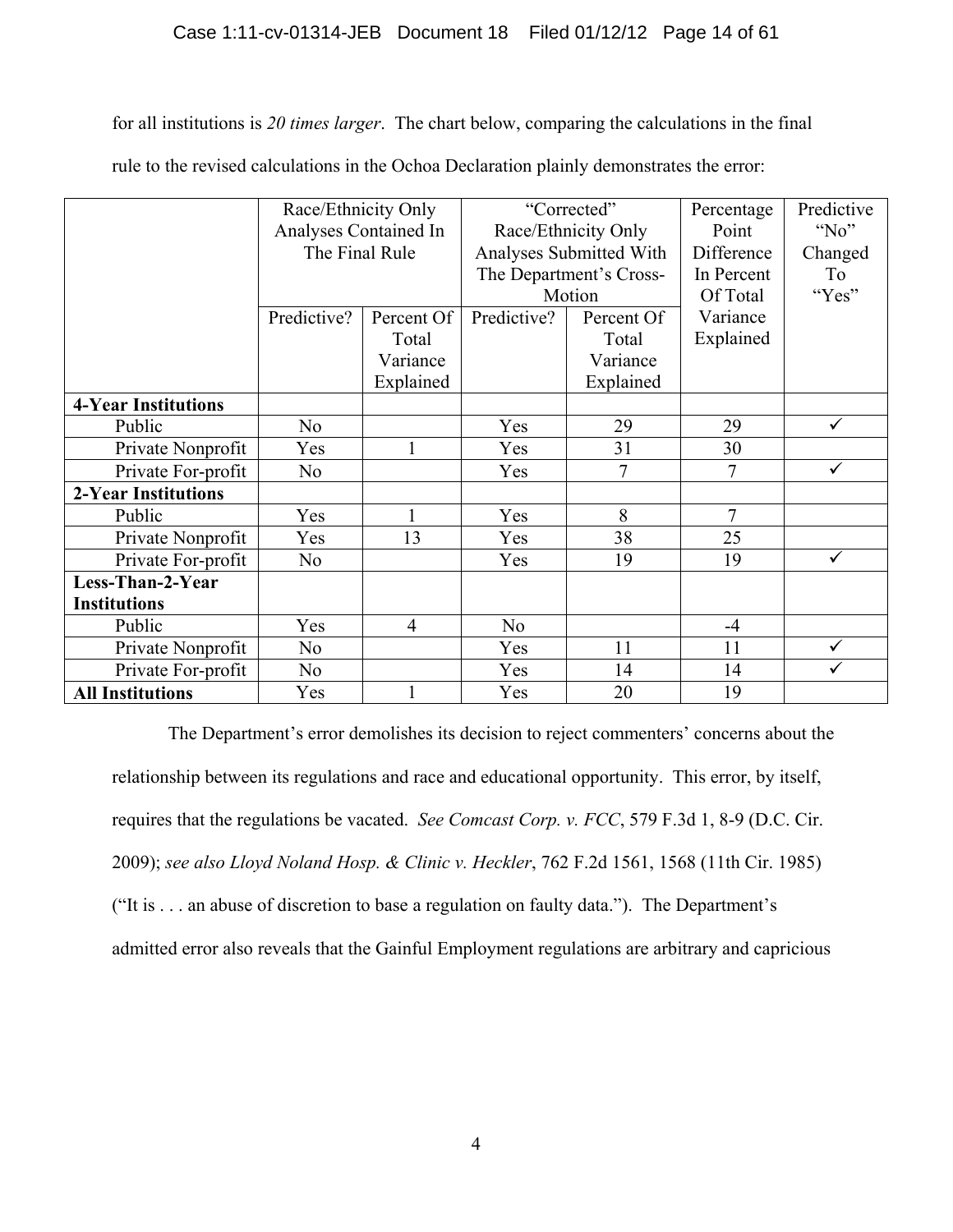because the Department failed to "provide a reasoned response" to comments. *Cape Cod Hosp. v. Sebelius*, 630 F.3d 203, 205 (D.C. Cir. 2011).1

Second, the Department's assertion that the error was not prejudicial and that its decision would have been the same if it had the accurate data before it is unsupportable. Dep't Mem. 29. As noted above, commenters asserted that the regulations would harm under-served students, including African Americans; the Department rejected those concerns with an analysis that did not include African Americans. Commenters also demonstrated that repayment rates are largely related to student demographics including race; the Department rejected those concerns relying on its flawed analysis that dramatically undercounted the significance of race. The Department's errors were not harmless and courts have rejected similar arguments. *See Gerber v. Norton*, 294 F.3d 173, 183-84 (D.C. Cir. 2002) (rejecting agency claim that its error was harmless when "the agency nonetheless concluded that it would not have changed its decision had it known of [plaintiffs'] concerns"); *Weyerhaeuser Co. v. Costle*, 590 F.2d 1011, 1030 (D.C. Cir. 1978) (rejecting argument where an agency "conceded some errors . . . but urged that by remaking its computations from scratch, it could justify the figures used in the" final regulations); *see also Thompson v. Clark*, 741 F.2d 401, 405 (D.C. Cir. 1984) (explaining that a rule "cannot stand" where "data anywhere . . . in the rulemaking record<sup>[]</sup> demonstrates that the rule constitutes such

<sup>1</sup> Notably, the recalculated results attached to the declaration reveal *another* error. Ochoa Decl. Ex. A ("Table 4 . . . indicated that Pell Only was not predictive among 2-year private nonprofit institutions, when it should have indicated that it was predictive."). The Department made a similar error in the text of the final rule analyzing the data in its chart, stating that for 4-year public institutions the percentage of students receiving Pell Grants explained 49 percent of the variance in repayment rates, but dismissing this finding by noting that it was not a "statistically significant predictor." 76 Fed. Reg. at 34,461. To the contrary, both the original and corrected charts state that it is predictive.

The Department concedes that its miscalculation was only revealed because of this lawsuit. *See* Ochoa Decl. ¶ 8. Because the Department did not make all the data available to the public, the Court cannot be confident that there are not other significant, hidden errors.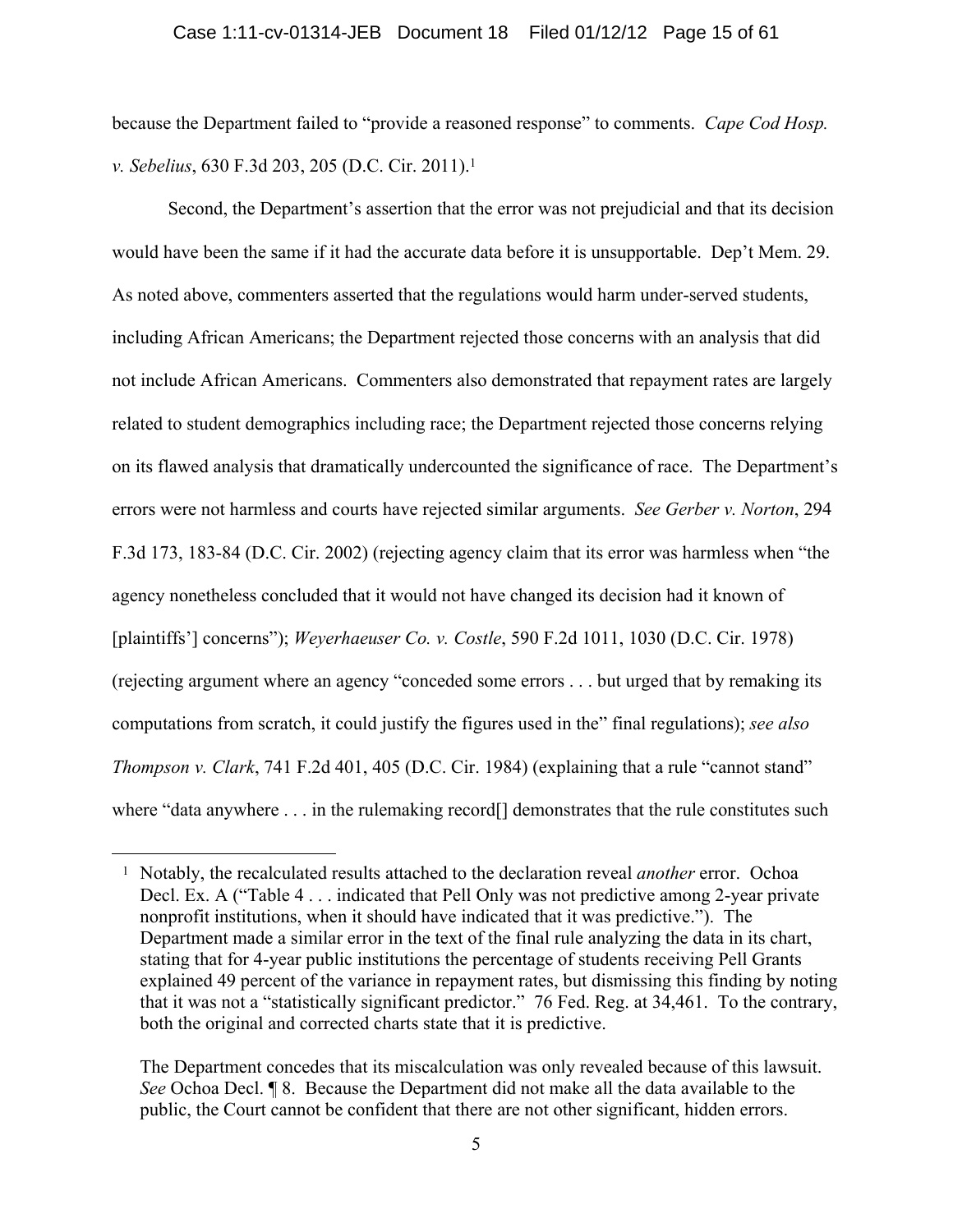#### Case 1:11-cv-01314-JEB Document 18 Filed 01/12/12 Page 16 of 61

an unreasonable assessment of social costs and benefits as to be arbitrary and capricious"). Indeed, if the Department's decision really were the same in light of the corrected data, it would violate the reasoned decision making requirements of the APA. *Motor Vehicle Mfrs. Ass'n of the U.S., Inc. v. State Farm Mut. Auto. Ins. Co.*, 463 U.S. 29, 43 (1983).

The Department mischaracterizes case law to argue that "a statistic of 'dubious' credibility does not bring down a rulemaking." Dep't Mem. 29 (quoting *Gen. Med. Co. v. FDA*, 770 F.2d 214, 219 n.2 (D.C. Cir. 1985)). *General Medical* did not involve a rulemaking; rather, the petitioner—a medical device manufacturer—was challenging a decision of the FDA that its device was not safe. 770 F.2d at 216. Among the reasons the FDA offered for its conclusion were problems with the *company's* scientific evidence. *See id.* at 219-21. The court affirmed the FDA's decision in part because the company's "statistic" was "dubious." *Id.* at 219 n.2. The result was that the proponent of the "dubious" data lost. So too here the Department must lose.<sup>2</sup>

Third, the APA does not permit the Department to save the regulations with extra-record *post hoc* analysis. The Department cannot for the first time in litigation supplement the record to include new data, and then imagine what its analysis would have been. *See Alvarado Cmty. Hosp. v. Shalala*, 155 F.3d 1115, 1124 (9th Cir. 1998) (holding that a court's consideration of extra-record material submitted by the Government was improper), *amended by*, 166 F.3d 950 (9th Cir. 1999); *Am. Mining Cong. v. EPA*, 907 F.2d 1179, 1188 (D.C. Cir. 1990) ("[W]e cannot accept *post-hoc* rationalizations that the agency did not offer in the [rule] itself." (internal quotation omitted)); *see also Tex. Rural Legal Aid, Inc. v. Legal Servs. Corp.*, 940 F.2d 685, 698

<sup>2</sup> The Department's further reliance on *General Medical* is also misplaced. Dep't Mem. 29. The court noted that "blatant" errors justify an assumption that an agency's decision may be different upon review of accurate data. That is precisely the case here, where the Department's error *is* so "blatant"—and the issue was so important to the rulemaking—that the Department's decision presumably would have turned out differently had it properly considered the correct data.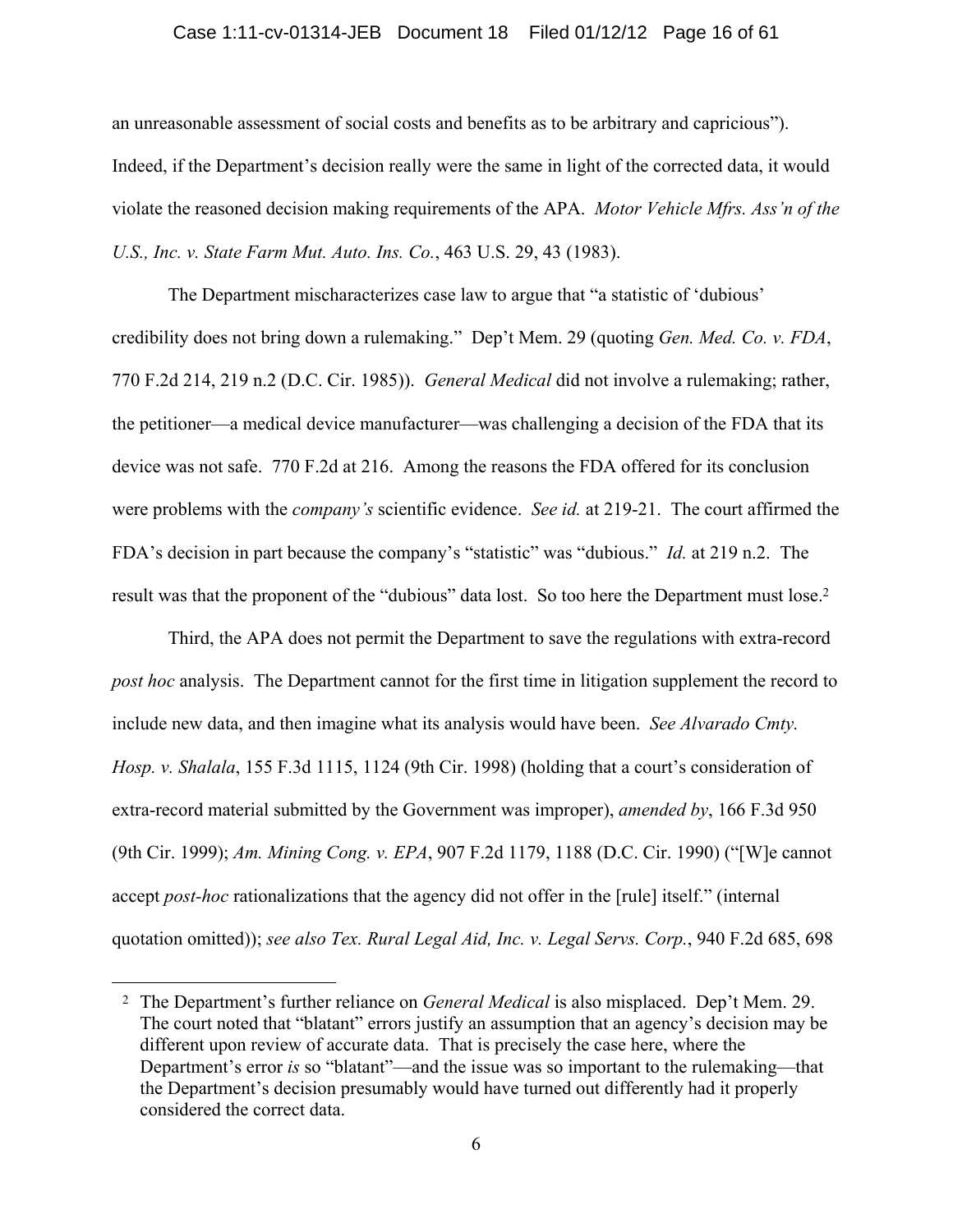#### Case 1:11-cv-01314-JEB Document 18 Filed 01/12/12 Page 17 of 61

(D.C. Cir. 1991). Moreover, the Department's attempt to use the declaration to introduce a new defense of the regulations is impermissible under the APA. *Gerber*, 294 F.3d at 184 (courts "do not generally give credence to such post hoc rationalizations, but rather consider only the regulatory rationale actually offered by the agency during the development of the regulation" (internal quotation omitted)); *Reeve Aleutian Airways, Inc. v. United States*, 889 F.2d 1139, 1144 (D.C. Cir. 1989) (rejecting an agency affidavit because it was "a prohibited post-hoc rationalization" that did not "represent an articulated basis for the agency's decision").

In any event, the analysis in the Department's declaration is conclusory and legally flawed. The declaration asserts that "the disparity in the percent of variance explained across the institutional sectors indicates that factors other than student demographics account for the success or failure of institutional repayment rates." Ochoa Decl. ¶ 11. It further states that the error is of no consequence because the "percent of total variance explained by minority enrollment remains less than the variance explained by the rate of Pell recipients," and the relationship does not show that results are "predetermined by student demographics." *Id.*

These arguments do not mitigate the Department's error. That "factors other than" race may account for *some* of the differences in repayment rates does not absolve the Department of the need to consider the *reality* that its own figures show race is a significant predictor of repayment rates and that, to a large degree, its regulations measure the percentage of minorities attending a program—not program quality. *See, e.g.*, A.R. 45,175 ("The totality of the evidence indicates that student characteristics swamp institutional variables in terms of predictive power [on default rates].").<sup>3</sup> The public policy consequences of the Department's error are clear—

<sup>3</sup> Indeed, the analysis in the Ochoa Declaration is inconsistent with the well-established framework for evaluating the relationship between race and employment policies in, for example, Title VII disparate impact discrimination cases. In those cases, courts hold that a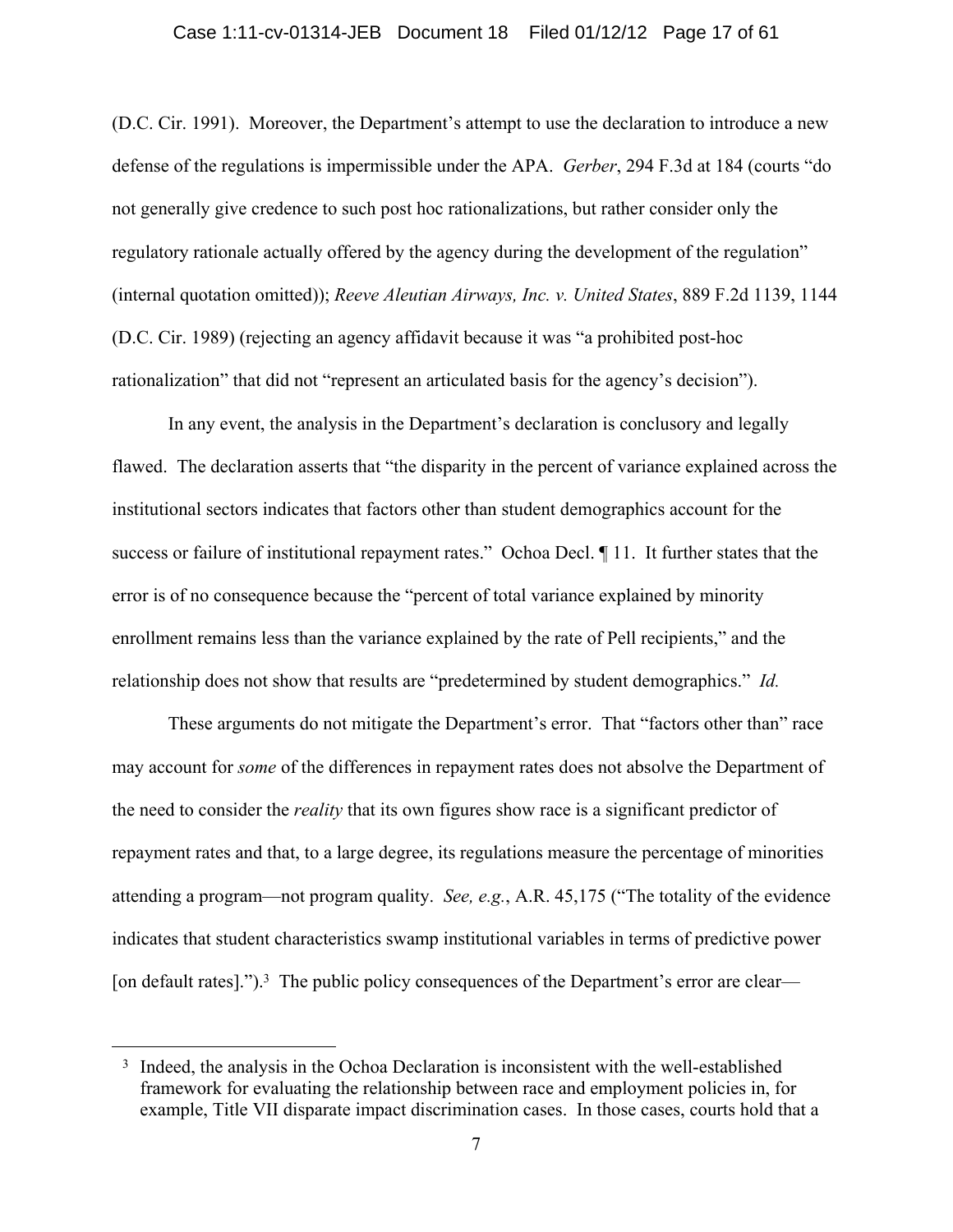schools that enroll a higher percentage of minority students are more likely to fail the Department's repayment test—yet nowhere does the Department directly confront this reality. The Ochoa Declaration does not do the job and in any event cannot belatedly satisfy the Department's APA obligations.4

### **B. The Gainful Employment Regulations Are Not Entitled To** *Chevron* **Deference Because The Higher Education Act Forecloses The Department's Interpretation.**

The Gainful Employment regulations must also be invalidated because they are not authorized by the HEA. Under the framework established in *Chevron U.S.A. Inc. v. Natural Resources Defense Council, Inc.*, 467 U.S. 837 (1984), courts "must reject administrative constructions which are contrary to clear congressional intent." *Id.* at 843 n.9. In applying that framework, courts must utilize all tools of statutory construction and evaluate whether "in light of its text, legislative history, structure, and purpose" a statute forecloses an agency's interpretation. *Ariz. Pub. Serv. Co. v. EPA*, 211 F.3d 1280, 1287 (D.C. Cir. 2000). Here, the tools of statutory construction demonstrate that Congress did not intend the "gainful

facially neutral policy can run afoul of the anti-discrimination laws if there is a "causal relationship" between the policy and the disparity in outcomes between groups—plaintiffs are not forced to prove that the policy is the sole cause of the disparity. *See, e.g.*, *Malave v. Potter*, 320 F.3d 321, 325-26 (2d Cir. 2003) (internal quotation omitted).

 $\overline{a}$ 

4 In response to evidence that repayment rates are also highly correlated with the percentage of students receiving Pell grants, APSCU Mem. 21, the Department claims there is only a "modest relationship," Dep't Mem. 29. But the relationship is not modest—the percentage of institutions' students receiving Pell grants is almost always predictive of repayment rates and for some institutions it explains nearly half of the variance in repayment rates. *See* 76 Fed. Reg. at 34,460-61. The Department's further response—that enrolling students from disadvantaged backgrounds does not legitimize leaving students with unaffordable debt and poor employment prospects, Dep't Mem. 29—is both inflammatory and mistaken. Schools recruit under-served students to provide them with educational opportunities—consistent with the HEA's objectives—even though other students may predictably have greater likelihood of success in repayment.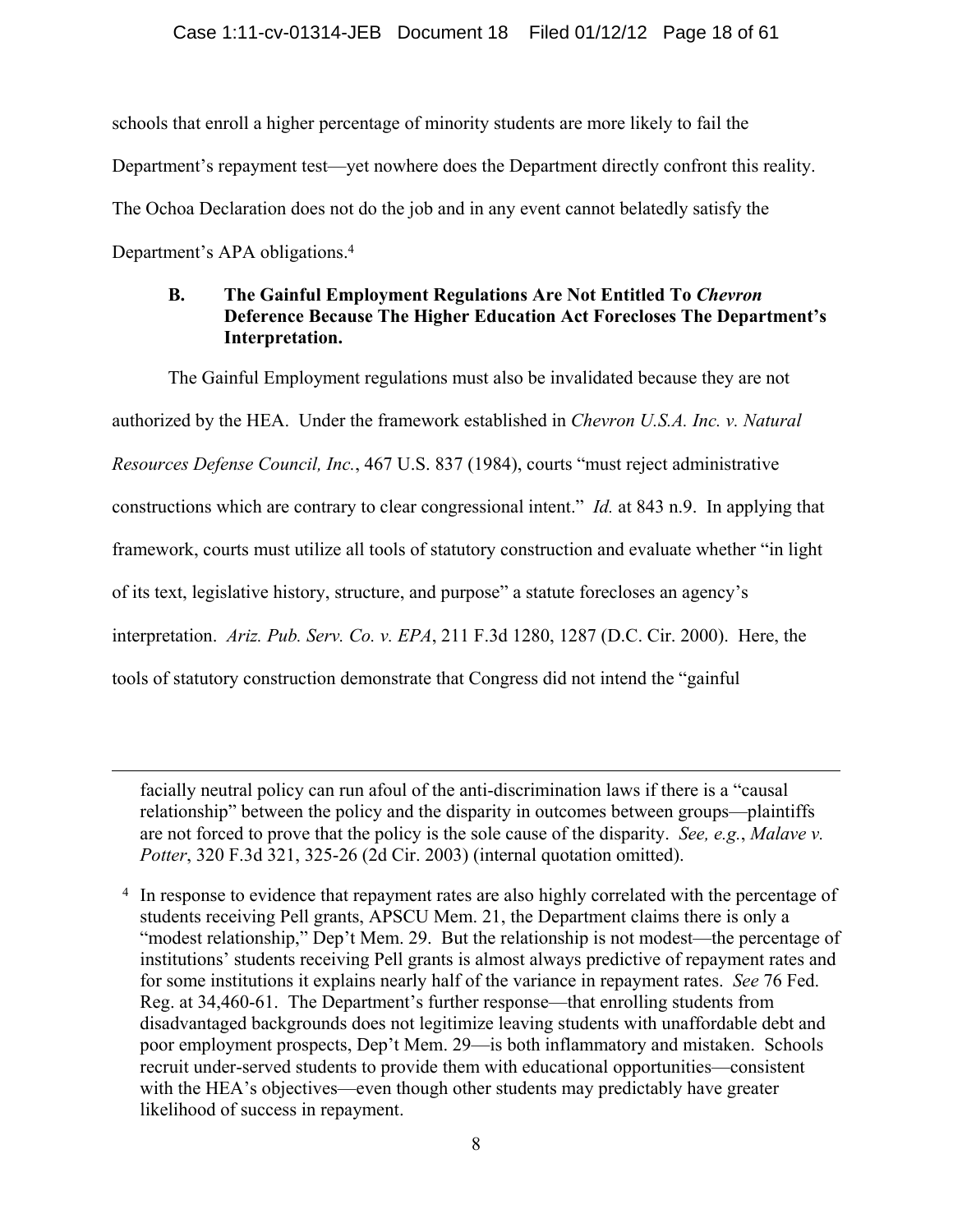employment" phrase to authorize the complex, debt-related regime the Department has adopted. APSCU Mem. 9-15, 18-19. The Department has failed to show otherwise.

### **1. The Department's Interpretation Is Not Supported By The Text, Structure, Or Purpose Of The Higher Education Act.**

APSCU explained that the text, structure, and purpose of the HEA establish that Congress used the phrase "gainful employment" to mean a job that pays. APSCU Mem. 9-15. The Department's misguided efforts to paint the "gainful employment" language as ambiguous, and as a grant of broad authority to the Department, Dep't Mem. 11-12, must be rejected.

### **a) The Text Of The Higher Education Act Forecloses The Department's Interpretation.**

1. The Department asserts that the HEA is ambiguous because Congress did not provide a definition of "gainful employment." Dep't Mem. 11. But the lack of a statutory definition does not, on its own, create ambiguity. *See Natural Res. Def. Council v. EPA*, 489 F.3d 1364, 1373 (D.C. Cir. 2007). Moreover, the Department errs in contending that there is "no common meaning of the phrase." Dep't Mem. 11. The Department's citation to a definition of "gainful" to mean "profitable," *id.*, does not demonstrate that the phrase "gainful employment" is not commonly understood to mean a job that pays. Indeed, the multiple definitions cited by APSCU reflect that common meaning. APSCU Mem. 10.

The Department goes a step further and asserts that "profitable" means "the excess of returns over expenditures, or having something left over after one's expenses are paid." Dep't Mem. 11. Based on this extrapolation, the Department suggests yet another step: that the HEA requires that programs prepare students not just for jobs that pay, but that programs lead to jobs that pay enough to cover "major expenses." *Id.* There is nothing to support the conclusion that Congress in 1965—the year it adopted the "gainful employment" requirement—intended to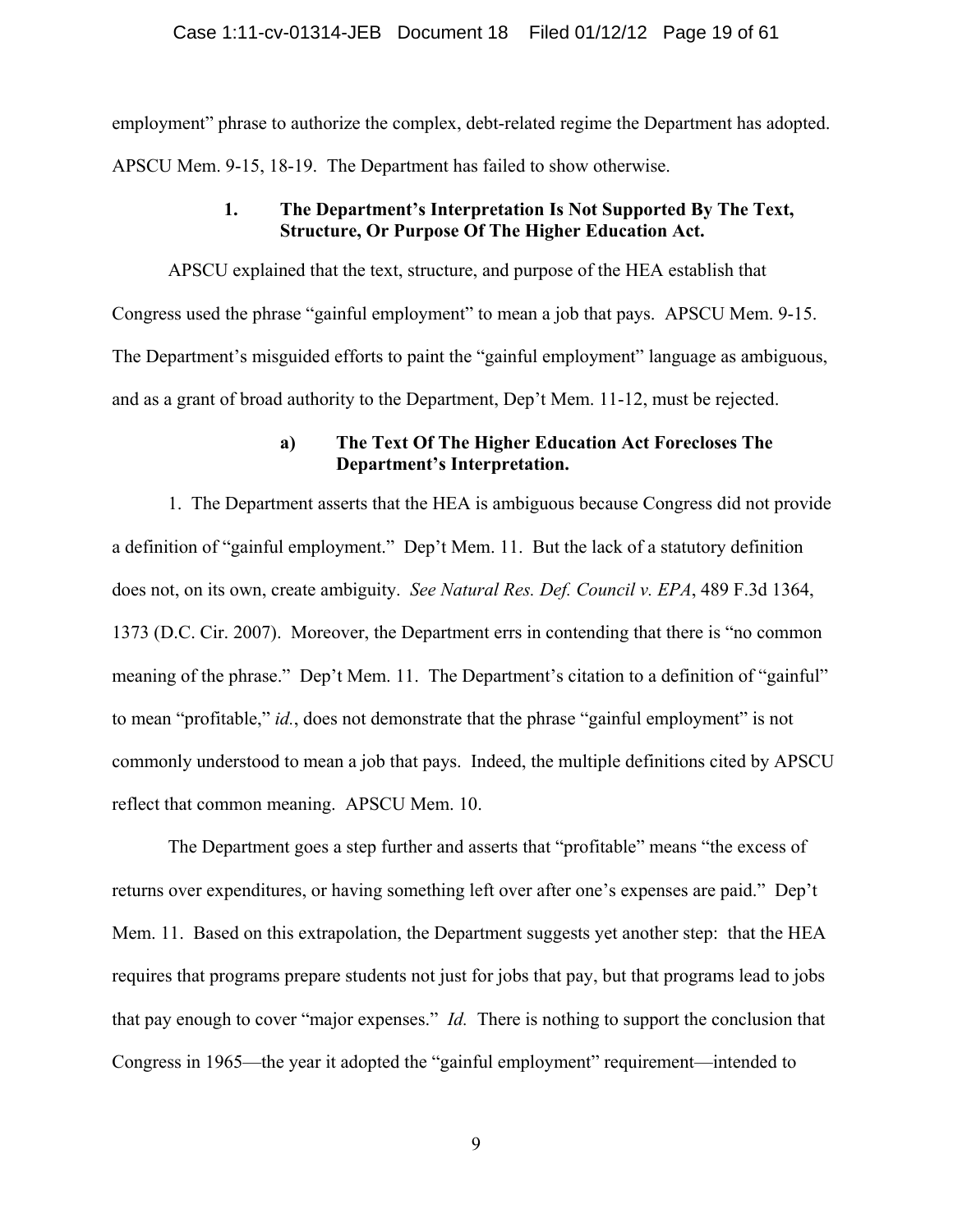#### Case 1:11-cv-01314-JEB Document 18 Filed 01/12/12 Page 20 of 61

authorize the debt-centered regulations or the Department's definition of what it means for former students to be able to cover "major expenses."

The Department next tries to argue that APSCU's understanding of the phrase "gainful employment" is redundant because "employment" alone connotes a job that pays. Dep't Mem. 11. But that effort fails for at least two reasons. First, "employment" does not always mean paying work. *See, e.g.*, *Webster's Third New International Dictionary* 743 (1965) (defining "employment" as "activity in which one engages and employs his time and energies"). That Congress used the phrase "gainful employment" demonstrates an effort to ensure that certain programs prepare students for paying work, not volunteer work, for example. Second, the Department cites no definition of the whole phrase "gainful employment" that demonstrates it means something besides paying work. *See* APSCU Mem. 10 (quoting *Black's Law Dictionary* 605 (9th ed. 2009) as defining the phrase "gainful employment" as "[w]ork that a person can pursue and perform for money"). In short, that one element of the phrase—"employment" *sometimes* means paying work, does not create redundancy.

2. The Department does not dispute that "identical words used in different parts of the same act are intended to have the same meaning." *Gustafson v. Alloyd Co.*, 513 U.S. 561, 570 (1995) (internal quotation omitted); *see also Ratzlaf v. United States*, 510 U.S. 135, 143 (1994) ("A term appearing in several places in a statutory text is generally read the same way each time it appears."). Yet the Department's interpretation violates that rule of statutory construction, because numerous other provisions of Title 20 use the phrase "gainful employment" in a way that is consistent with its ordinary meaning of a job that pays, and inconsistent with the Department's debt tests. APSCU Mem. 11.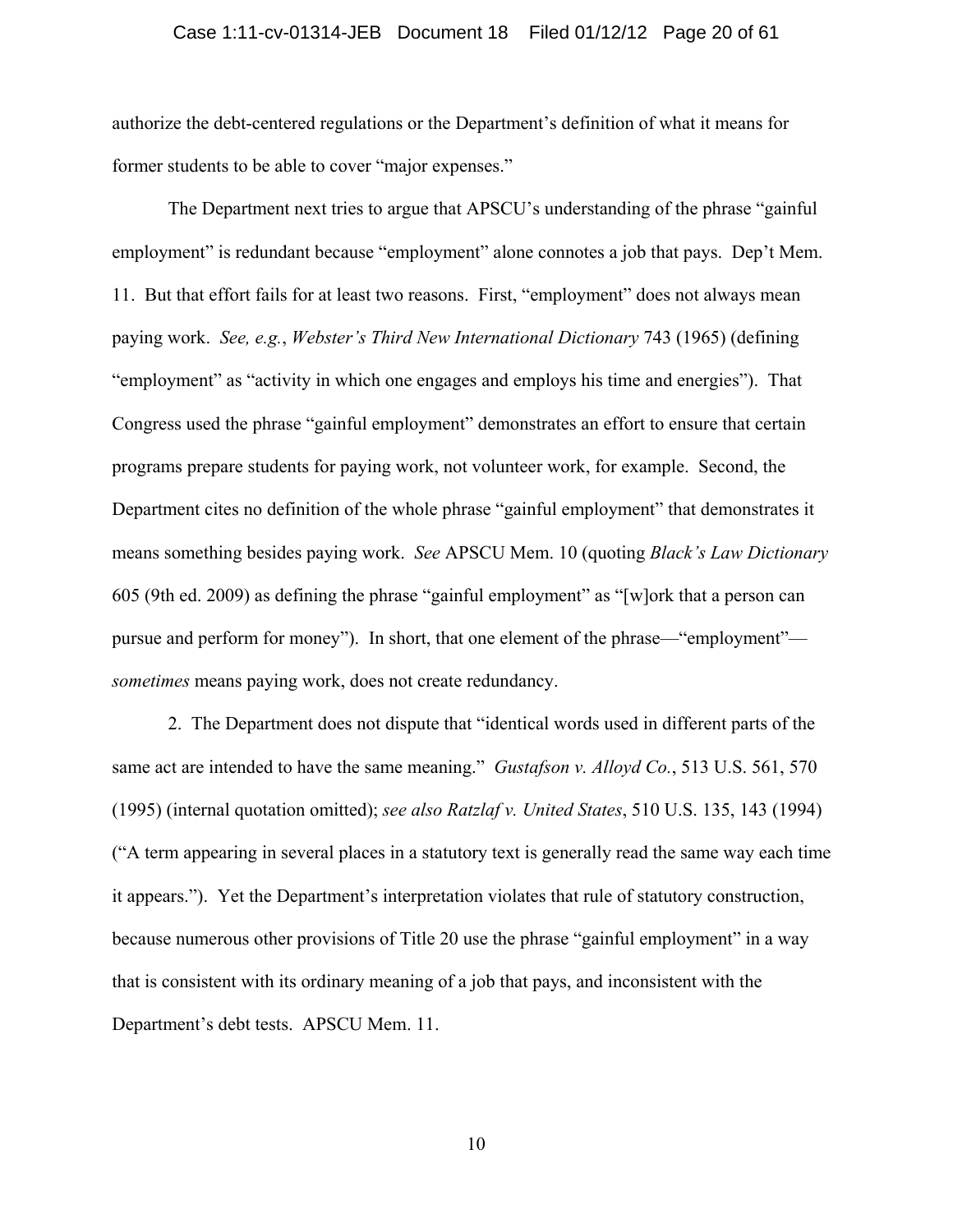#### Case 1:11-cv-01314-JEB Document 18 Filed 01/12/12 Page 21 of 61

The Department seeks to distinguish other provisions that use the term "gainful employment" in Title 20 by claiming that the operative phrase at issue here is not "gainful" employment," but instead "gainful employment in a recognized occupation," and that this somehow provides authority for the convoluted debt tests. Dep't Mem. 11-12. Once again, this is a wholly new argument that appeared nowhere in the rulemaking. Further, the Department does not and cannot explain how the phrase "in a recognized occupation" alters the ordinary meaning of "gainful employment" so as to justify its complex debt metrics, so the argument adds nothing.

The Department's assertion that "gainful employment" has different meanings when used throughout Title 20 fares no better. Dep't Mem. 12. In each example cited by the Department, the phrase "gainful employment" could be replaced with its ordinary meaning—a job that pays. *E.g.*, 20 U.S.C. § 1036(e)(1)(B)(ii) (an institution may not provide a fellowship to an individual "engaged in gainful employment, other than [certain] part-time employment"). In contrast, reading the phrase across the HEA to include complex debt tests would lead to untenable results. That the regulations depend on the phrase having different meanings in different parts of the HEA shows that they are impermissible.<sup>5</sup>

3. As APSCU explained, the Gainful Employment regulations read the word "prepare" out of the requirement that programs "*prepare* students for gainful employment." APSCU Mem. 10 (quoting 20 U.S.C. § 1002(b)(1)(A)). As construed by the Department, the regulations go

<sup>&</sup>lt;sup>5</sup> The Department's interpretation also violates the principle that "interpretations of a statute which would produce absurd results are to be avoided if alternative interpretations consistent with the legislative purpose are available." *Griffin v. Oceanic Contractors, Inc.*, 458 U.S. 564, 575 (1982); APSCU Mem. 12. Here, the regulations produce absurd results: to give just one example, two schools in different states that offer identical programs and that place the same number of graduates into the same jobs, might not both satisfy the Department's tests because of factors such as regional wage differences. Although APSCU offered that example in its memorandum, APSCU Mem. 12, the Department has no response.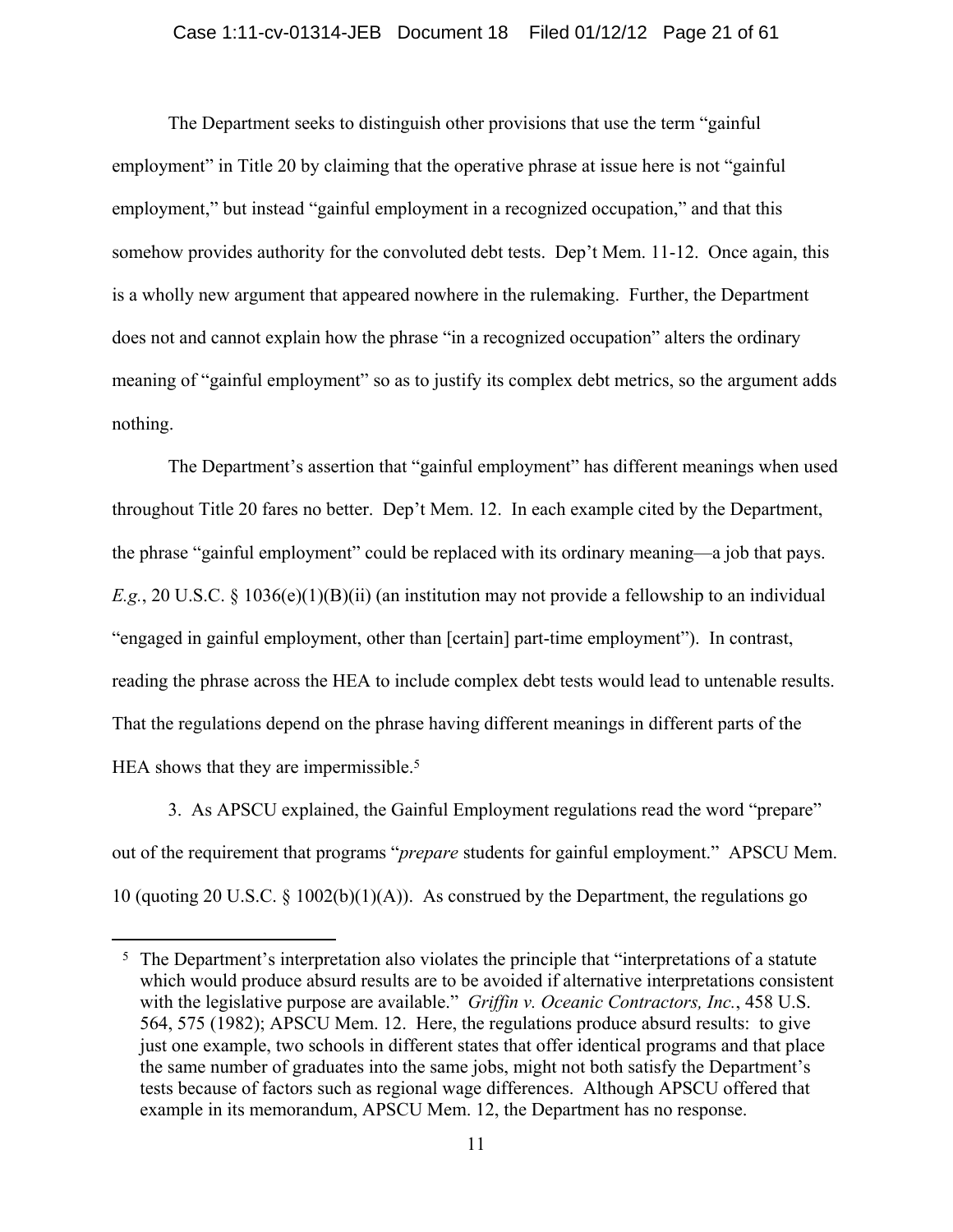#### Case 1:11-cv-01314-JEB Document 18 Filed 01/12/12 Page 22 of 61

*beyond* the statute, and decree that programs must "*lead*[] to gainful employment." 34 C.F.R. § 668.7(a)(1) (emphasis added); APSCU Mem. 10.

The Department's response that the regulations require "that a certain percentage of" students get jobs that allow them to pay back their loans, Dep't Mem. 12, confirms APSCU's point. The statutory "gainful employment" language does not require that schools guarantee "successful" employment outcomes relative to debt for *any* of their students. APSCU Mem. 10. Moreover, schools cannot reasonably be expected to admit a student body and then oversee students' individual career and financial decisions to create a mass outcome that satisfies the Department's "percentage" requirements.

4. It is also the case that the Department improperly seized upon an *institutional* requirement in the HEA to impose a *program* requirement. APSCU Mem. 11. In the provisions relied upon by the Department as authority for the Gainful Employment regulations—20 U.S.C. §§ 1001(b), 1002(b), 1002(c)—Congress used "gainful employment" to impose a requirement on institutions, not on individual programs. APSCU Mem. 11. The Department responds by citing 20 U.S.C.  $\S$  1088(b)(1)(A)(i), which defines "eligible program" in some cases to also include a gainful employment requirement. Dep't Mem. 15. Evidently, the Department believes that the inclusion of a gainful employment requirement in *one* of the definitions of "eligible program" transforms the *institutional* eligibility requirements of the HEA into *program* eligibility requirements.

But  $\S$  1088 does not inform the meaning of  $\S$  1001 and  $\S$  1002. Under  $\S$  1088, programs can be "eligible" even if they do not prepare students for gainful employment. *See* 20 U.S.C.  $\S$  1088(b)(1)(B). Further, one of the three gainful employment provisions in  $\S$  1001 and  $\S$  1002 does not require schools to offer an "eligible program," making that statutory definition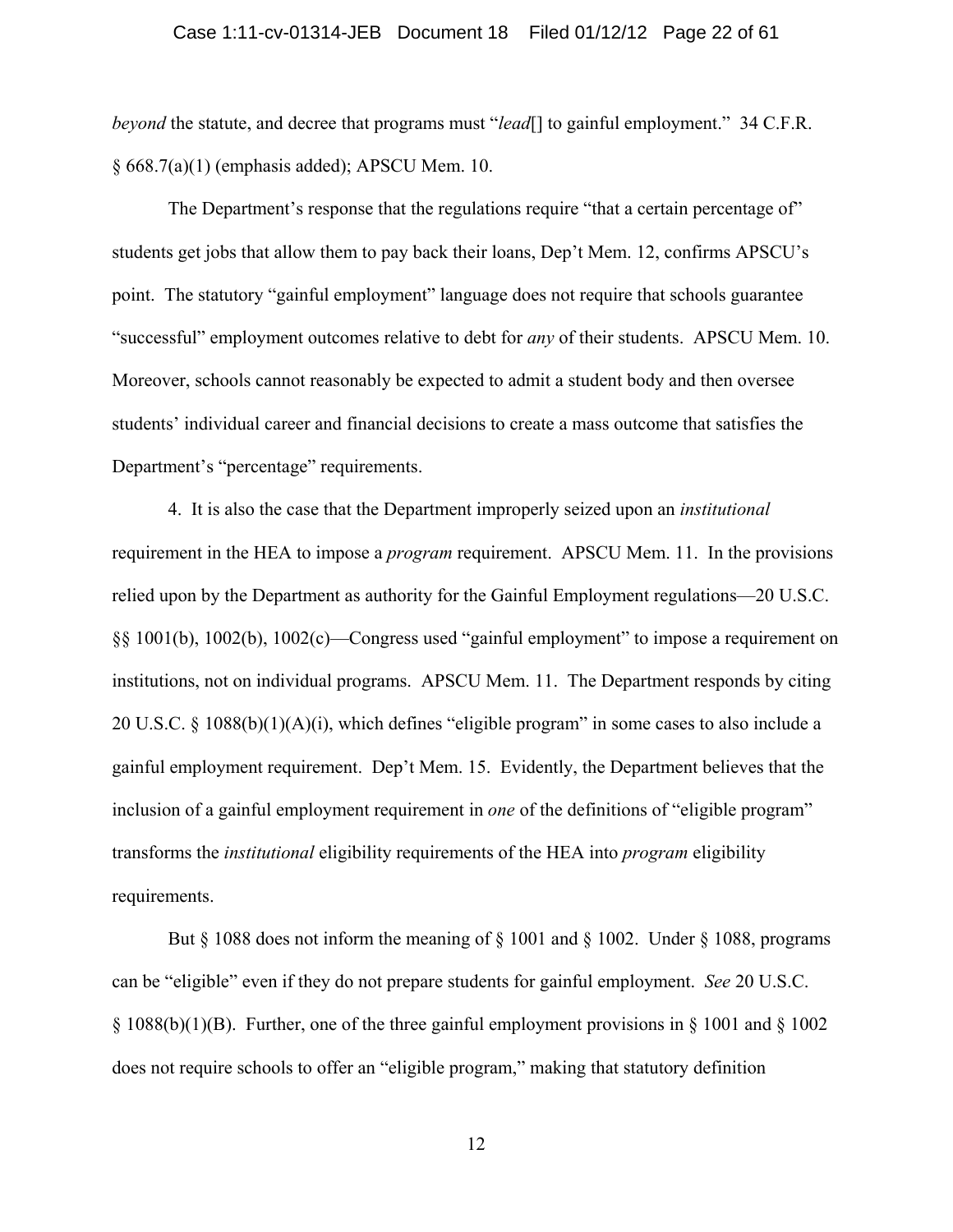#### Case 1:11-cv-01314-JEB Document 18 Filed 01/12/12 Page 23 of 61

irrelevant to the gainful employment provisions the Department has purportedly interpreted. *Compare* 20 U.S.C. § 1002(b)(1)(A)(i) (requiring an "eligible program"), *with* 20 U.S.C. § 1001(b)(1) (no "eligible program" requirement). Moreover, that Congress enacted an express provision defining an eligible *program* undermines the Department's contention that § 1001 and § 1002, which discuss eligible *institutions*, are also directed at program eligibility.

5. The Department's interpretation of the HEA also violates the principle that Congress "does not . . . hide elephants in mouseholes." *Whitman v. Am. Trucking Ass'ns, Inc.*, 531 U.S. 457, 468 (2001); APSCU Mem. 9, 15. The Department attempts to avoid this commonsense principle by attacking straw men. Dep't Mem. 16-19. In particular, the Department attempts to distinguish several cases—not cited by APSCU—to show that the "gainful employment" phrase is no mousehole. But this Court need look no further than *Whitman*, which the Department seems to distinguish only by noting that the case involved a "highly significant policy issue." *Id.* at 16. In *Whitman*, the Supreme Court held that it was implausible that Congress would, through "modest words," give the EPA the power to determine whether implementation costs should moderate national air quality standards. 531 U.S. at 468. The Department's attempt to read broad authority to impose a debt-related regime—a significant new policy—based on the modest words "gainful employment," must similarly be rejected.

The Department's attempt to distinguish *American Bar Ass'n v. FTC*, 430 F.3d 457 (D.C. Cir. 2005), is also unavailing. The Department fails to acknowledge that the court rejected the FTC's interpretation after explaining that the "length, detail, and intricacy" of the scheme enacted by Congress made "it difficult to believe that Congress, by any remaining ambiguity," intended to grant the expanded authority the FTC assumed. *Am. Bar Ass'n*, 430 F.3d at 469; *see also* APSCU Mem. 15. The length, detail, and intricacy of the provisions Congress enacted to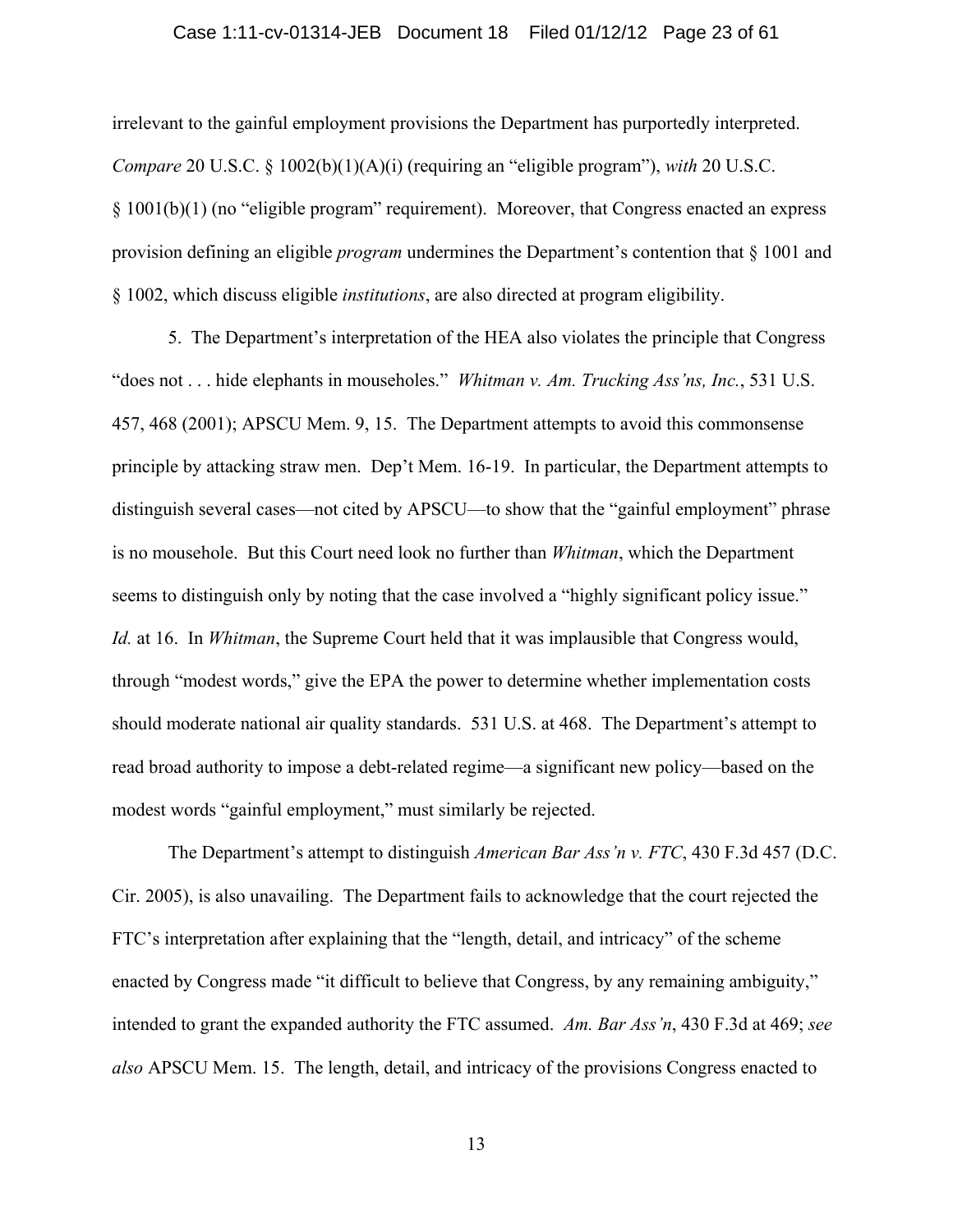#### Case 1:11-cv-01314-JEB Document 18 Filed 01/12/12 Page 24 of 61

address concerns regarding program quality and student debt dictate the same result here. *See infra* 14-15; APSCU Mem. 13-14.

### **b) The Structure And Purpose Of The Higher Education Act Do Not Support The Department's Interpretation.**

APSCU explained that the structure and purpose of the HEA foreclose the Department's interpretation of "gainful employment." APSCU Mem. 12-15. In particular, APSCU demonstrated that Congress has expressly, and in detail, addressed concerns associated with student debt in a regulatory scheme focused on default rates, known as "Cohort Default Rates" or "CDRs." *See id.* at 13-15. In response, the Department attempts to claim that the structure of the HEA supports the regulations. *See* Dep't Mem. 14-16. The Department is mistaken.

1. The Department fails to rebut the Gainful Employment regulations' inconsistency with the central purpose of the HEA—expanding educational opportunities for qualified students. *See* APSCU Mem. 15. The Department has no response to APSCU's argument that the regulations impermissibly shun that expansive purpose in favor of ensuring that students are prepared for "high-paying jobs." 75 Fed. Reg. 43,616, 43,667 (July 26, 2010); *see also* APSCU Mem. 15. Because the regulations frustrate Congressional intent, they must be rejected. *FEC v. Democratic Senatorial Campaign Comm.*, 454 U.S. 27, 32 (1981).6

2. As APSCU explained, Congress's enactment of a detailed debt-related regime in the CDR provisions renders it highly implausible Congress would smuggle a parallel debt regime into the simple term "gainful employment." APSCU Mem. 15. Additionally, by emphasizing in 2007 that the CDR has "served as a relatively reliable indicator of the quality of programs and resulting success of the students in the job market," H.R. Rep. No. 110-500, pt. 1, at 261 (2007);

<sup>6</sup> Indeed, the expansive purpose of the HEA underscores the importance of the Department's admitted error in evaluating the relationship between repayment rates and race—an error that prevented the Department from recognizing that its approach will limit educational opportunities for under-served students. *See supra* 2-3.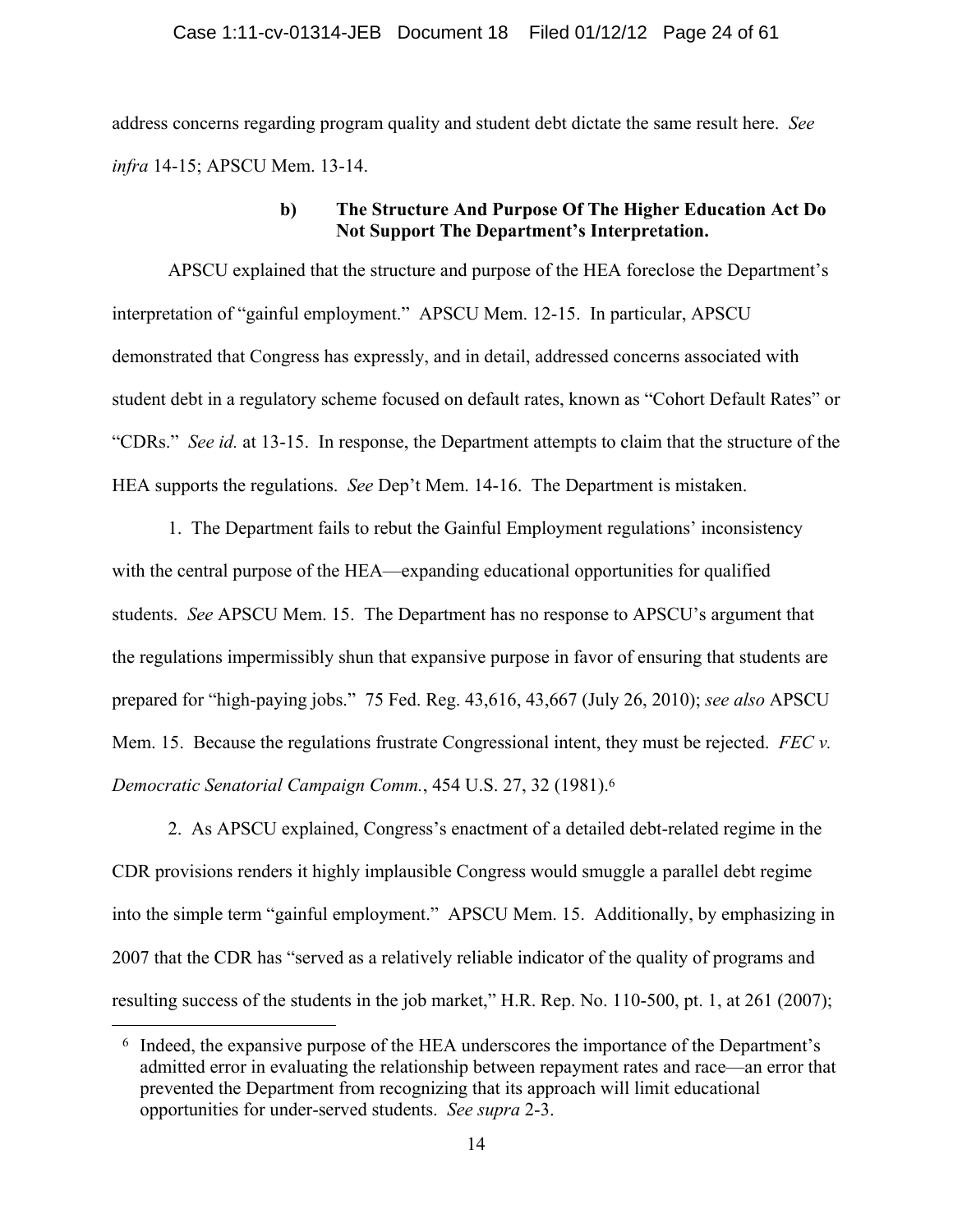#### Case 1:11-cv-01314-JEB Document 18 Filed 01/12/12 Page 25 of 61

APSCU Mem. 13, the House Committee on Education and Labor explained that Congress has addressed issues of program quality through CDRs. The Department's disagreement with Congress's approach to debt and program quality does not authorize it to adopt its own, very different regime. APSCU Mem. 14.7

The Department responds by suggesting that its construction of "gainful employment" is permissible because it purportedly complements the CDR regime. *See* Dep't Mem. 14. The Department evidently believes that because Congress enacted one specific default regime to measure program quality, Congress must have intended the phrase "gainful employment" in a separate provision to authorize the Department to impose another regime directed to the same end. Not surprisingly, the Department cites no case law to support this novel theory of statutory interpretation.

Further, the Department claims that Congress enacted the CDR provision as only "one" mechanism for dealing with its concerns regarding federal student aid. Dep't Mem. 14. Even granting the Department's premise, Congress gave *no* indication that it intended "gainful employment" to authorize a separate regulatory regime addressing student debt. In fact, the additional provisions the Department cites further demonstrate that when Congress wants to address perceived problems with the federal student aid program, it does so in express and detailed terms. *Id.* at 15-16. The history of the CDR provisions that the Department rehashes confirms that point as well. *See id.* at 3-4. Congress does not hide its financial aid regulatory regimes in simple phrases. *See Whitman*, 531 U.S. at 467 ("We have therefore refused to find

<sup>7</sup> As APSCU explained, the Gainful Employment regulations are not consistent with the CDR regime and instead represent the Department's second-guessing of the system Congress enacted. APSCU Mem. 13-14. The Department's belief that the statutory CDR provisions are inadequate is evident in both the regulations, 76 Fed. Reg. at 34,386-87 (listing purported shortcomings in the CDR regime), and its memorandum, Dep't Mem. 5 (same).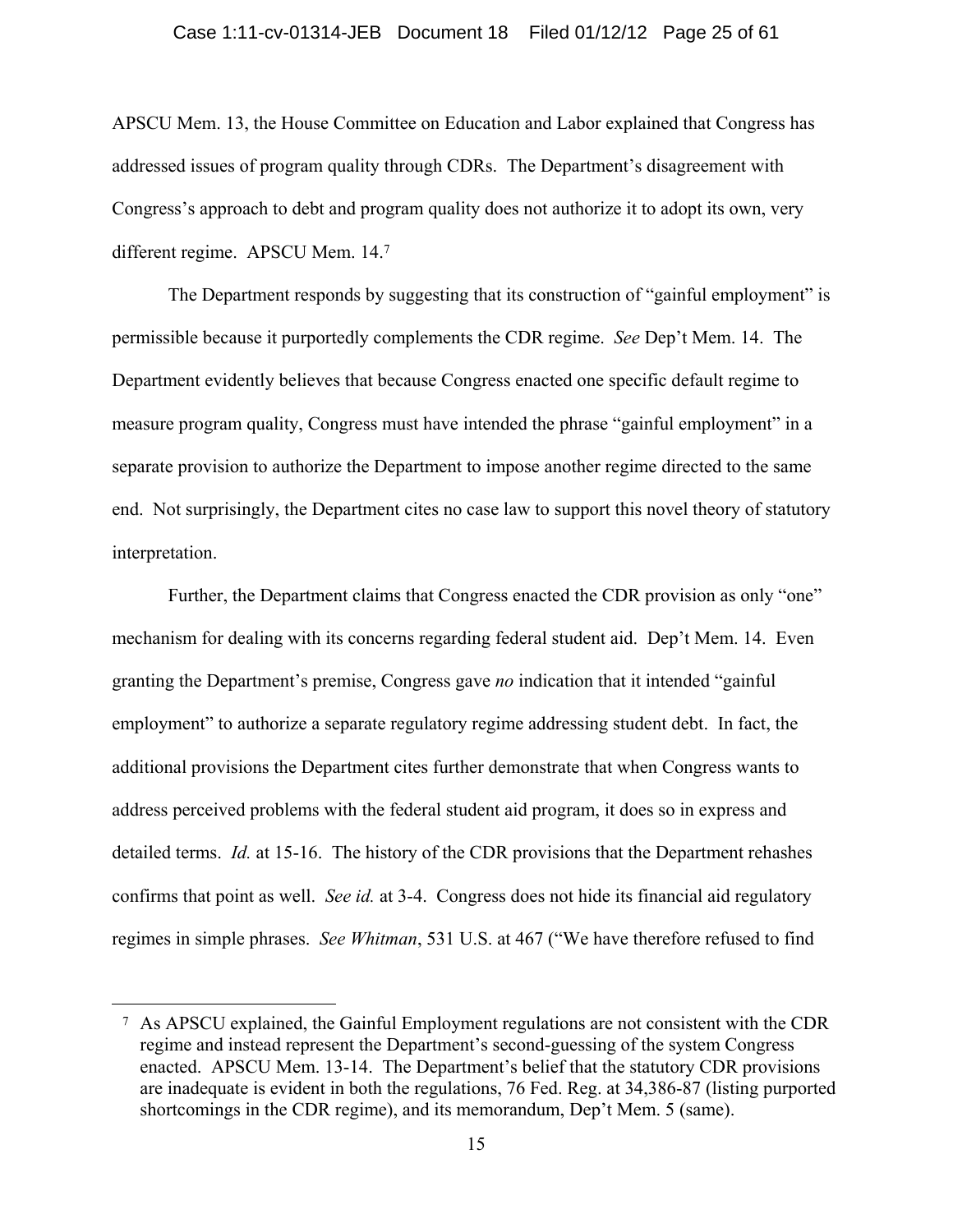#### Case 1:11-cv-01314-JEB Document 18 Filed 01/12/12 Page 26 of 61

implicit in ambiguous sections of the [statute] an authorization to consider costs that has elsewhere, and so often, been expressly granted.").8

3. Throughout its motion, the Department seems to justify the regulations on the theory that Congress was especially concerned about issues related to student debt at private sector schools. *See, e.g.*, Dep't Mem. 4 ("Congress documented several abuses at [private sector trade schools] . . . ."); *id.* at 14 ("As discussed above, Congress was especially concerned in this regard about private for-profit institutions."); *id.* at 15. The Department claims that Congress did not preclude it from "effectuating the gainful employment requirement by relying on other debt measures at the programmatic level for a *subset of institutions* whose students are having particular trouble repaying their loans." *Id.* at 15 (emphasis added).

The Department's focus on a "subset of institutions" undermines its own interpretation of the HEA. First, the Department's argument is belied by the fact that Congress enacted a CDR regime that applies to *all* institutions, not just to a subset of institutions. *See* APSCU Mem. 14 n.4. Second, the Department concedes that "institutions of higher education in all sectors public, private nonprofit, and private for-profit—offer programs" that are covered by "gainful employment." Dep't Mem. 5. Thus, it is irrational for the Department to assert that any

<sup>8</sup> The Department contends that it is *authorized* to impose a complex debt-related regime because Congress did not expressly *foreclose* the Department's authority. Dep't Mem. 14- 15. That "extreme position" has been rejected. *Nat'l Mining Ass'n v. Dep't of the Interior*, 105 F.3d 691, 695 (D.C. Cir. 1997) ("'To suggest . . . that *Chevron* step two is implicated any time a statute does not expressly *negate* the existence of a claimed administrative power (*i.e.* when the statute is not written in 'thou shalt not' terms), is both flatly unfaithful to the principles of administrative law . . . and refuted by precedent.'" (alterations in original) (quoting *Ry. Labor Execs.' Ass'n v. Nat'l Mediation Bd.*, 29 F.3d 655, 671 (D.C. Cir. 1994) (en banc))). Moreover, "[s]tatutory construction must begin with the language employed by Congress and the assumption that the ordinary meaning of that language accurately expresses the legislative purpose," and the ordinary meaning of "gainful employment" does not authorize the Department's interpretation. *Engine Mfrs. Ass'n v. S. Coast Air Quality Mgmt. Dist.*, 541 U.S. 246, 252 (2004) (internal quotation omitted).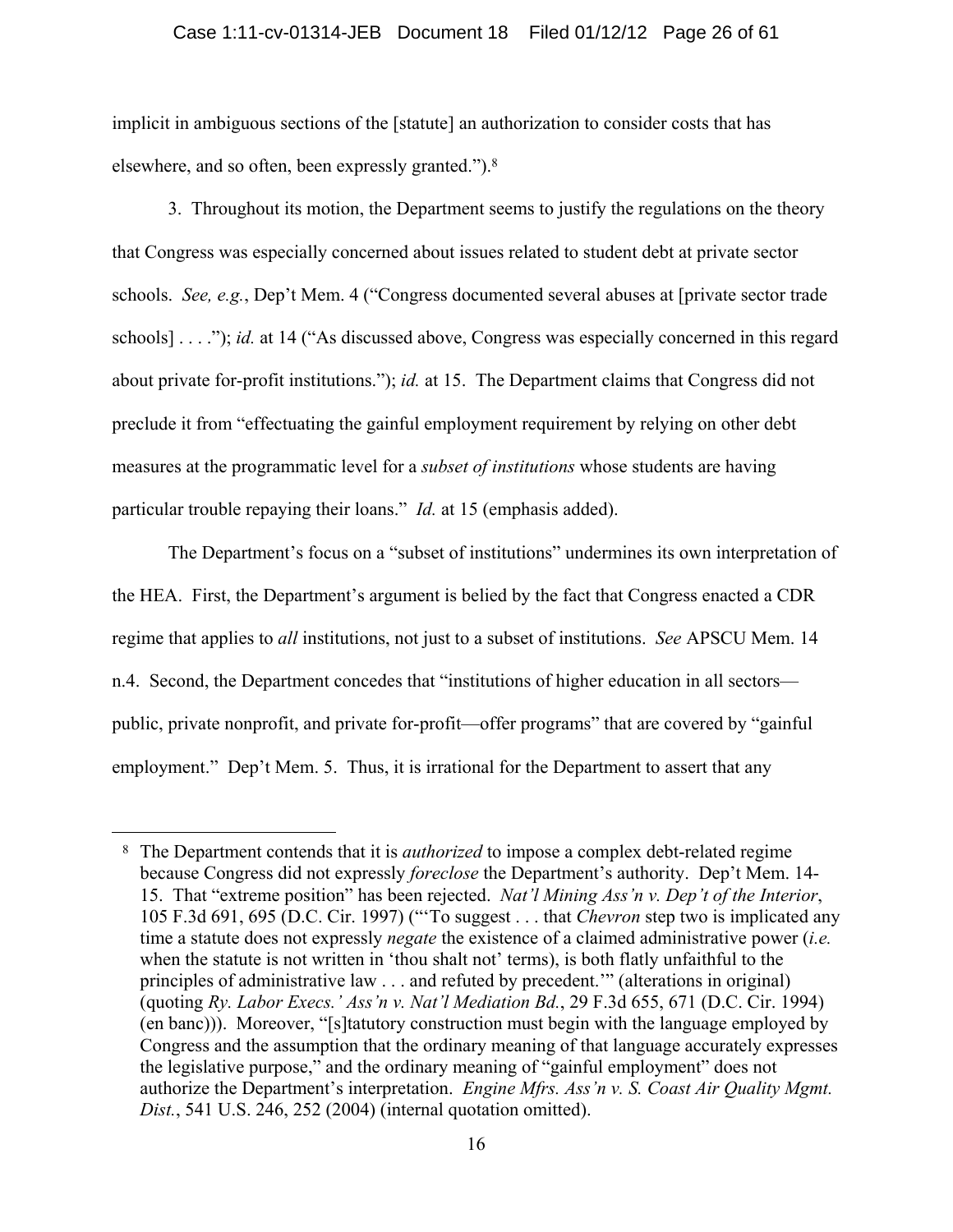#### Case 1:11-cv-01314-JEB Document 18 Filed 01/12/12 Page 27 of 61

Congressional concern about private sector institutions justifies its interpretation of a statutory term that applies to *all* types of institutions. The results of a recent Government Accountability Office ("GAO") report, which found that private sector school students had higher graduation rates for certificate programs, similar graduation rates for associate degree programs, and similar earnings as students at nonprofit and public schools, confirms the irrationality of the Department's focus on private sector schools. *See* U.S. Gov't Accountability Office, GAO-12- 143, *Student Outcomes Vary at For-Profit, Nonprofit, and Public Schools* (2011).9

4. The Department has no response to APSCU's observation that the Department's longstanding and uniform interpretation of "gainful employment" casts light on Congress's intent. APSCU Mem. 17. The Department never before interpreted the phrase "gainful employment" to include complex considerations of student debt, and for nearly fifty years Congress did not enact a different regime to alter that interpretation. Congress's failure to step in is evidence that it did not intend "gainful employment" to authorize the complex tests the Department has adopted. *See Commodity Futures Trading Comm'n v. Schor*, 478 U.S. 833, 846 (1986). This is especially true in light of the Department's contention that when Congress "found that the Department had done an inadequate job in managing and overseeing" the federal

<sup>&</sup>lt;sup>9</sup> The Department spends pages disparaging private sector schools as background for its flawed regulations. *See* Dep't Mem. 5-7. The Department's commentary is irrelevant in this case to the legal analysis and does not reflect the reality of private sector education. Private sector schools enroll a higher proportion of low-income, minority, and nontraditional students than institutions in other sectors, and these students tend to have less positive educational outcomes for reasons unrelated to program quality. *See* GAO, *supra* at 56. And one study has found that there are no statistically significant differences in default rates when comparing private sector schools' students to nonprofit schools' students. *See id.* at 78 (citing Guryan, J., M. Thompson, and Charles River Associates, Report on Gainful Employment, Prepared for Harris N. Miller, Career College Association (Apr. 2010)). Career College Association is APSCU's predecessor.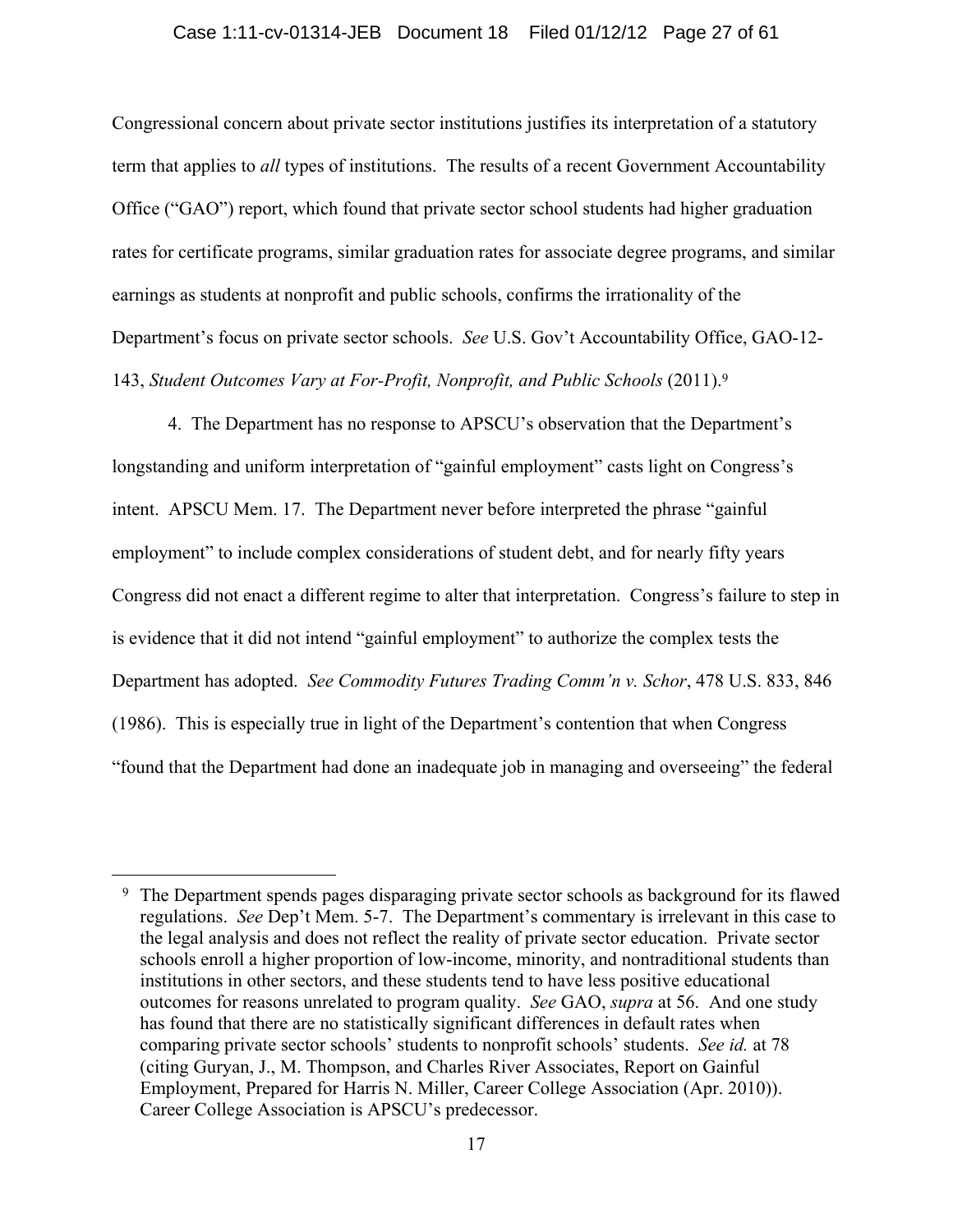### Case 1:11-cv-01314-JEB Document 18 Filed 01/12/12 Page 28 of 61

financial aid program, it enacted detailed legislation targeted at default rates. Dep't Mem. 4. Here, Congress has not taken any similar action.<sup>10</sup>

Moreover, the Department does not explain how the Gainful Employment regulations are consistent with its existing regulations, which provide that schools can demonstrate that students have "obtained *gainful employment* in [a] recognized occupation" *without* submitting detailed data regarding student income or debt. 34 C.F.R. § 668.8(g)(1)(ii) (emphasis added); APSCU Mem. 16. Those regulations thus further confirm that the Department previously adopted a limited interpretation of "gainful employment"; that it has now departed from that interpretation; and that it has adopted inconsistent definitions of the same term within its own regulations, all without the reasoned decision making required by the APA. *See Dillmon v. Nat'l Transp. Safety Bd.*, 588 F.3d 1085, 1089-90 (D.C. Cir. 2009); APSCU Mem. 17 n.6.

### **2. Legislative History Does Not Support The Department's Interpretation.**

The Department's far-reaching search for legislative history in support of its

1

interpretation of the HEA demonstrates how far it has strayed from what Congress intended. The

<sup>10</sup> The Department claims, remarkably, that it has *not* changed its prior interpretation of the gainful employment requirement. Dep't Mem. 18-19 n.3. The Department asserts that its administrative enforcement actions discussed only a "minimum, threshold requirement," and that in those decisions there was no need for the Department to state what else the gainful employment provision might (silently) require. *Id.* But that reasoning is inconsistent with cases like *In re Beth Jacob Hebrew Teachers Coll.*, Nos. 94-43-ST, 94-80-ST, 1996 WL 1056644, at \*3 (Dep't of Educ. Aug. 12, 1996), in which the Department determined that an institution's religious education program satisfied the HEA's gainful employment requirement in part because it was "designed for an occupational objective." The Department's litigation position here strongly implies that it has acted arbitrarily in abandoning its past interpretation. *See FCC v. Fox Television Stations, Inc.*, 129 S. Ct. 1800, 1811 (2009). In any event, the Department's calculations demonstrate that many programs are currently, and have been, failing the Department's tests, but the Department has not previously taken any action against those programs, showing that this allegedly longstanding interpretation of the gainful employment requirement is in fact of very recent vintage.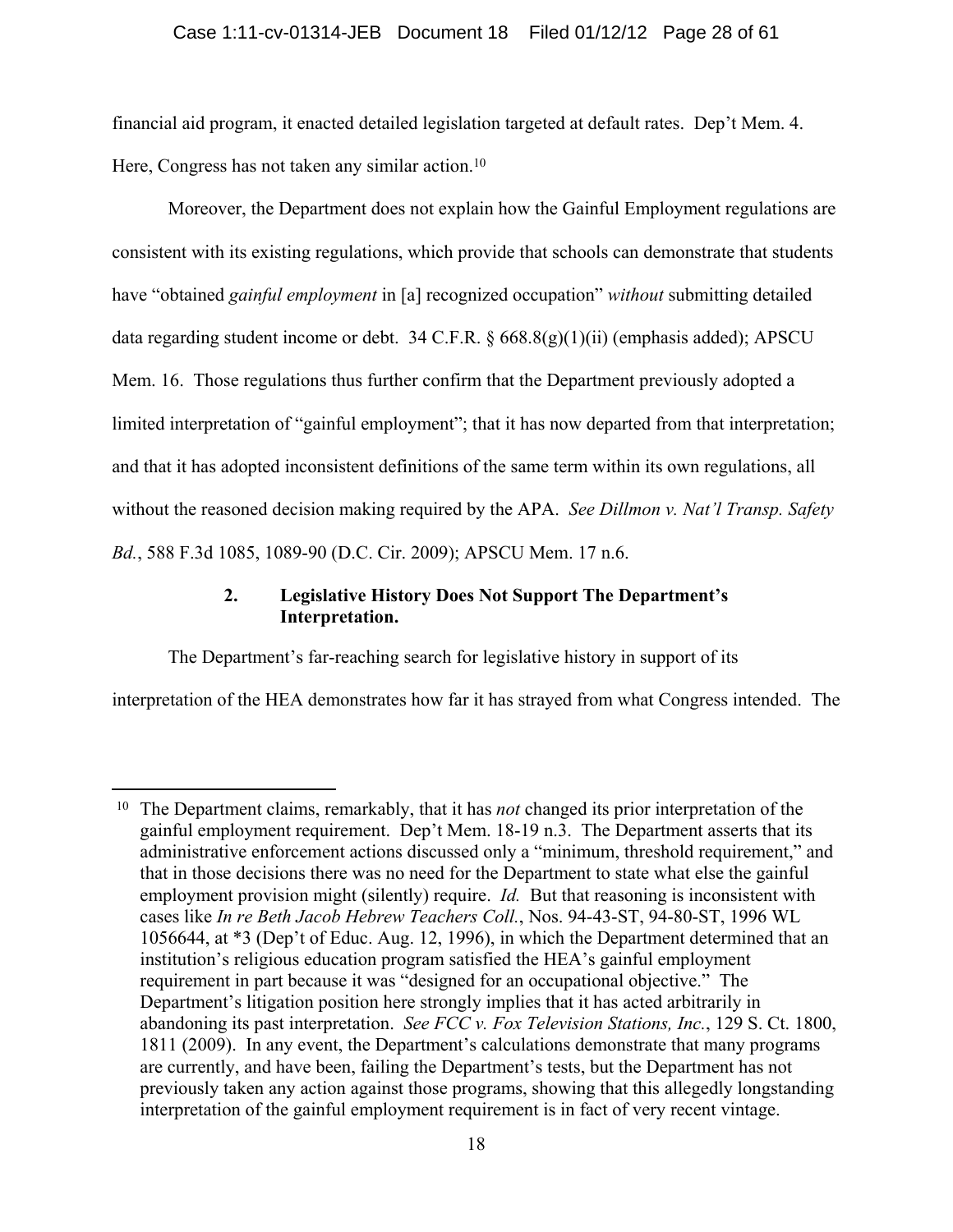#### Case 1:11-cv-01314-JEB Document 18 Filed 01/12/12 Page 29 of 61

Department looks to the legislative history of a statute other than the HEA and fails even to mention the contrary history set forth by APSCU. APSCU Mem. 18-19.

The Department relies heavily on the legislative history of the National Vocational Student Loan Insurance Act of 1965 ("NVSLIA"), Pub. L. No. 89-287, 79 Stat. 1037. Dep't Mem. 12-14. Congress merged the requirements of the NVSLIA into the HEA in the Higher Education Amendments of 1968, Pub. L. No. 90-575, § 293, 82 Stat. 1014, 1050-51. Nothing in that statutory merger supports the Department's strained construction of the pre-existing phrase "gainful employment." In passing the 1968 amendments, Congress explained that the use of the phrase "gainful employment" in another provision of the HEA was meant only to *expand* the definition of "institution of higher education" beyond business or technical schools. *See* APSCU Mem. 18-19; *see also* S. Rep. No. 90-1387, at 79 (1968). Nowhere did Congress suggest that it was using the phrase to authorize complex debt-related requirements aimed at disqualifying programs from Title IV.

The Education Amendments of 1972, Pub. L. No. 92-318, § 202(b), 86 Stat. 235, also confirm that Congress intended "gainful employment" to mean a job that pays. In that legislation, Congress amended a similar gainful employment requirement to expressly deem that training for volunteer firemen constituted training for gainful employment. APSCU Mem. 19. A Senate Report explained the need for this amendment: because volunteer firemen are uncompensated, their training could not be considered training for gainful employment under then-existing law. *See* S. Rep. No. 92-346, at 75 (1971). The 1972 amendment thus demonstrates that Congress understood "gainful employment" to mean only a job that pays. The Department has no answer to this history.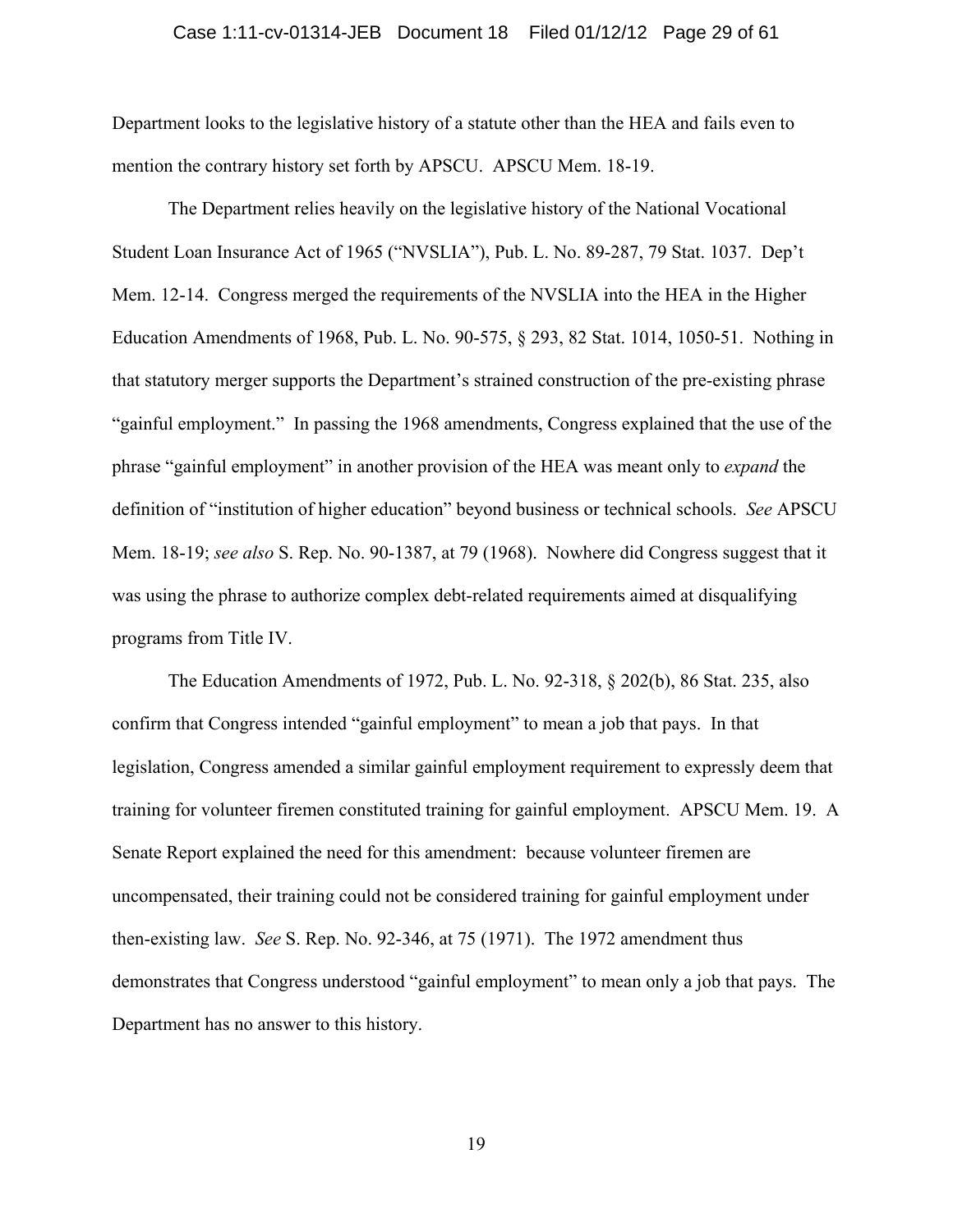#### Case 1:11-cv-01314-JEB Document 18 Filed 01/12/12 Page 30 of 61

The Department's reliance on legislative history of the now-displaced NVSLIA, a statute that did not include the phrase "gainful employment," is misplaced. Dep't Mem. 12-14. Under the NVSLIA, an eligible institution was required to provide a program of postsecondary vocational or technical education "designed to fit individuals for useful employment in recognized occupations." NVSLIA  $\S$  17(a). The operative phrase in the NVSLIA is not "gainful employment"—the phrase Congress adopted and retained in the HEA—and thus the history of the NVSLIA provides little insight into the meaning of "gainful employment."

The Department cites snippets of *testimony* by private individuals, quoted in Senate and House Reports on the NVSLIA. Dep't Mem. 12-14. These culled excerpts provide no support for the Department. In particular, the Department cites testimony from Dr. Kenneth B. Hoyt regarding graduates of vocational programs. *Id.* at 12-13. That testimony does not demonstrate that Congress was concerned about graduates receiving certain incomes, or that Congress intended to authorize the Department to adopt debt tests. Indeed, both the House and Senate Reports preface the testimony of Dr. Hoyt by noting that he testified regarding the "need for such legislation and about the caliber of student attending a vocational institution." H.R. Rep. No. 89- 308, at 3 (1965); *see also* S. Rep. No. 89-758, at 3 (1965). Thus, Congress quoted the testimony for what it said about student quality—not program quality. Those are very distinct concerns, which are reflected in the text of Title IV. *See, e.g.*, 20 U.S.C. § 1091 (student eligibility provisions).11

<sup>&</sup>lt;sup>11</sup> Indeed, the Senate Report the Department cites notes that other provisions of the NVSLIA were directed at program quality. Thus, to address expressed concerns that "fly by night" institutions be explicitly eliminated from eligibility, Congress "add[ed] an eligibility feature which requires an institution to have been in existence for 2 years." S. Rep. No. 89-758, at 12.But with respect to the definition of "eligible institution," the Act aimed to establish a definition "as liberal as possible by including varieties of institutions authorized to provide, and providing, 'a program of postsecondary vocational or technical education designed to fit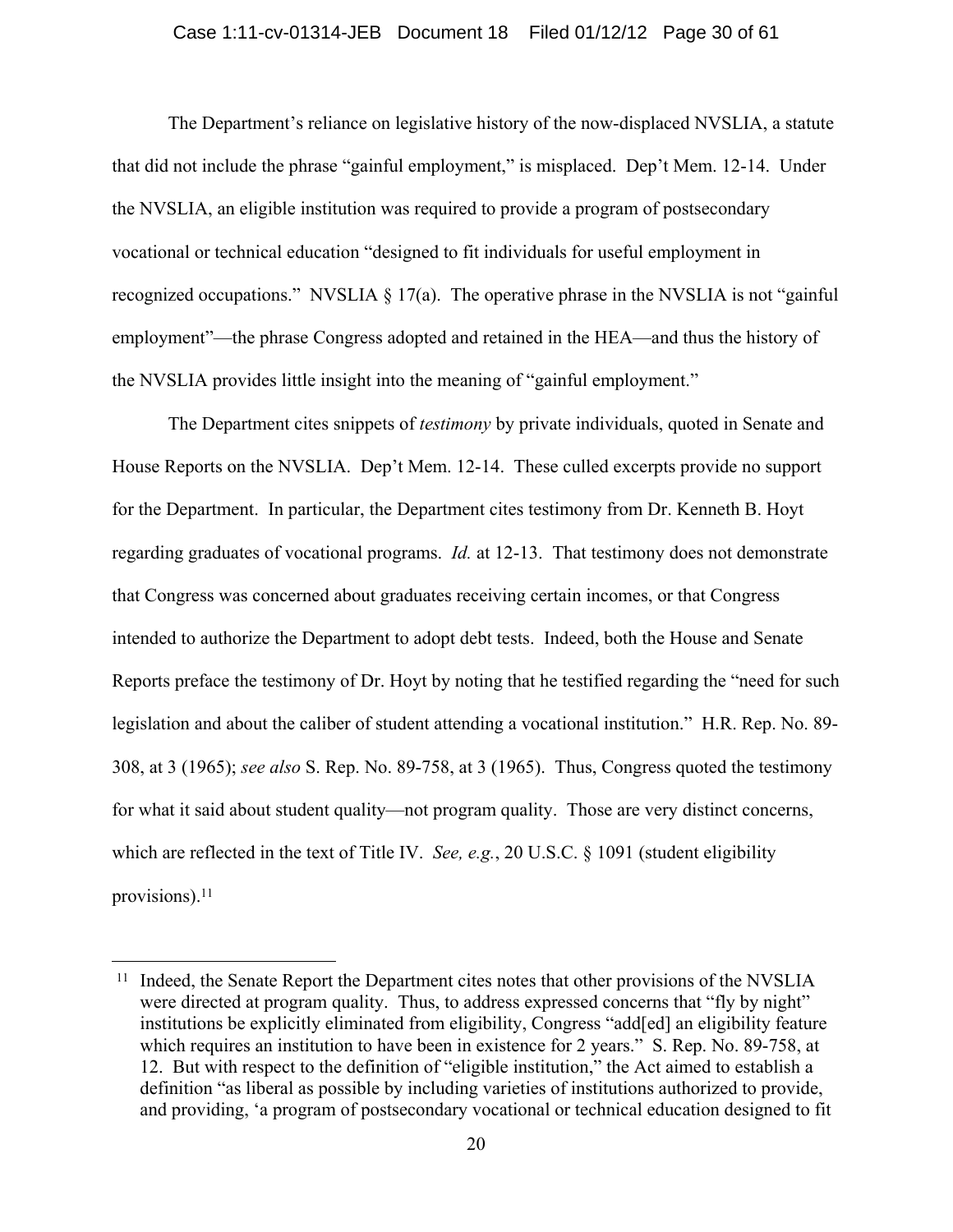### Case 1:11-cv-01314-JEB Document 18 Filed 01/12/12 Page 31 of 61

The additional legislative history of the NVSLIA cited by the Department is also irrelevant. The Department cites testimony from two individuals, but Congress did not state why it included this testimony in the reports; and the testimony, which touches upon numerous topics including the need to increase access to education, does not purport to give meaning to the "gainful employment" phrase. *See* S. Rep. No. 89-758, at 9-11. Congress's consideration of data regarding the default rate of one program that offered guaranteed loans for students attending vocational institutions does not establish that Congress authorized the Department to impose a debt-related regime by using the phrase "gainful employment" or even that that phrase was targeted at program quality. Dep't Mem. 13-14.

The Department's attempt to drag the NVSLIA into this case is an obvious reach, given the HEA's text and the legislative history of the HEA itself. APSCU Mem 9-15, 18-19. And, of course, it remains incredible that the Department has discovered in this forty-plus year old legislative history support for its new regulatory regime.

### **C. The Gainful Employment Regulations Violate The Administrative Procedure Act.**

In its motion for summary judgment, APSCU demonstrated that the Gainful Employment regulations are the product of a tainted process, lack a reasoned basis, are fraught with irrational distinctions and inconsistencies, and fail to further their purported purpose—measuring program quality. APSCU Mem. 19-30; *see also* 76 Fed. Reg. at 34,387. Additionally, APSCU explained that the regulations are impermissibly retroactive and were promulgated in violation of the notice and comment requirements of the APA. APSCU Mem. 30-33. The Department has no adequate response to these numerous deficiencies.

individuals for useful employment in recognized occupations.'" *Id.*; *see also* H.R. Rep. No. 89-308, at 9. Thus, Congress made clear that the "useful employment" phrase was meant to describe types of institutions *generally* eligible and that program quality would be addressed by other provisions. The Department ignores these statements.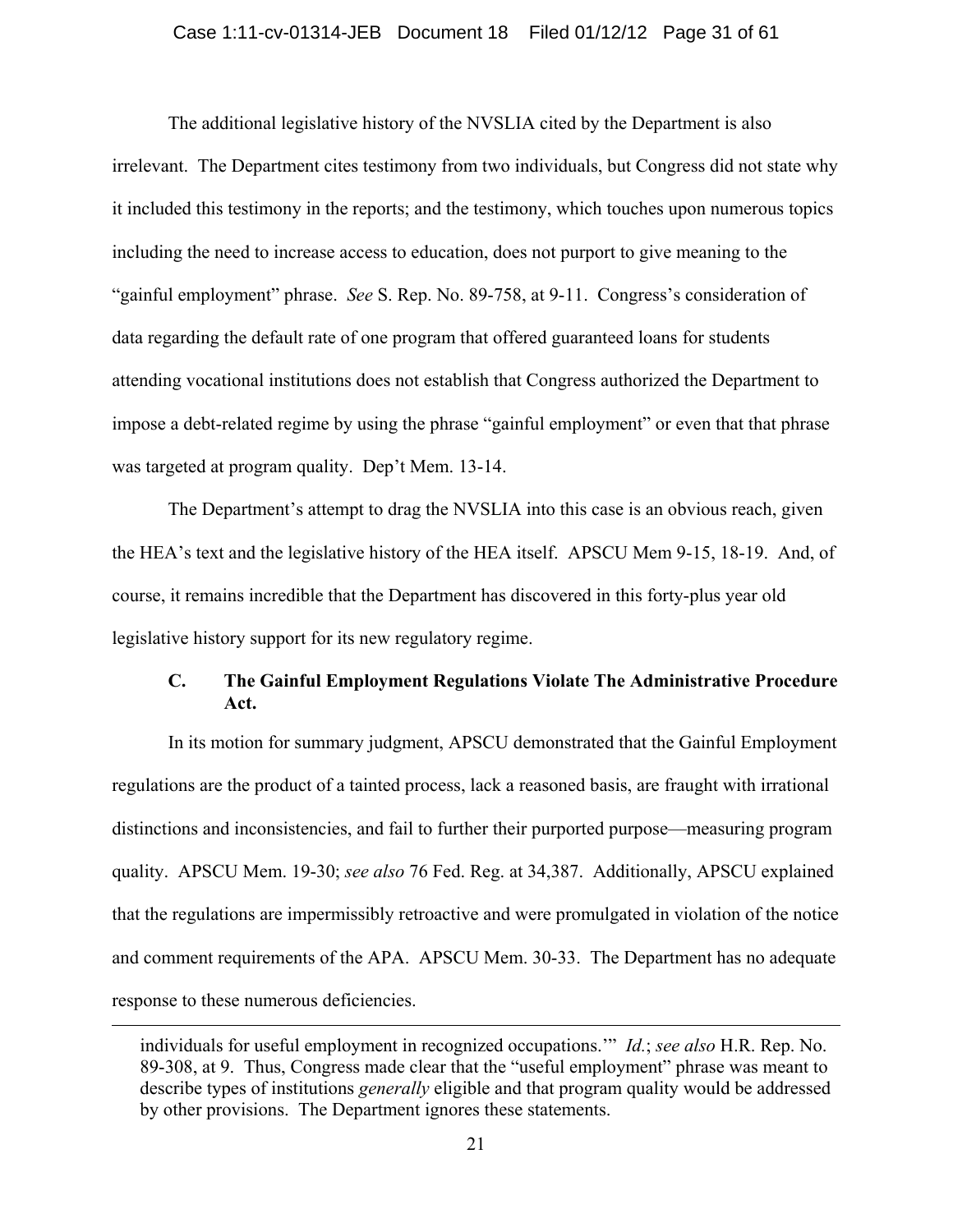### **1. More Exacting Review Is Necessary Because The Regulations Are The Result Of A Tainted Process.**

The Department's attempt to expand its regulatory turf was marked by well-substantiated allegations of misconduct, meriting "more exacting scrutiny." *See Natural Res. Def. Council, Inc. v. SEC*, 606 F.2d 1031, 1049 n.23 (D.C. Cir. 1979); *see also* APSCU Mem. 19-20. The history of the Department's rulemaking is both unusual and troubling. *See* Complaint ¶¶ 47-56; APSCU Mem. 19-20 & n.7; *see also* Answer ¶¶ 3, 35, 49. And the Department's newly admitted error in evaluating repayment rates is just another reason to doubt the care given to the rulemaking process.

The Department attempts to minimize the serious concerns about the rulemaking's fairness. Dep't Mem. 32-33. It repeatedly states that APSCU participated in the process—but that does not give the Department license for misconduct. The Department also contends that any suggestion that "the Department compromised the integrity of this rulemaking by meeting with organizations that disagree with plaintiff, or organizations that have a different financial position from plaintiff, is fatuous." *Id.* at 33 (citation omitted). It is remarkable that the Department would take this position, considering that it *admits* that these same concerns have led to an inquiry by its Inspector General; requests for Congressional investigations; and referrals to the U.S. Attorney for the Southern District of New York and the Securities and Exchange Commission. APSCU Mem. 19. Surely not all of these are "fatuous." Moreover, press reports disclose that the Department has conceded that at least one person should have been banned from meeting with Department officials because of his financial ties. *Id.* at 20 n.7. Put simply, this was not a rulemaking that respected ordinary procedures; based on the troubling allegations and admitted errors, which continue to come to light, this Court should exercise more exacting review. *See Chamber of Commerce v. SEC*, 443 F.3d 890, 899 (D.C. Cir. 2006).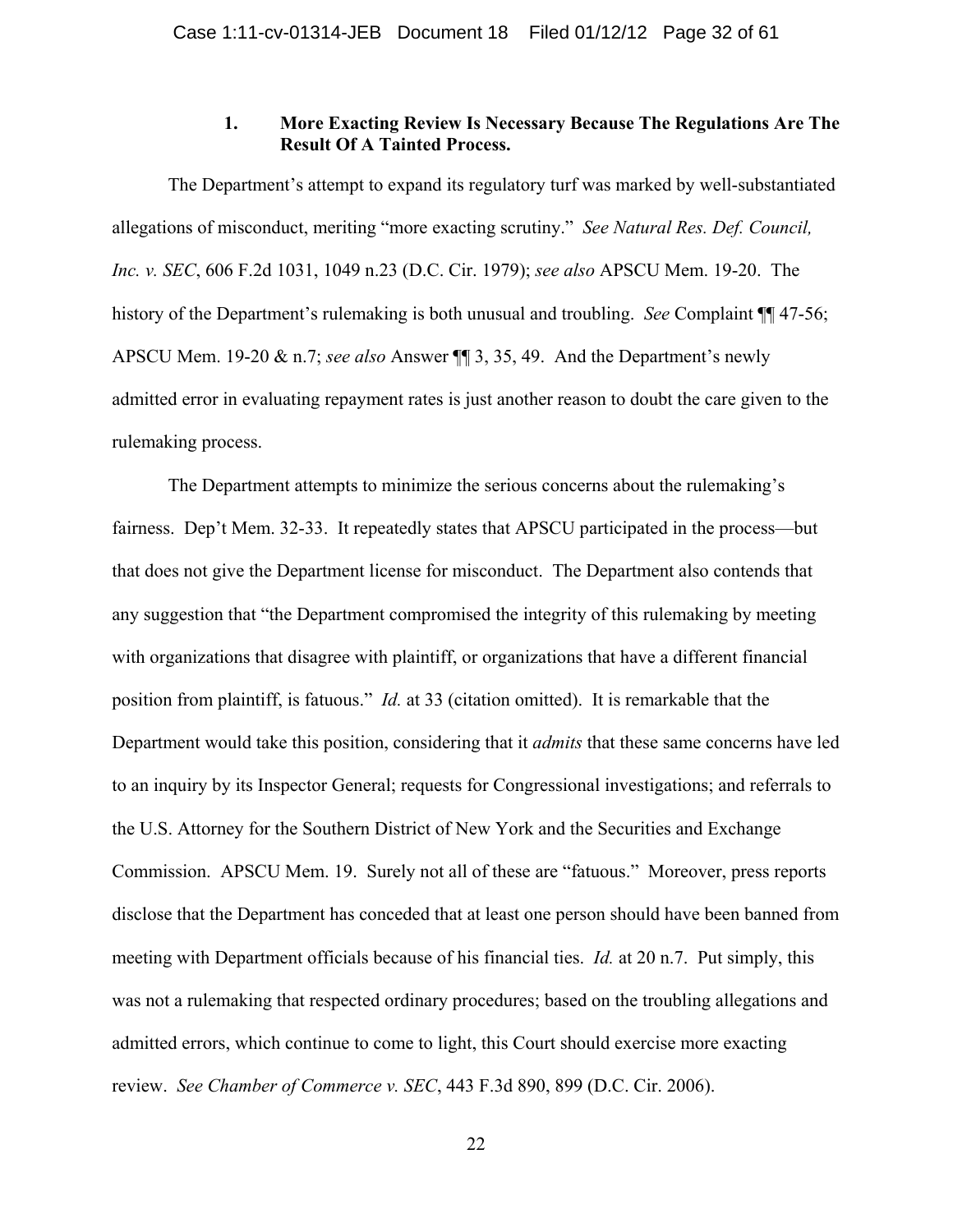### **2. The Gainful Employment Regulations Are Arbitrary And Capricious.**

In its opening brief, APSCU demonstrated that the Gainful Employment regulations are arbitrary and capricious for numerous reasons. APSCU Mem. 19-30. In particular, APSCU identified significant flaws in the Department's tests and additional flaws, including the Department's substantial miscalculation of student body repayment rates, that prevent the tests from measuring program quality. *Id.*

In response, the Department largely ignores those flaws and instead emphasizes that it has devised multiple tests to determine if a program should be eligible for federal loans. Dep't Mem. 20. The Department claims that the tests are "designed to work together," evidently on the theory that failures with one test are mitigated because another test exists. *Id.* But the Department's approach fails to account for the fact that *each* of its tests is flawed and is not consistent with the requirements of reasoned decision making; an agency cannot throw together flawed tests and argue one rational, workable test will emerge from the wreckage.

The Department also asserts that, "[i]n essence, plaintiff is fighting for the right of its member institutions, in three out of four years, to fail all three tests and still remain eligible to accept federal student aid." Dep't Mem. 20. This flight of rhetoric does not improve the Department's legal position: it is untrue; it cannot excuse the Department's failure to follow the law; and it does not even accurately describe the regulations. APSCU is fighting for the right of its members to be free of unlawful and unconstitutional regulations; these regulations impose serious sanctions on its members after just *one* year, not after "three out of four years"; and the regulations could force many private sector schools to stop educating students who are underserved by traditional institutions of higher education.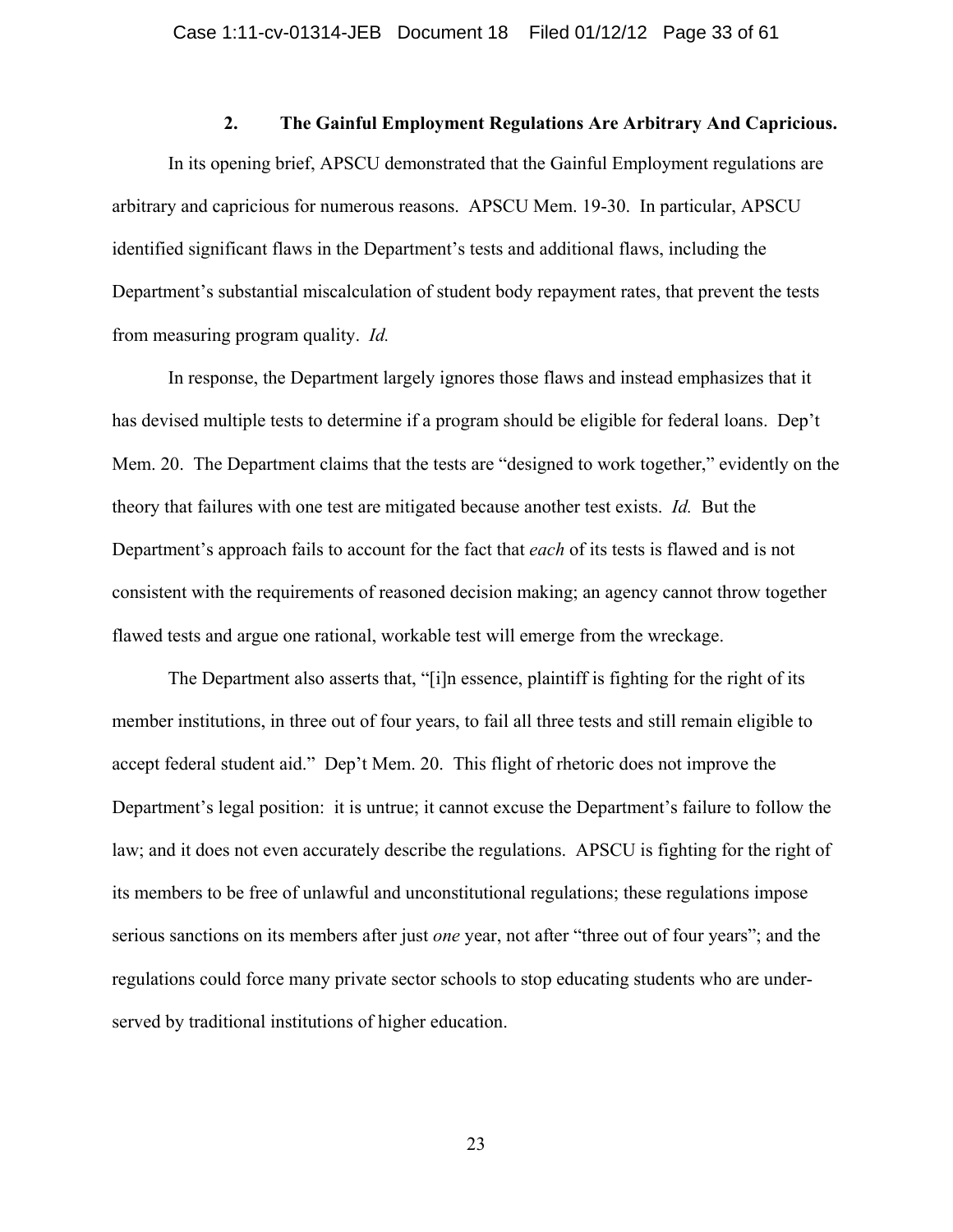### **a) The Gainful Employment Regulations Fail To Further The Department's Stated Purpose.**

The Department argues that the Gainful Employment regulations were adopted in an effort to "[p]rovide better program information to students" and "identify the worst performing programs." 76 Fed. Reg. at 34,387. But the regulations do not measure program quality. *See* APSCU Mem. 20-29; *infra* 25-26.

1. The Department cites extensively to *Association of Accredited Cosmetology Schools v. Alexander*, 979 F.2d 859 (D.C. Cir. 1992). In *Alexander*, the Department followed a clear Congressional mandate to "reduc[e] the cost to the federal government of reinsuring defaulted student loans." *Id.* at 866. Affected schools claimed, among other things, that the statute and implementing regulations violated the Due Process Clause by punishing schools irrationally. *Id.* The court relied on Congress's "comprehensive evaluation" of the student loan program to conclude that the statute and regulations were rational for purposes of due process. *Id.*

This case is vastly different. APSCU is not challenging the rationality of the HEA; rather, it urges that the HEA's plain terms control. Moreover, in *Alexander*, Congress determined that *defaults* were a serious problem and the Department adopted a rule that directly measured *defaults*. Here, the Department can point to no Congressional directive that the HEA's "gainful employment" language be used to solve any perceived problems with loan repayment or student debt-to-earnings ratios; and, as APSCU has demonstrated, the regulations, which purport to address concerns about program quality, measure a host of factors unrelated to that consideration. APSCU Mem. 20-25. *Alexander* simply does not hold that it is always rational to punish schools for students' choices, especially where the Department has failed to provide a "rational connection between the facts found and the choice made." *State Farm*, 463 U.S. at 52 (internal quotation omitted).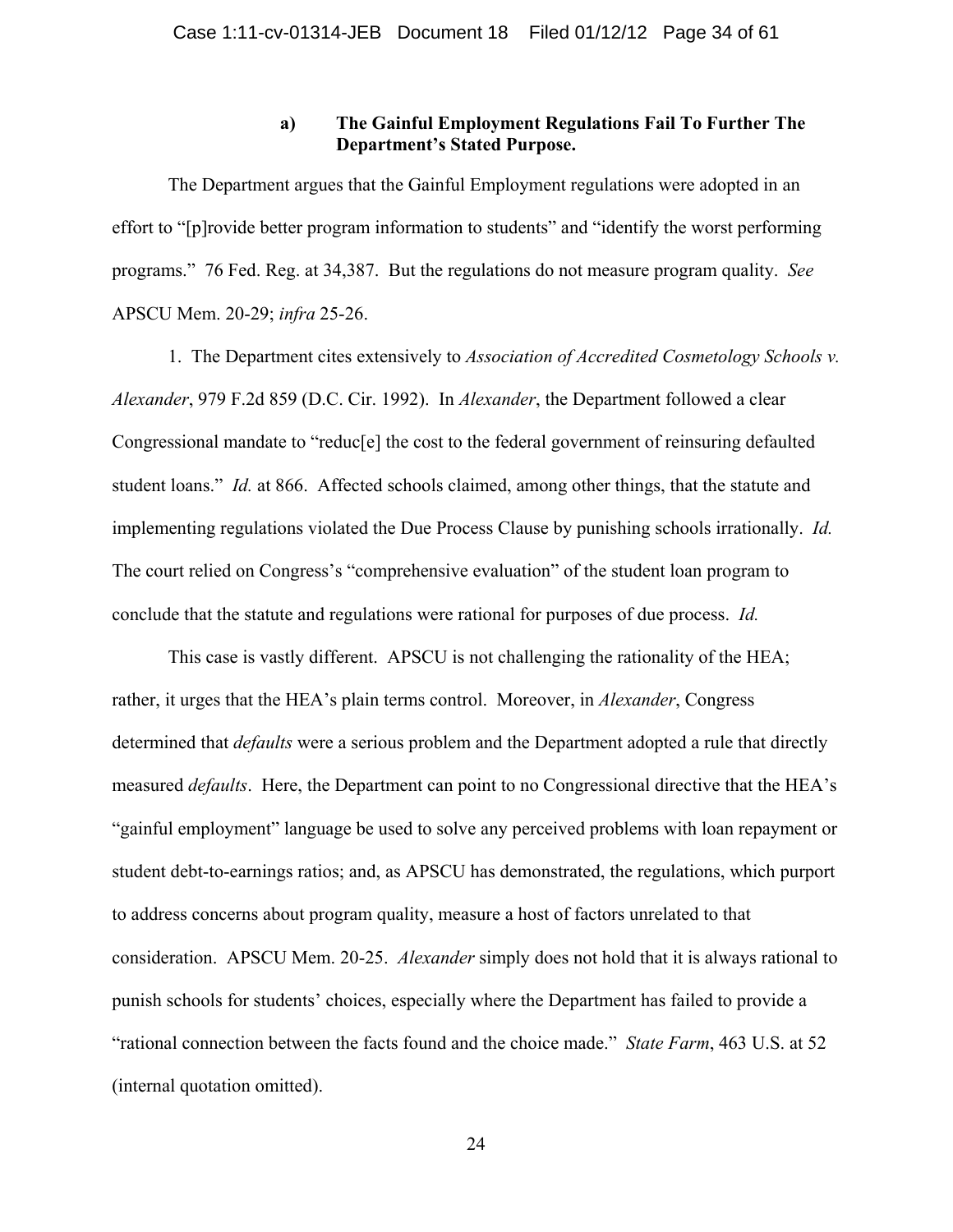#### Case 1:11-cv-01314-JEB Document 18 Filed 01/12/12 Page 35 of 61

2. The lack of connection between the Department's tests and its stated goal of measuring program quality is evident in the Department's failure to account for general economic conditions. APSCU Mem. 23. The Department claims that because the debt-toearnings ratio is based on either the mean or median annual earnings—whichever is higher—it has sufficiently accounted for market conditions. Dep't Mem.  $27 \& n.6$ . Even accepting the Department's premise, its approach ignores that *both* average and median earnings may be depressed in difficult economic times and that the regulations require measuring earnings against debt, a number that does not fluctuate with market conditions. The flaws in the Department's approach are demonstrated by today's economic downturn, where unemployment rates are high, jobs are difficult to find across the country, and salaries are frozen in many industries. *See* Gary Burtless, *Another Year of Modest Labor Market Gains*, Brookings Inst. (Dec. 15, 2011), http://www.brookings.edu/opinions/2011/1215 labor gains burtless.aspx. These conditions create an economic environment where well-educated people find it difficult, and sometimes impossible, to repay their student loans or maintain what the Department has deemed to be appropriate debt-to-earnings ratios. Yet the regulations punish APSCU's members for these economic realities.

The Department misleadingly claims that programs are "shielded" from economic downturns because they will only lose eligibility after failing in three out of four years. Dep't Mem. 28. The regulations, however, subject programs to sanctions after just one year and, as history shows, economic downturns can last longer than three years.

Finally, the Department asserts that "plaintiff never explains why the APA requires the Department to subsidize the programs preparing students for jobs the market cannot bear." Dep't Mem. 28. But this burden-shifting fails. *Congress* has decided to grant students access to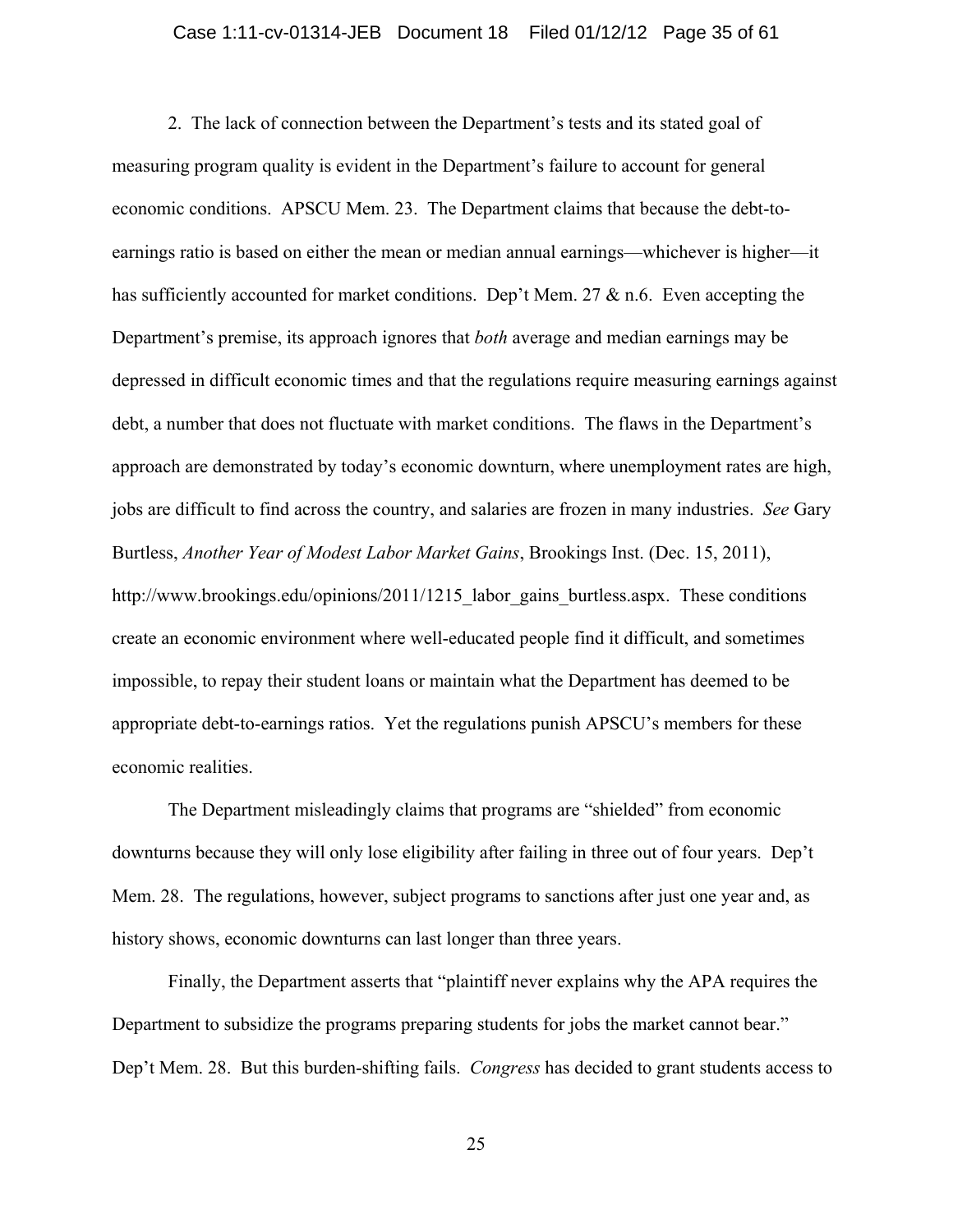#### Case 1:11-cv-01314-JEB Document 18 Filed 01/12/12 Page 36 of 61

Title IV funds. *Congress* has enacted other express measures—the CDR provisions—to safeguard the public fisc from excessive student defaults. And *Congress* intended that students be the market—taking Title IV funds to those schools that, in their perspective, best serve their interests. Thus, *the Department* must explain how the HEA allows it to restrict programs—and potentially deprive students attending those programs of federal funding—based on debt tests that measure a host of factors other than program quality.

3. The Department argues that "good" institutions are able to "influence student choices." Dep't Mem. 25. Even if schools were effective debt counselors, that would not eliminate the inherent irrationality of basing tests that are meant to measure program quality on external factors such as economic conditions, or on a program's ability to persuade autonomous students to take on debt levels lower than those permitted by Title IV. Moreover, schools are barred from directly limiting or controlling student borrowing. 76 Fed. Reg. at 34,416; *see also* 20 U.S.C. § 1087tt(c); 34 C.F.R. § 685.301(a)(8). The regulations arbitrarily punish schools when students independently decide to take on excessive debt. *See also* APSCU Mem. 25.12

4. Similarly, the Department fails to acknowledge that a student's independent choice to use a repayment plan, deferment, or forbearance does not speak to program quality. APSCU Mem. 28 & n.12. Indeed, a student taking advantage of a Congressionally authorized repayment plan is likely doing so for any number of reasons unrelated to program quality.13 Yet, the

<sup>&</sup>lt;sup>12</sup> The Department also claims that it was "generous" in only including debt incurred to cover tuition and fees in the debt-to-earnings calculations. Dep't Mem. 25. Yet the Department's "generosity" highlights its irrationality. As APSCU pointed out, the Department has no valid reason for not including a similar limitation in the repayment test. APSCU Mem. 25 n.10.

<sup>13</sup> The Department states that deferment and forbearance are important protections for borrowers because there is no guarantee "that higher education will bring[] higher earnings." Dep't Mem. 26 (alteration in original) (internal quotation omitted). The Department thus acknowledges that higher education will not necessarily bring higher earnings, revealing that its attempt to measure program quality based on repayment and earnings is irrational.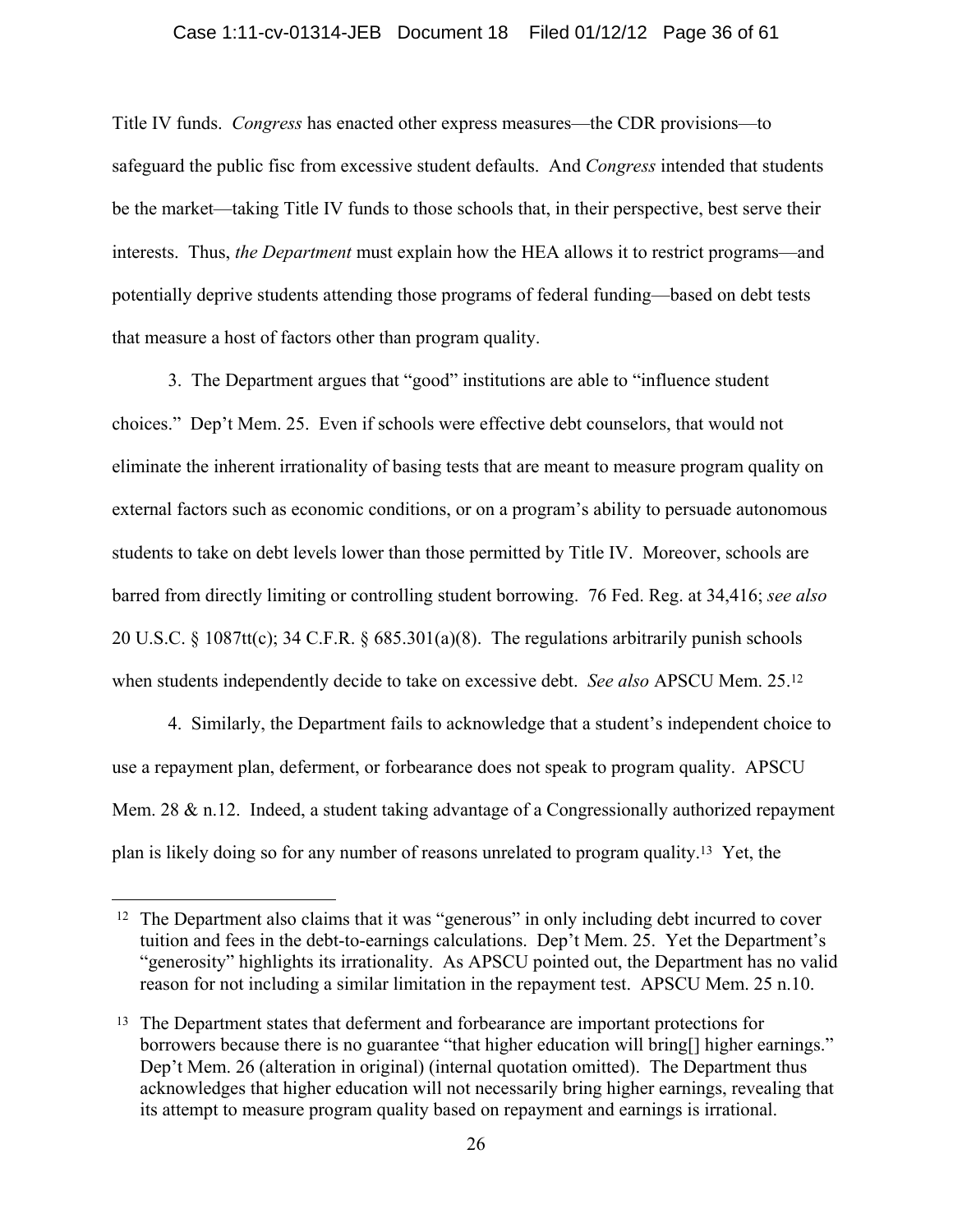#### Case 1:11-cv-01314-JEB Document 18 Filed 01/12/12 Page 37 of 61

Department does allow *some* payments under authorized repayment plans to qualify as being in repayment and excludes *some* deferred loans from its calculations. *Id.* Thus, the Department recognized economic realities and accounted for Congressionally authorized options for some students, but decided to ignore those same realities for others. That is arbitrary. *Bus. Roundtable v. SEC*, 647 F.3d 1144, 1153 (D.C. Cir. 2011).14

5. The Department tries to circumvent Congress's express prohibition on interfering with school administration, APSCU Mem. 25 (citing 20 U.S.C. § 1232a), and Congress's recognition that the federal government does not currently have the authority to manipulate institutions' tuition rates, *id.* (quoting H.R. Rep. No. 109-231, at 159 (2005)). APSCU does not argue that any regulation with a financial impact on schools would violate  $\S$  1232a's prohibition on exercising "any direction, supervision, or control over the curriculum, program of instruction, administration, or personnel of any educational institution," *see* Dep't Mem. 27; rather, the regulations are invalid because the Department has proceeded with the *expectation* that schools will adjust their pricing to comply—in other words, the Department is attempting to control tuition, just as a national school board might. *See* 75 Fed. Reg. at 43,668. The Department cannot overcome this Congressional prohibition by citing general statutory provisions that authorize the Department to make rules.

Contrary to Congressional intent, the regulations will also put some schools at risk of violating the "90/10" rule, which forbids private sector schools from deriving more than 90

<sup>&</sup>lt;sup>14</sup> The Department also irrationally counts students who do not complete programs in the loan repayment rate calculation. The Department claims that it is "obvious" that a program with a high number of "drop outs" cannot be preparing students for gainful employment. Dep't Mem. 26. But that is far from obvious and ignores that the debt-to-earnings analysis focuses on only program graduates. Indeed, students could choose not to complete a program for many reasons that have nothing to do with program quality. APSCU Mem. 29. The Department cannot make the rational connection required by the APA by mischaracterizing something as "obvious."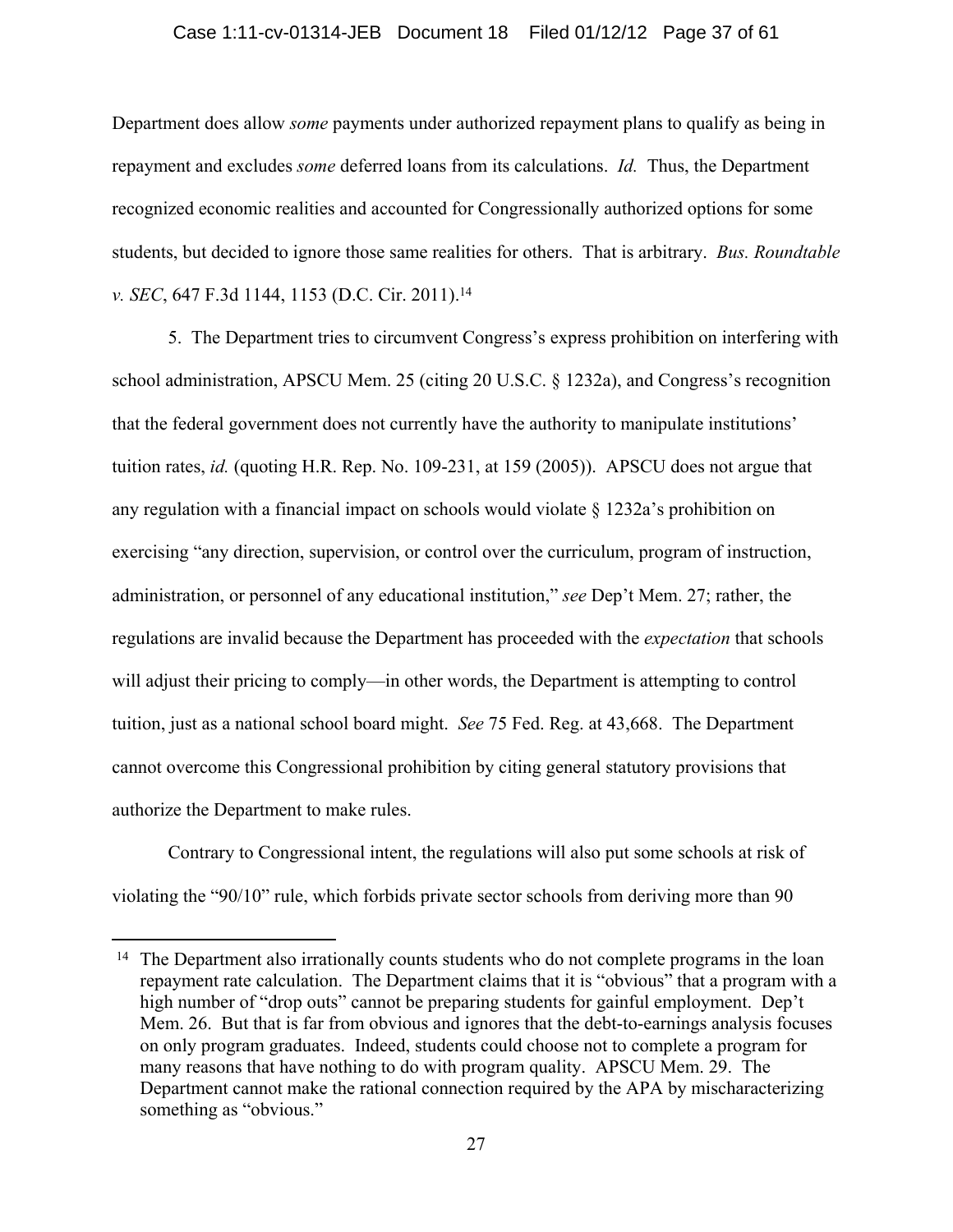#### Case 1:11-cv-01314-JEB Document 18 Filed 01/12/12 Page 38 of 61

percent of their revenues from certain forms of federal financial aid. *See* 20 U.S.C.

§ 1094(a)(24). The Department claims that it is "entirely possible" for schools to comply with both the 90/10 rule and the Gainful Employment regulations. Dep't Mem. 27. Perhaps; but it is indisputable that many schools are at or near the 90/10 rule's threshold, 76 Fed. Reg. at 34,414- 15, and those schools will be caught between conflicting requirements. *See* APSCU Mem. 26.

#### **b) The Department's Debt Tests Lack A Reasoned Basis.**

The Department has failed to demonstrate that its tests are supported by a reasoned explanation. *See* APSCU Mem. 26-30; *see also State Farm*, 463 U.S. at 52; *Cnty. of L.A. v. Shalala*, 192 F.3d 1005, 1021 (D.C. Cir. 1999).

1. APSCU explained that the Department's choice of threshold levels for its debt tests was unsupported. APSCU Mem. 26-28. In particular, the Department selected the 35 percent repayment rate threshold to reach predetermined outcomes: specifically, to target the "lowestperforming quarter of programs," as circularly defined by the Department. 76 Fed. Reg. at 34,397; *see also* Dep't Mem. 21. But some quarter of programs will always be the "lowestperforming," and the Department did not explain why those—or any other percentile of programs—are deemed not to prepare students for gainful employment. APSCU Mem. 26-27. And the Department's reliance on the permissibility of bright line rules does not save the regulations because, as the Department acknowledges, those bright lines must be reasonably explained. Dep't Mem. 21.

The Department also arbitrarily chose the threshold for its debt-to-earnings test. In the Notice of Proposed Rulemaking ("NPRM") the Department proposed an 8 percent threshold for its test. APSCU Mem. 27. When commenters explained that this threshold had been criticized by Sandy Baum and Saul Schwartz—the two economists the Department otherwise relied upon to support its regulations—the Department simply repeated that the threshold is a commonly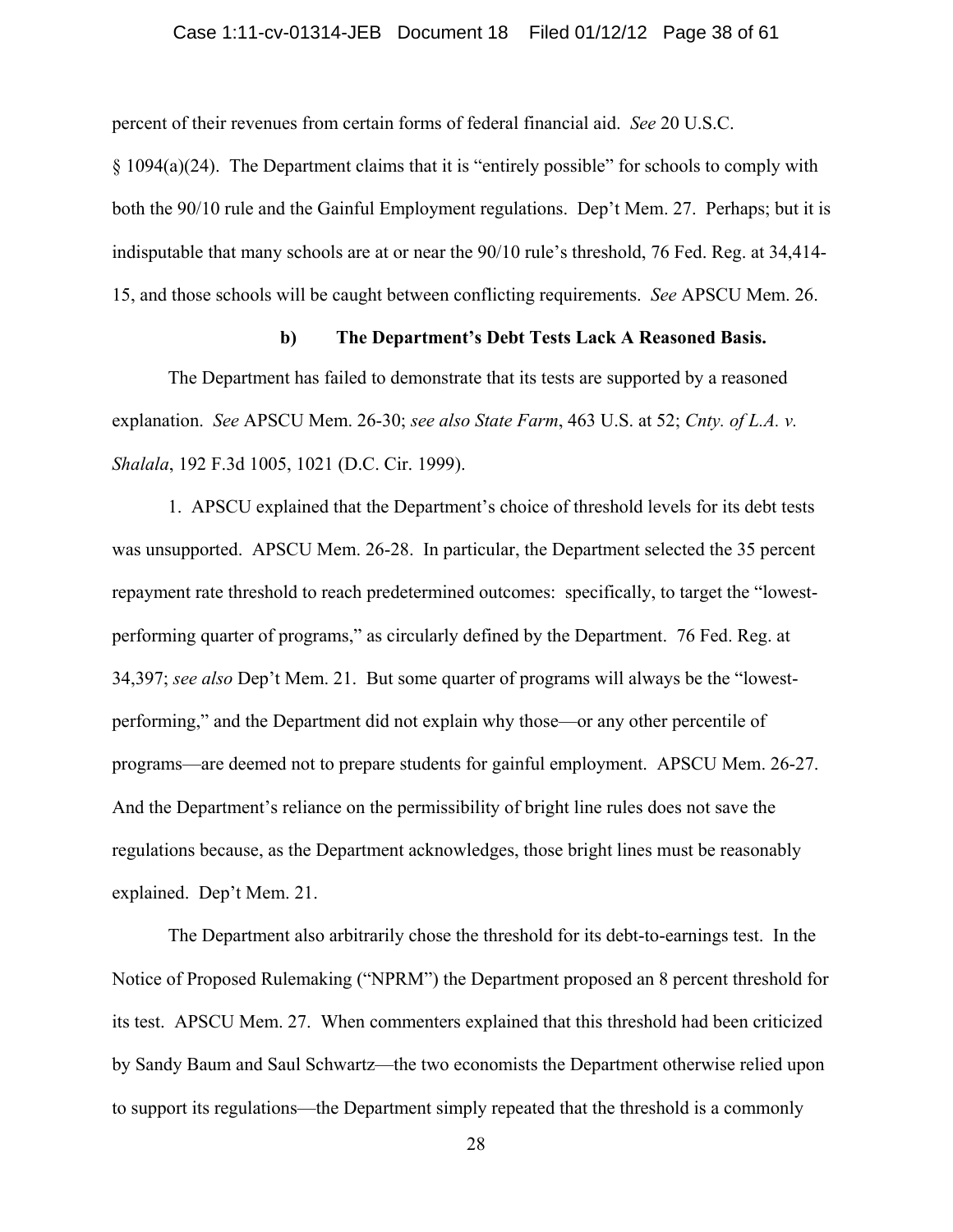#### Case 1:11-cv-01314-JEB Document 18 Filed 01/12/12 Page 39 of 61

used standard and accepted it as a useful measure. *Id.* The Department makes the same fundamental error in defending its regulations: it reiterates that the administrative record evinces support for the 8 percent threshold, quoting repeatedly from the Baum and Schwartz paper that in fact *criticizes* the threshold. Dep't Mem. 21-23 (quoting A.R. 4007); *see also* A.R. 45,238. Baum and Schwartz state that "any benchmark needs stronger justification than has thus far been forthcoming" for the 8 percent standard. A.R. 4008. The Department fails to grapple with this conclusion and does not provide the "stronger justification" its own authorities deem necessary.15

2. APSCU also demonstrated that the Department's reliance on flawed data from Missouri, which the Department acknowledged was not broadly representative with respect to race and ethnicity, was arbitrary and capricious. APSCU Mem. 27-28. The Department's only defense is that the APA permits it to "consult an 'imperfect database' when better data is unavailable." Dep't Mem. 24 n.5 (quoting *Mt. Diablo Hosp. v. Shalala*, 3 F.3d 1226, 1233 (9th Cir. 1993)). But in *Mt. Diablo*, the court concluded that the agency's use of imperfect data was not arbitrary and capricious because the agency had asserted that it was "the most reliable data available at the time." *See* 3 F.3d at 1233 (internal quotation omitted). Here, the Department has not asserted that the Missouri data was the most reliable available, nor has it adequately accounted for the data's shortcomings. The usefulness of the unrepresentative Missouri data is further undermined by the Department's admitted error in substantially underestimating the relationship between race and repayment rates. At a minimum, the Department must be required

<sup>&</sup>lt;sup>15</sup> The Department also stresses that it applied a multiplier to the 8 percent threshold, thereby increasing the threshold to 12 percent, to "'establish thresholds above which it becomes unambiguous that a program's debt levels are excessive.'" Dep't Mem. 23 (quoting 75 Fed. Reg. at 43,620). But as APSCU explained, "*arbitrarily* inflating an *arbitrary* threshold does not create a reasoned threshold." APSCU Mem. 27. Similarly, it adds nothing for the Department to assert that it has explained "how the debt-to-income measures came to be." Dep't Mem. 24. The tests are still fundamentally flawed.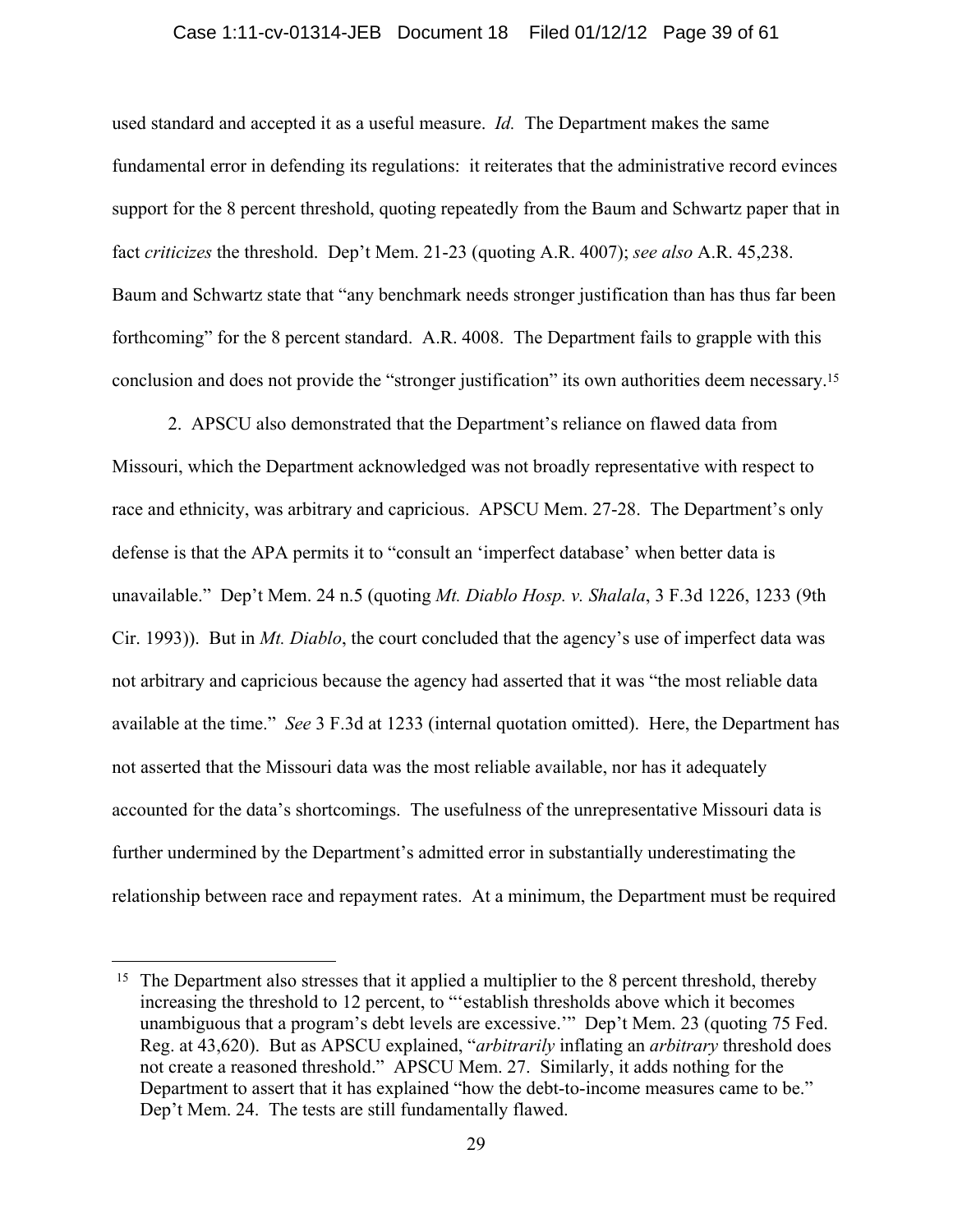#### Case 1:11-cv-01314-JEB Document 18 Filed 01/12/12 Page 40 of 61

to consider whether reliance on the Missouri data is still proper in light of its other errors. It does not even pretend to have done so. *See* Ochoa Decl. (no mention of Missouri data).

3. Even if Congress intended the phrase "gainful employment" to mean "profitable employment," Dep't Mem. 11, the Department's tests are unreasonable because they do not measure profitability, *i.e.*, whether the total returns on education exceed expenditures.

The Department's tests do not actually measure whether the monetary returns from education exceed the costs. For example, in the debt-to-earnings analysis, the Department purports to evaluate whether the average loan debt of former students is greater than a certain percentage of either average income or average discretionary income measured shortly after program completion, APSCU Mem. 29-30; it does not consider whether education increased projected *lifetime* student earnings more than the cost.<sup>16</sup> The repayment test fares no better. It generally measures whether former students paid down the principal balance on their student loans over the course of a year. But whether former students failed to make payments does not necessarily reflect whether they could have made payments; or whether their ability to pay down the loan in future years has been enhanced by their education. Thus, even under the Department's strained reading of the HEA, the regulations miss the mark.

4. The Department asserts that its interpretation of "gainful employment" "makes sense" from the perspective of the student and thus is reasonable. Dep't Mem. 19. The Department

<sup>&</sup>lt;sup>16</sup> The Department states that it measures income in "years three and four to provide some time for former students to obtain employment and experience while recognizing that as more years pass, it grows harder and harder to link income to education." Dep't Mem. 28. But the fact that the Department believes the link between education and income is harder to measure over time does not justify the Department's attempt to evaluate program quality based on an incomplete picture of the income of former students. As APSCU explained, the Department previously acknowledged that "incomes increase by as much as 43 percent between the first few years out of postsecondary education and the sixth to tenth years out." 75 Fed. Reg. at 43,666. The Department's tests fail to account for this important fact.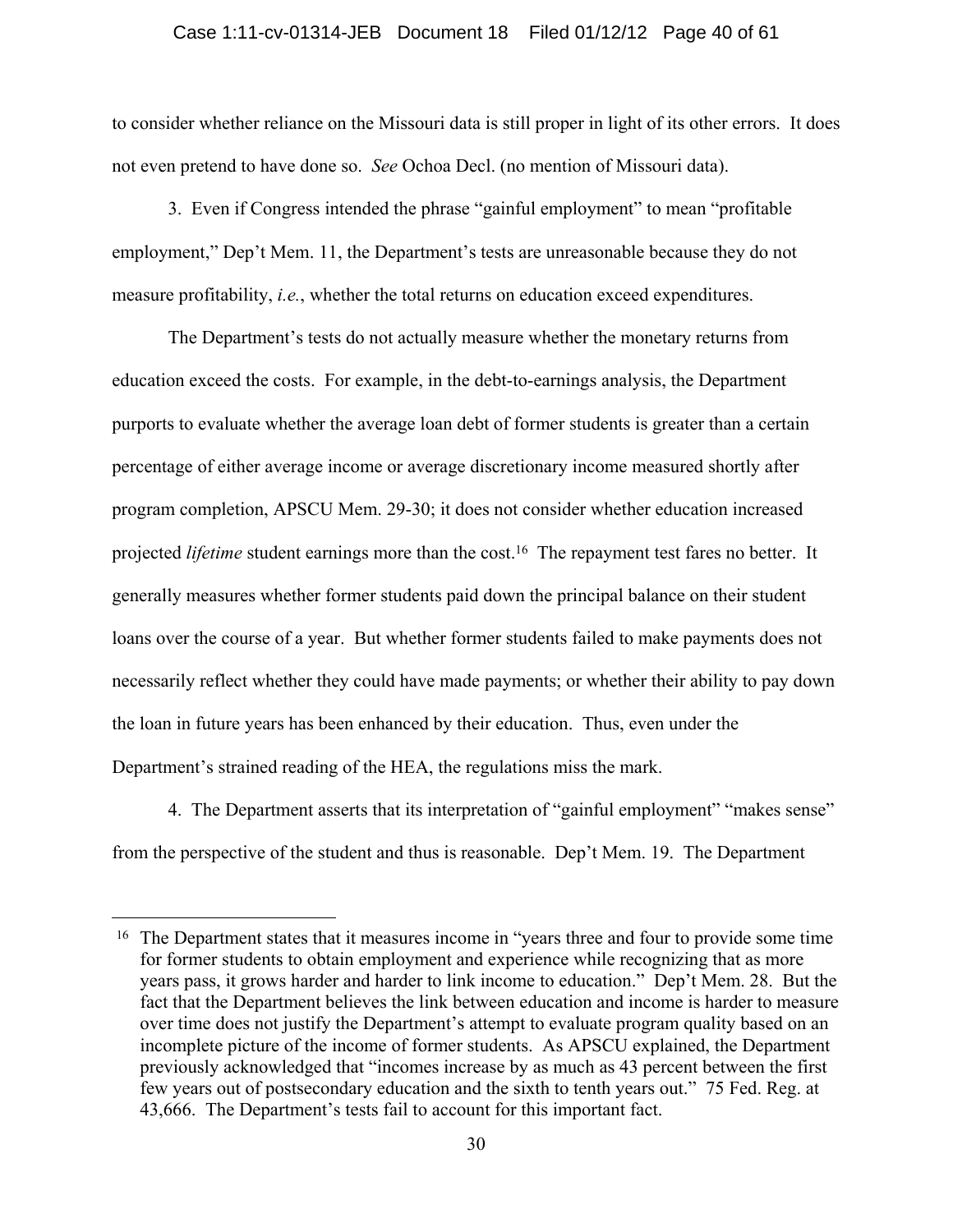#### Case 1:11-cv-01314-JEB Document 18 Filed 01/12/12 Page 41 of 61

concludes that a student would evaluate an educational program to determine whether borrowing the necessary funds is "worth it" and not just whether graduating from the program would result in a paying job. *See id.* But the decision making process that students attending postsecondary schools might engage in says nothing about what *Congress intended* by imposing the "gainful employment" requirement on institutions.

In addition, students should be the ones determining whether a program is "worth it" based on their evaluation of *all* the costs and benefits of education—both monetary and nonmonetary, subjective and objective, convenience- and time-driven, and otherwise; but the Gainful Employment regulations preclude that student choice. The Department decrees that students should answer that question based only on monetary benefits accruing a short time after graduation and assessed against the Department's arbitrary notion of how much money they should have left after servicing their educational loans. In the Department's view, if a student needs to borrow money to obtain postsecondary education, generally it is only "worth it" for that student if he will obtain a *high-paying* job that produces a certain income within *three to four years*. That the Department's tests fail to account at all for longer-term financial benefits from the educational experience—or non-monetary benefits such as a consistent work schedule, the ability to pursue a career in the nonprofit sector, or the opportunity to secure a job that permits work from home or with safer work conditions—does not mean that a program is not "worth it," and it certainly does not demonstrate anything about programs' quality or whether they are "profitable" for students.

#### **3. The Gainful Employment Regulations Are Impermissibly Retroactive.**

The Department acknowledges, as it must, that the Gainful Employment regulations impose sanctions based "on the debt of students who left a program before the regulations were promulgated." Dep't Mem. 35. Nonetheless, the Department argues that the regulations are not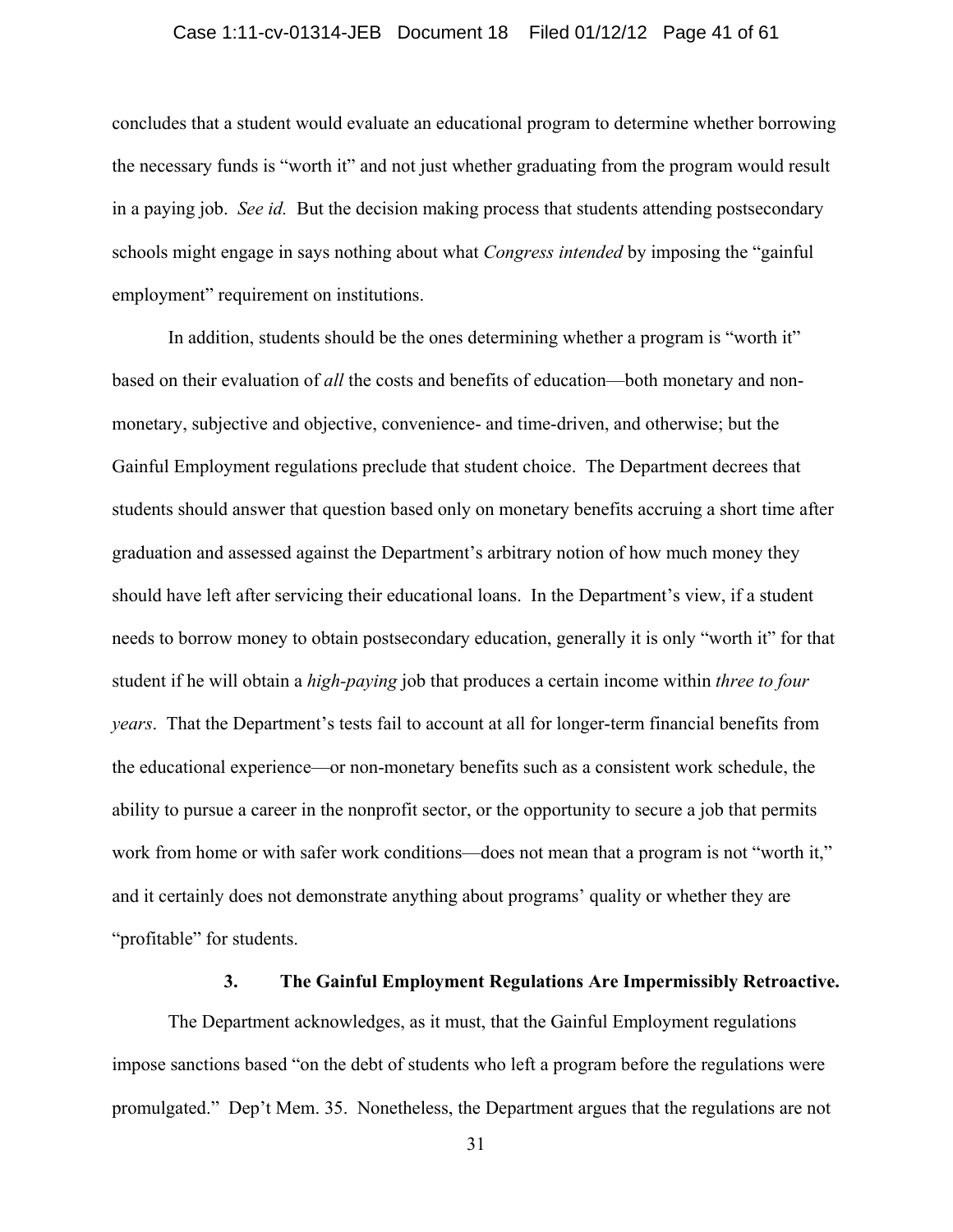#### Case 1:11-cv-01314-JEB Document 18 Filed 01/12/12 Page 42 of 61

impermissibly retroactive because "they have only future effect." *Id.* at 34. The Department is wrong about what the regulatory text says; and the Department's selective reading of the retroactivity jurisprudence does not save the regulations.

The Department notes that under the final rule, programs will first be subject to ineligibility based on the debt measures calculated in fiscal year ("FY") 2014. Dep't Mem. 36. The Department argues that the FY 2014 debt measures will consider the debt of students who completed the program in FY 2010 and FY 2011, "a time during which schools at least had notice of the Department's intent to promulgate the regulations." *Id.* Of course, proposed regulations are not legally binding. Moreover, under the regulations' plain text and the Department's own admission, programs will be subject to sanctions based on the debt measures calculated in *FY 2012*, which take into account students who completed programs in FY 2008 and FY 2009, well before the Department initiated this rulemaking. 34 C.F.R. § 668.7(h), (i); 76 Fed. Reg. at 34,412 ("Based on the effective date of these regulations, the first final repayment rates will be calculated for FY 2012 and will examine borrowers who first entered repayment in FY 2008 and FY 2009."). Therefore, even though the Department suggests otherwise, the regulations will impose sanctions on schools based on conduct that was completed *years before* the Department set this rulemaking in motion.<sup>17</sup>

 Given these consequences, the Department's regulatory approach is impermissibly retroactive because it "attaches new legal consequences to events completed before its enactment." *Nat'l Mining Ass'n v. Dep't of Labor*, 292 F.3d 849, 860 (D.C. Cir. 2002) (per

<sup>&</sup>lt;sup>17</sup> The alternative method for calculating repayment rates available to some programs does not alter the regulations' retroactive effect. Even under the alternative method, each of the tests will still be based on debt incurred before the adoption—to say nothing of the effective date—of the final regulations. *See* 76 Fed. Reg. at 34,422.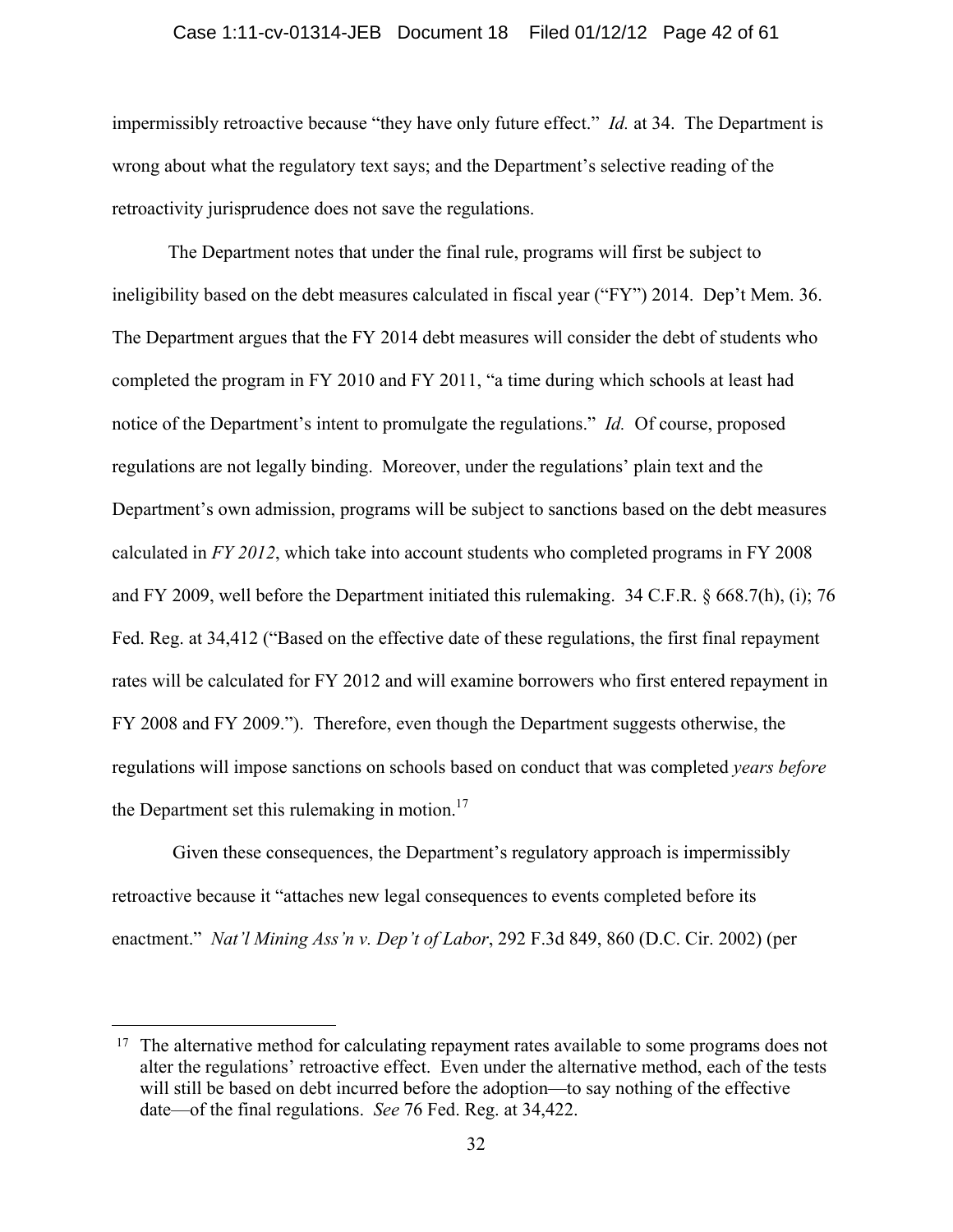#### Case 1:11-cv-01314-JEB Document 18 Filed 01/12/12 Page 43 of 61

curiam) (internal quotation omitted); *see* APSCU Mem. 31. The Department ignores this rule of law, and instead relies on a number of inapposite cases.

For example, the Gainful Employment regulations find no shelter in *National Cable & Telecommunications Ass'n v. FCC*, 567 F.3d 659 (D.C. Cir. 2009), or *Celtronix Telemetry, Inc. v. FCC*, 272 F.3d 585 (D.C. Cir. 2001). In the former case, the court held that a rule that "impaired the future value of past bargains" was not retroactive because it did "not render[] past actions illegal or otherwise sanctionable." *Nat'l Cable*, 567 F.3d at 670. By contrast, the Gainful Employment regulations punish schools for the debt load of students who have already left the program, and thus do "render past actions" "otherwise sanctionable." *Celtronix Telemetry* is not on point because it did not examine whether the challenged rule imposed new liabilities on completed conduct, *see* 272 F.3d at 585-88, which is at issue in this case.

The Department also cites *Alexander* but, as with its other cases, *Alexander* did not examine whether regulations attached new legal consequences to events completed before promulgation. At the outset, the court stated that "[a] law is 'retroactive' if it takes away or impairs vested rights acquired under existing law, *or creates a new obligation, imposes a new duty, or attaches a new disability in respect to transactions or considerations already past*." *Alexander*, 979 F.2d at 864 (emphasis added) (internal quotation omitted). The court's reasoning and analysis focused entirely on the "vested right" issue and did not address whether the regulations impermissibly imposed new sanctions based on completed conduct. *Id.* at 864-66; *see also Bergerco Can. v. Iraqi State Co. for Food Stuff Trading*, 924 F. Supp. 252, 268 (D.D.C. 1996) (recognizing *Alexander*'s limited holding), *rev'd on other grounds*, 129 F.3d 189 (D.C.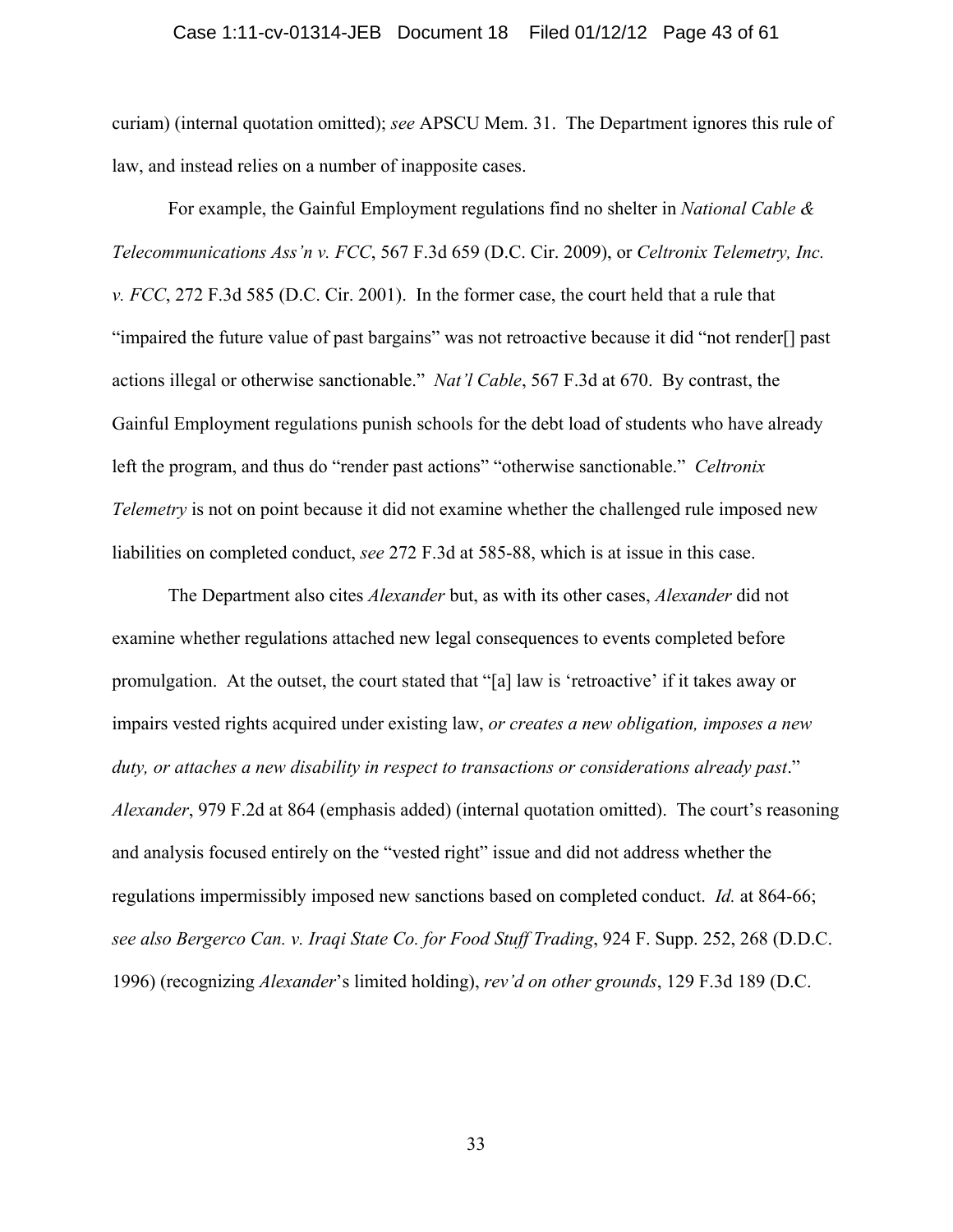Cir. 1997). Thus, *Alexander* does not render these regulations permissible, and none of the cases cited by the Department suggests that retroactive regulations like these are lawful.<sup>18</sup>

### **4. The Gainful Employment Regulations Violate The Notice Requirement Of The Administrative Procedure Act.**

The regulations must also be set aside because they are substantially different from the ones the Department proposed in the NPRM. APSCU Mem. 31-33. In particular, although the Department initially proposed a system where some limited debt warnings would be required, the final regulations mandate increasingly severe debt warnings after each year a program is deemed failing. *Id.* at 32; *see also* 34 C.F.R. § 668.7(j)(1), (2). The Department asserts that some of the warnings required by the final regulations are similar to those in the NPRM and notes that it received some comments on the propriety of the proposed warnings. Dep't Mem. 31. But the limited warnings the Department proposed did not put APSCU's members on notice that the Department would adopt a regime that imposed increasingly severe sanctions, including unconstitutionally compelled speech. *See infra* 35-40.

The final regulations also impose harsh wait-out periods on programs deemed "ineligible" that are nowhere found in the NPRM. 34 C.F.R. § 668.7(*l*)(2)(ii); APSCU Mem. 32- 33. The Department can point to *nothing* that previewed the new wait-out periods in the final rule; thus, the regulations violate the logical outgrowth doctrine. *See Int'l Union, United Mine* 

<sup>18</sup> The Department also cites *Career College Ass'n v. Riley*, No. 94-1214, 1994 WL 396294 (D.D.C. July 19, 1994), *aff'd*, 70 F.3d 637 (D.C. Cir. 1995). *See* Dep't Mem. 34. That case addressed only the "secondary retroactive[e]" effects of the Department's rule, not whether the rule was retroactive. *Career Coll. Ass'n*, 1994 WL 396294, at \*3-5.

With regard to secondary retroactivity, this Court applies a "reasonableness" analysis to rules "affecting the desirability of past transactions." *Celtronix Telemetry*, 272 F.3d at 589. Here, the regulations also have a secondary retroactive effect because, as commenters pointed out, the regulations will affect schools' Title IV eligibility based on past transactions. *E.g.*, A.R. 37,349-50, 45,133-35, 45,231-33. Schools have little control over these metrics (especially for former students), making these sanctions unreasonable. *See* APSCU Mem. 20-26.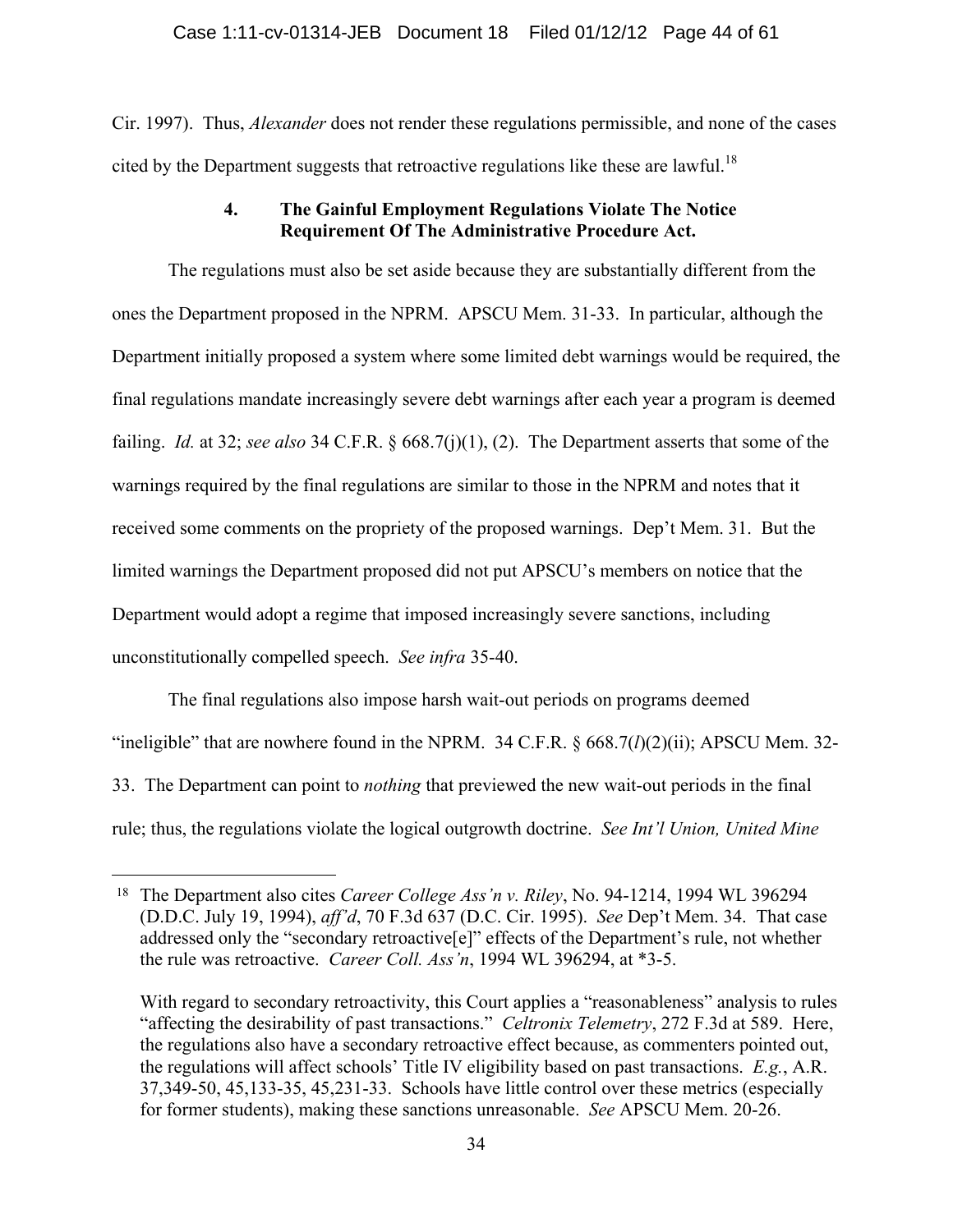# Case 1:11-cv-01314-JEB Document 18 Filed 01/12/12 Page 45 of 61

*Workers of Am. v. Mine Safety & Health Admin.*, 407 F.3d 1250, 1259-60 (D.C. Cir. 2005) (the logical outgrowth doctrine does not "extend to a final rule that is a brand new rule," because something "is not a logical outgrowth of nothing" (internal quotation omitted)).<sup>19</sup>

 The Department also violated the APA by failing to release the data underlying its regulations. APSCU Mem. 33; *see Chamber of Commerce*, 443 F.3d at 899; *Am. Radio Relay League, Inc. v. FCC*, 524 F.3d 227, 237(D.C. Cir. 2008). The Department released some data on its website, Dep't Mem. 32, but it explicitly told schools they would not be able to access all of the data necessary to replicate its analysis. A.R. 45,147. The Department does not deny this statement, which contradicts its claim that it released data sufficient to allow "commenters to examine in detail the doings of the Department." Dep't Mem. 32. Indeed, until this litigation, the Department failed to release the data it relied upon to reject commenters' concerns about the relationship between student demographics and repayment rates. If the Department had released this important data during the rulemaking, its substantial errors could have been avoided.

### **D. The Gainful Employment Regulations Violate The First Amendment And The Due Process Clause.**

#### **1. The Regulations Cannot Survive Strict Scrutiny.**

The Department acknowledges that the compelled speech sanctions are "not intended to prevent consumer confusion or deception *per se*," and claims that the regulations are intended instead to provide factual information to students. Dep't Mem. 38 n.10. Given that purpose, under *Zauderer v. Office of Disciplinary Counsel*, 471 U.S. 626 (1985), the Department must establish that the compelled speech is "purely factual and uncontroversial." *Id.* at 651. The

<sup>&</sup>lt;sup>19</sup> The Department contends that the wait-out provisions are permissible to close a "loophole." Dep't Mem. 32 (quoting *AT&T Corp. v. FCC*, 113 F.3d 225, 230 (D.C. Cir. 1997)). But *AT&T* does not address whether an agency violated the APA's notice and comment requirements by closing a loophole, and thus does not support the Department. *See AT&T*, 113 F.3d at 230. Moreover, the Department's "loophole" argument would encourage agency game-playing in rulemakings.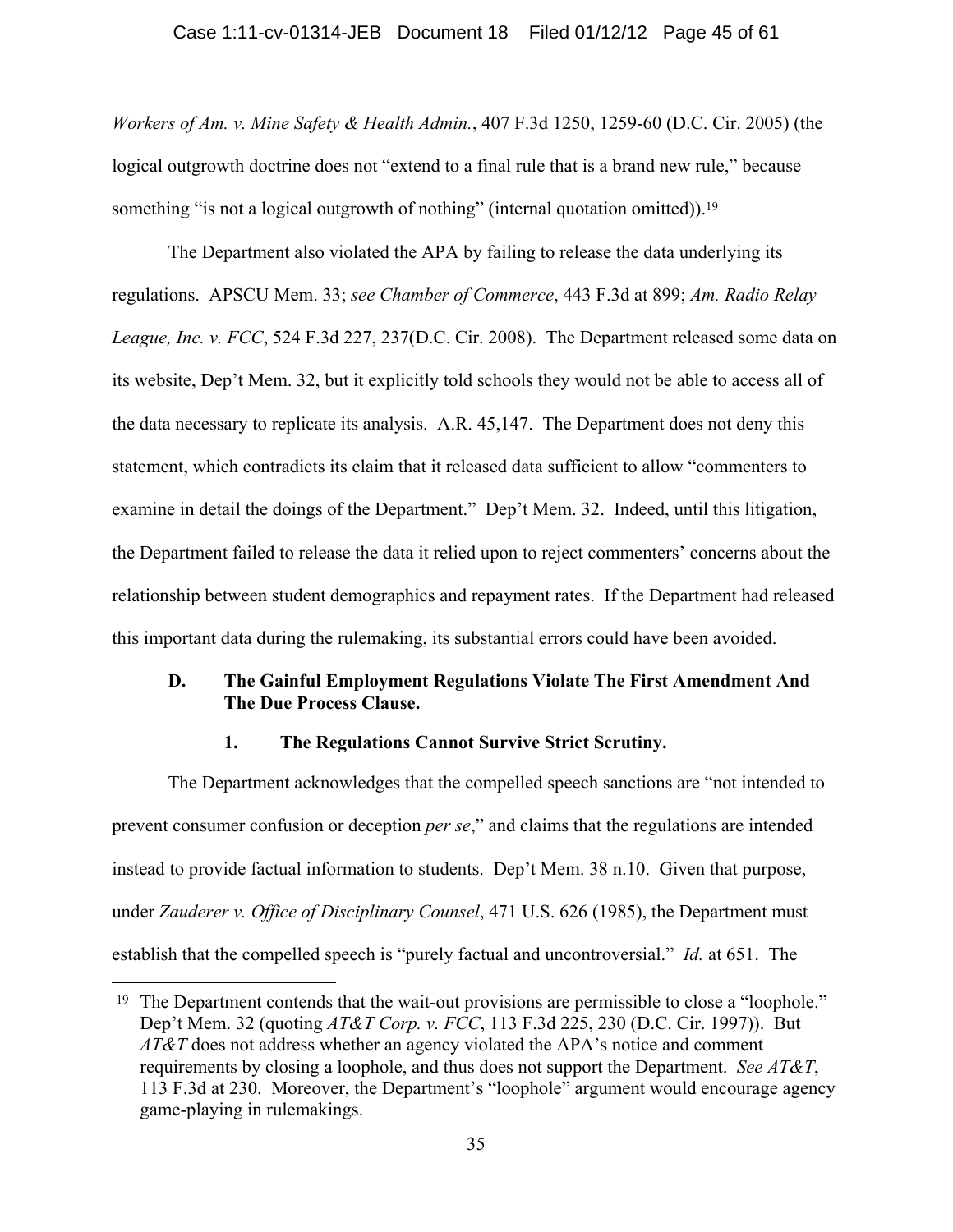#### Case 1:11-cv-01314-JEB Document 18 Filed 01/12/12 Page 46 of 61

Department agrees that *Zauderer* applies, Dep't Mem. 38, but fails to meet the *Zauderer* test, and the regulations therefore must satisfy strict scrutiny.

As an initial matter, the Department states that its regulations must be upheld if there is any "'conceivabl[e] manner in which [they] can be enforced consistent with the First Amendment.'" *Id.* (alterations in original) (quoting *Wash. State Grange v. Wash. State Republican Party*, 552 U.S. 442, 456 (2008)). In *Washington State Grange*, the Court concluded that it would uphold a law that allowed candidates some control over how their names appeared on the State's ballot so long as "the ballot could conceivably be printed in such a way as to eliminate the possibility of widespread voter confusion and with it the perceived threat to the First Amendment." 552 U.S. at 456. Unlike the speculative question of whether ballots could ever be printed so as to avoid confusing voters, APSCU's challenge is premised on the set text of the compelled speech requirements. APSCU Mem. 34. The speech compelled by the regulations is always unconstitutional and thus fails under any standard, facial or otherwise. *See also Fry v. Bd. of Regents of Univ. of Wis. Sys.*, 132 F. Supp. 2d 740, 743 (W.D. Wis. 2000) ("[F]ederal case law is devoid of precedent applying the 'facial versus applied' dichotomy to compelled speech cases.").

Turning to the merits, the Department's argument that the speech is "factual" reveals its inherently nonfactual nature. According to the Department, "[b]ecause two-thirds or more of its borrowers are having *difficulty* paying down their loans, it is reasonable, and factually accurate, to say that students in such a program 'should expect' to have *difficulty* paying back their loans, too." Dep't Mem. 39 (emphases added). The Department's contention improperly assumes that its tests actually measure program quality instead of student demographics and general economic conditions. *See supra* 24-26. Moreover, the statement is not factual because the Department's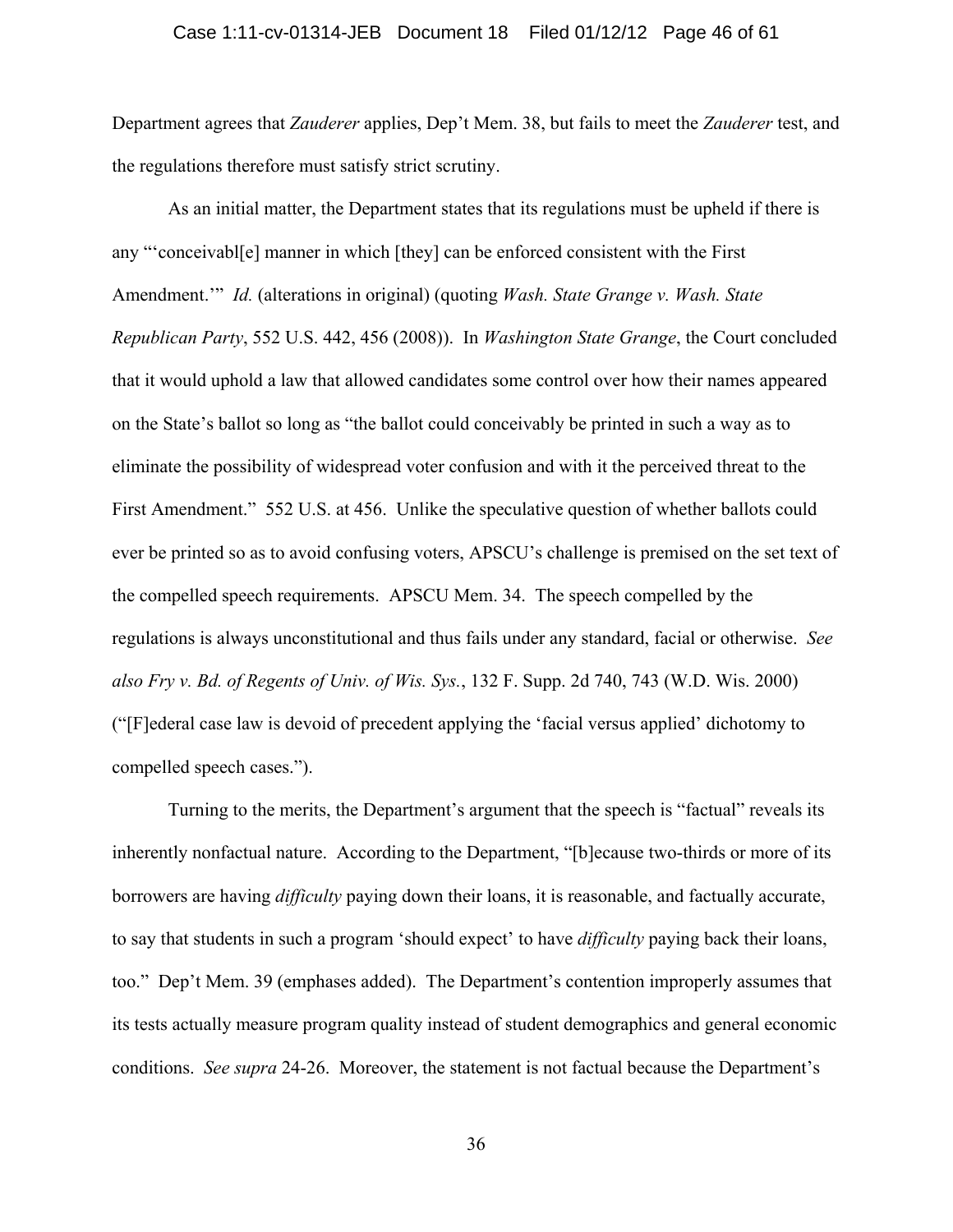#### Case 1:11-cv-01314-JEB Document 18 Filed 01/12/12 Page 47 of 61

tests do not measure whether students will have "difficulty" paying back their loans. As discussed, the repayment test counts certain borrowers who are in deferment or certain Congressionally authorized repayment plans—but who could pay if they chose—as *not* being in repayment. APSCU Mem. 28-29. Many of the students that the Department does not consider in repayment may be having no "difficulty" at all; rather, they could be managing debt in a way Congress authorized, they may be in deferment, or they simply may have chosen to pay off other debt before paying off their student loans. And of course, even if some past students have had "difficulty" does not mean that any particular student "should expect" to have similar difficulties.

The regulations thus require schools to make a statement that contains the Department's highly imprecise assumptions about "expectations" and "difficulty," not statements of fact. The compelled speech is also controversial, as shown by numerous comments contesting whether the Department's tests actually measure the "difficulty" of repaying student loans. *See, e.g.*, APSCU Mem. 21 (collecting comments). Under *Zauderer*, compelled speech must be both factual *and* noncontroversial to avoid strict scrutiny. 471 U.S. at 651. Here, the regulations fail both aspects of the test and strict scrutiny applies.

Similarly, requiring schools to endorse the Government's "resource" for researching educational options—www.collegenavigator.gov—is neither purely factual nor uncontroversial. By requiring schools to advocate the Government's website—instead of allowing them to select their own research resources—the Department has imposed its value judgment on schools. The regulations also require a statement that the Government's website can be used by students to "research *other educational options*." 34 C.F.R. § 668.7(j)(2)(C) (emphasis added). The regulations thus force schools to suggest to students that other institutions will provide them with a comparable education or at least appropriate alternative options.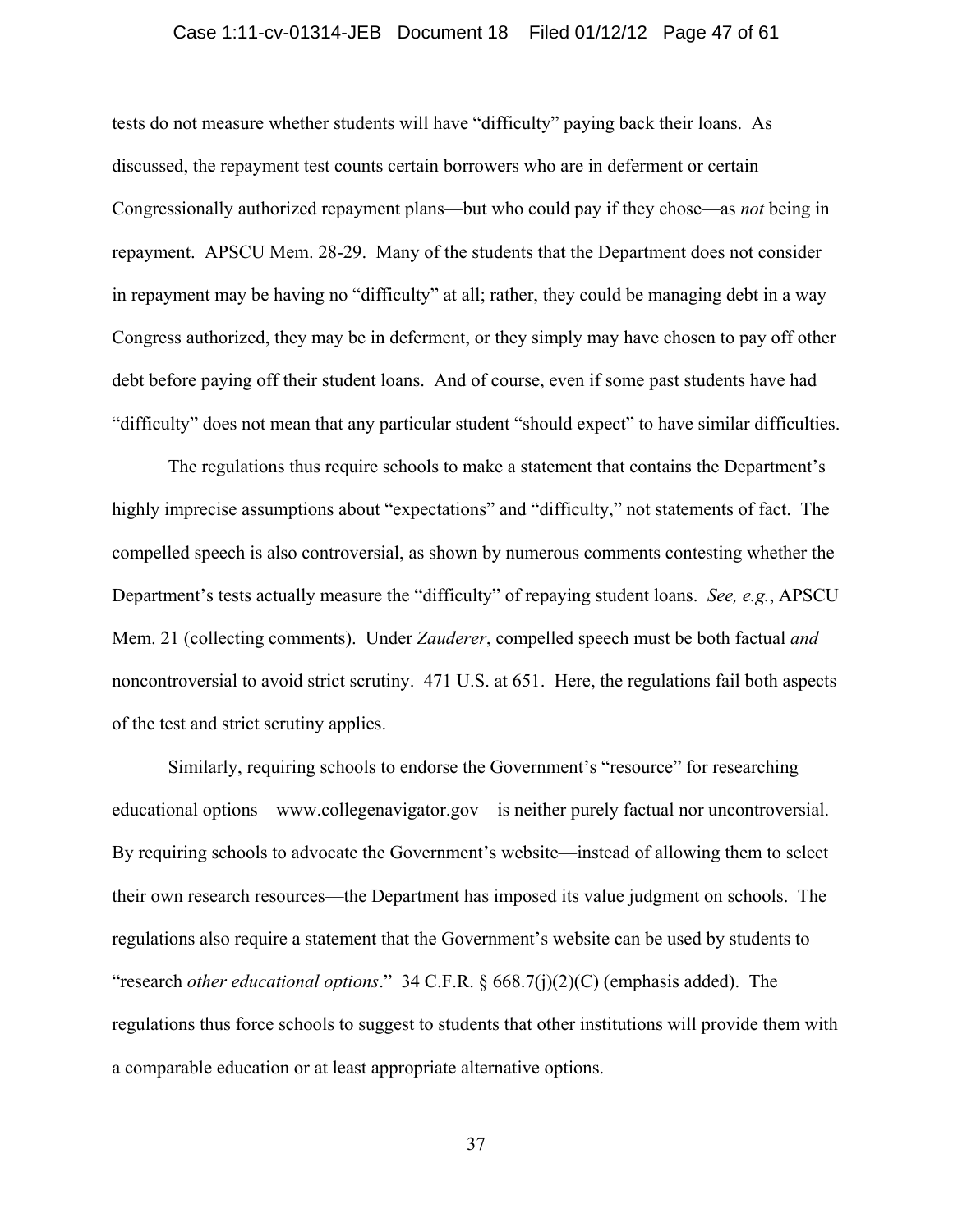These First Amendment objections do not rest on schools' desire to "not emphasize this information," Dep't Mem. 39; rather, they rest on the right of private entities to be free from compelled speech that is either nonfactual or controversial, absent a compelling government interest and narrow tailoring. The Department relies on *New York State Restaurant Ass'n v. New York City Board of Health*, 556 F.3d 114 (2d Cir. 2009); but in that case, as the Department acknowledges, the restaurants required to post calorie information did not dispute that the information was purely factual. *Id.* at 134. By contrast, the compelled speech in this case is akin to the "opinion-based" requirement that video game manufacturers attach an "18" sticker to "sexually explicit" video games. *Entm't Software Ass'n v. Blagojevich*, 469 F.3d 641, 652 (7th Cir. 2006). There, the court explained that even "if one assumes that the State's definition of 'sexually explicit' is precise, it is the State's definition—the video game manufacturer or retailer may have an entirely different definition of this term." *Id.* The court in *Blagojevich* applied strict scrutiny to the mandated "18" sticker because it "communicate[d] a subjective and highly controversial message," striking down the requirement as insufficiently tailored. *Id*. By that same reasoning, the compelled statements that students should expect to have "difficulty" paying back their loans or that www.collegenavigator.gov is an appropriate "resource" for students, are based impermissibly on the Department's tendentious views.20

Because the compelled speech is not purely factual and uncontroversial, strict scrutiny applies, and the Department bears the burden of demonstrating a "compelling" government interest and narrow tailoring. *United States v. Playboy Entm't Grp.*, 529 U.S. 803, 813 (2000); *R.J. Reynolds Tobacco Co. v. FDA*, No. 11-cv-01482, 2011 WL 5307391, at \*5-6 (D.D.C. Nov.

<sup>20</sup> Even if the regulations involved only factual and noncontroversial speech, they are still impermissible under *Zauderer* because they are unjustified and unduly burdensome. *See* APSCU Mem. 36 n.15.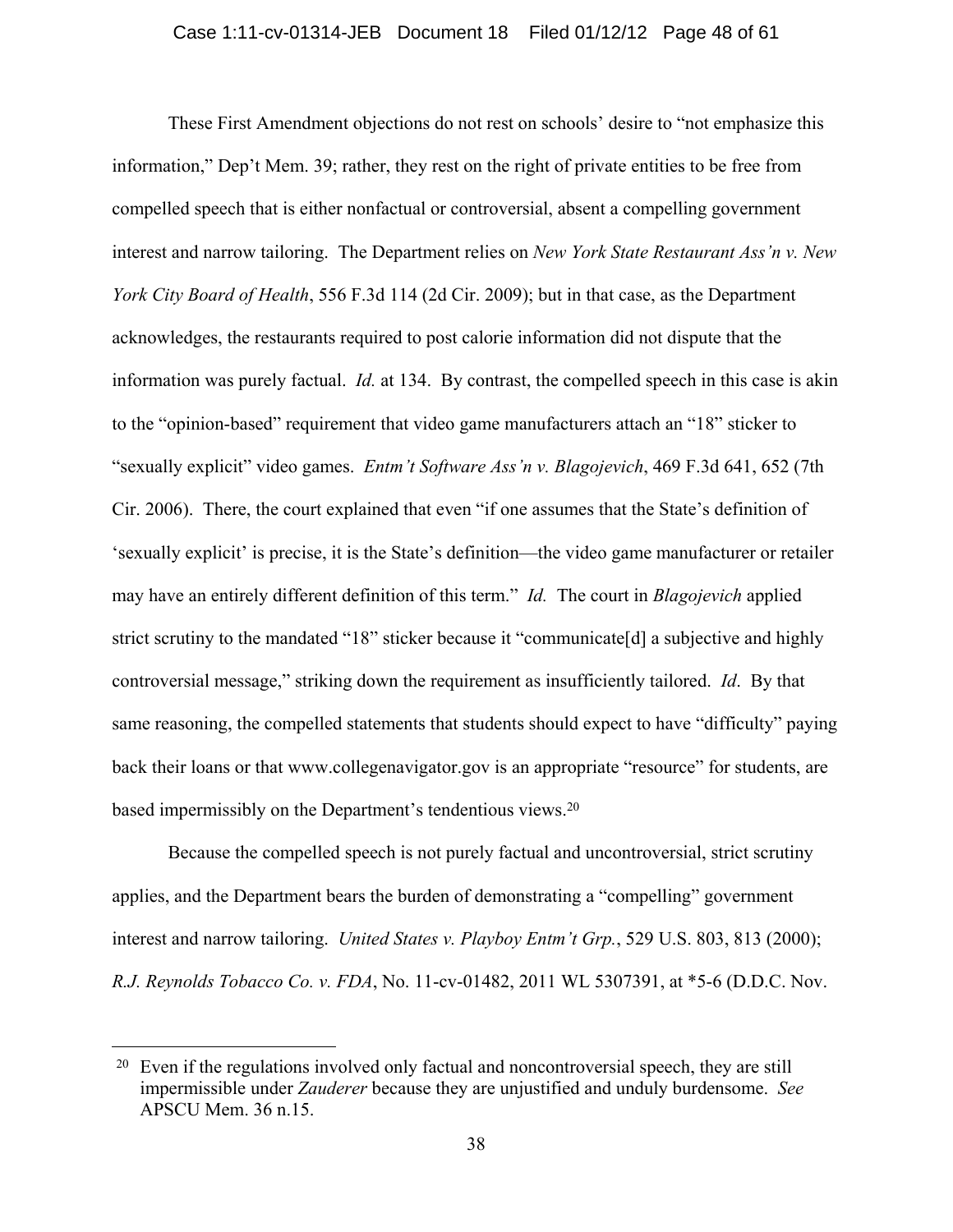7, 2011). The Department's assertion that it has a "substantial"—but not compelling—interest, Dep't Mem. 41, is fatal to the regulations.

Moreover, the Government's interest is invalid. APSCU cited numerous cases for the proposition that the Government does not have a valid interest in dissuading adults from engaging in legal though disfavored behavior. APSCU Mem. 36. The Department contends that this is not its asserted interest, and that the regulations seek to "provide students with more information, not less." Dep't Mem. 41-42 n.12. The Department could have required schools to make a statement that they did not pass the Department's debt-related tests for the last two years. Regardless of the validity of those tests, such a statement could at least be factual. Instead, schools must adopt the Department's assumption-laden words. This suggests that the goal is not merely to provide information, but to influence student choices. The Department slips, and admits as much. *Id.* (noting desire to guide students to make what the Department considers "the *best*, most informed decisions" (emphasis added)).

Further, the compelled speech sanctions are not the least restrictive means of achieving the Department's interests. The Department claims that schools "remain free to express their own views about the Department's debt measures," Dep't Mem. 40, but that does not satisfy the Constitution. Compelled speech violates the First Amendment when a speaker's message is affected by the speech that the speaker is forced to accommodate. *Rumsfeld v. Forum for Academic & Institutional Rights, Inc.*, 547 U.S. 47, 63 (2006); *see also Hurley v. Irish-Am. Gay, Lesbian & Bisexual Grp. of Bos., Inc.*, 515 U.S. 557, 576 (1995) ("[W]hen dissemination of a view contrary to one's own is forced upon a speaker intimately connected with the communication advanced, the speaker's right to autonomy over the message is compromised."). This case is thus unlike *Environmental Defense Center, Inc. v. EPA*, 344 F.3d 832 (9th Cir.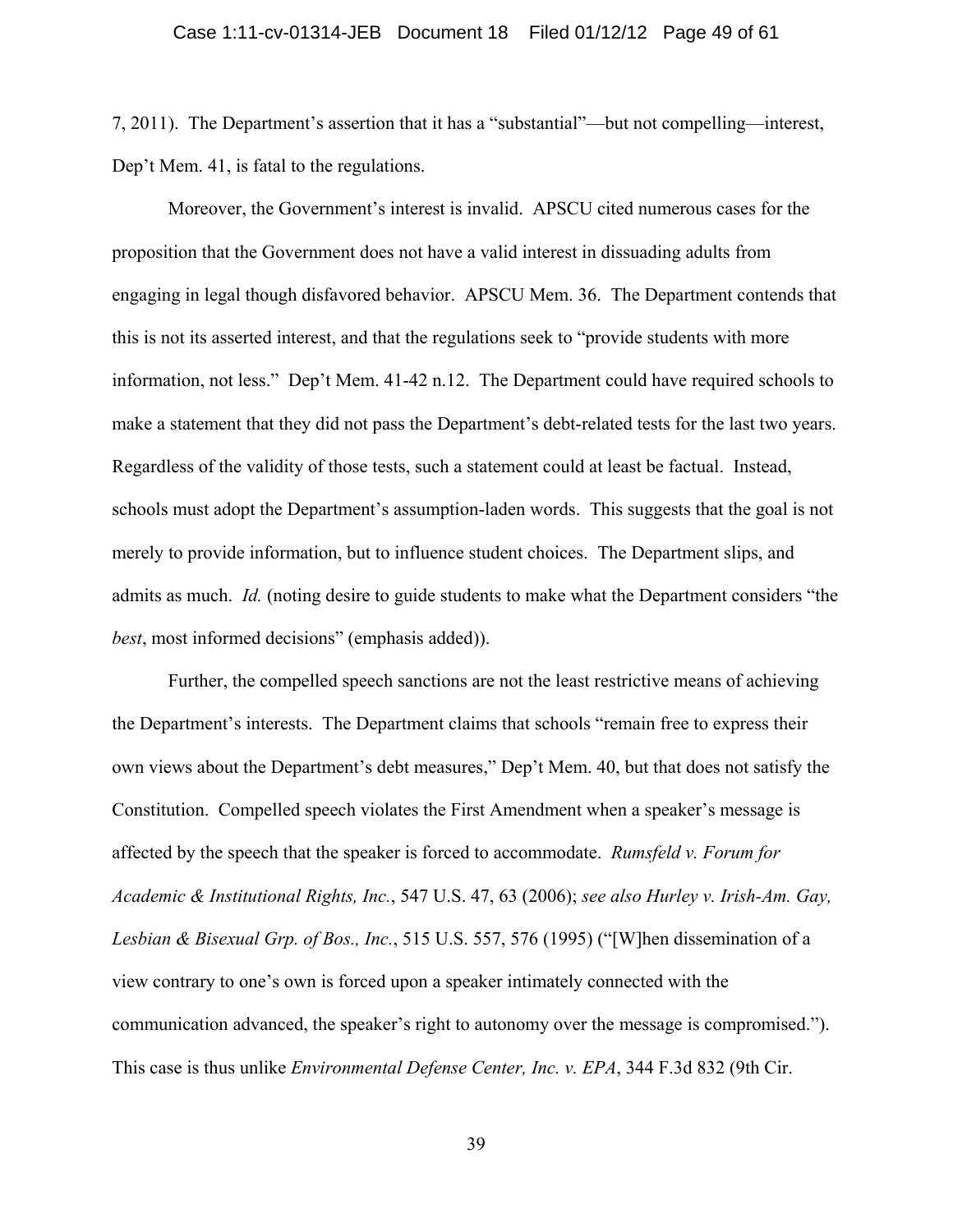#### Case 1:11-cv-01314-JEB Document 18 Filed 01/12/12 Page 50 of 61

2003), where the court upheld the EPA's requirement that municipalities engage in purely factual, uncontroversial speech. Here, it would make no sense for schools to tell students on the one hand that they should expect to have "difficulty" repaying their loans, and on the other hand to express their own views (*e.g.*, that students who have enhanced job and compensation opportunities can make decisions in order to manage debt loads without "difficulty").

The Department errs in cavalierly suggesting that schools "can avoid the disclosure requirements by opting out of the federal Title IV program." Dep't Mem. 40. In the context of the First Amendment, that is not a choice that the Department can force schools to make. The Government "may not deny a benefit to a person on a basis that infringes his Constitutionally protected interests—especially, his interest in freedom of speech." *Perry v. Sindermann*, 408 U.S. 593, 597 (1972); *see also Rumsfeld*, 547 U.S. at 59-60. Further, the Department knows that many institutions are able to offer educational programs only because Title IV funding is available. In light of the pervasiveness of Title IV funds in postsecondary education—a policy outcome fostered by Congress—the Department cannot credibly assert that the Constitutional problem in its regulations can be ignored because schools might abandon the Title IV program.

### **2. The Regulations Fail To Provide Due Process.**

The regulations violate schools' rights under the Due Process Clause because they impose harsh sanctions, including ineligibility to receive Title IV funds, based on Social Security Administration ("SSA") information available *only* to the Government that schools can never review or challenge. APSCU Mem. 37.

APSCU has standing to bring this claim. The Department cites *Lujan v. National Wildlife Federation*, 497 U.S. 871 (1990), for the proposition that a challenge to a regulation is not "ripe" until the regulation has been applied. Dep't Mem. 42. But the Department omits the critical next sentences from the Court's decision: "The major exception, of course, is a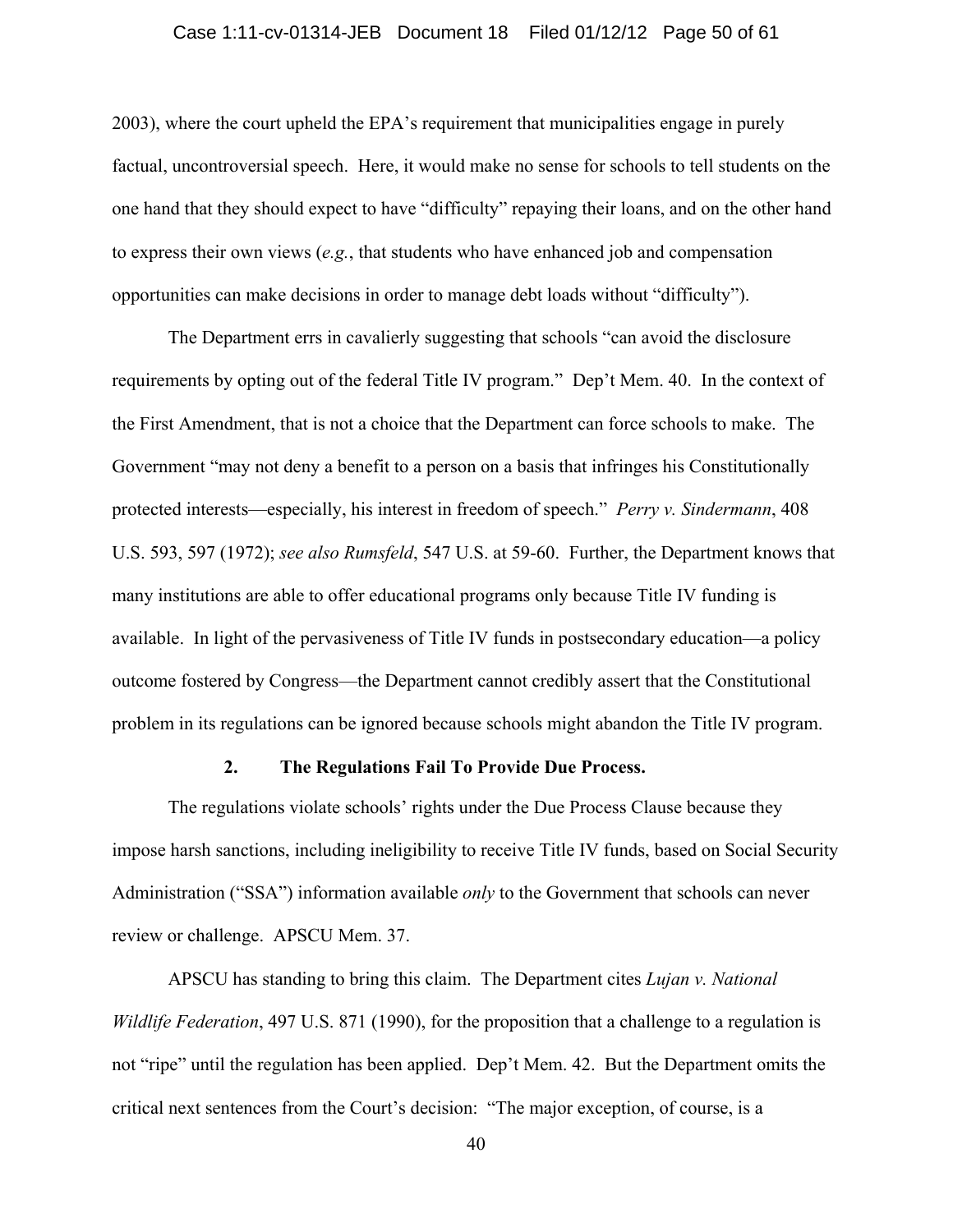#### Case 1:11-cv-01314-JEB Document 18 Filed 01/12/12 Page 51 of 61

substantive rule which as a practical matter requires the plaintiff to adjust his conduct immediately. Such agency action is 'ripe' for review *at once* . . . ." 497 U.S. at 891 (emphasis added). The regulations require APSCU's members to adjust their conduct immediately, *see* Complaint ¶ 14; Answer ¶ 14, and its members will continue to operate under the threat of imminent sanctions absent judicial relief. Indeed, when a plaintiff is subject to a rulemaking, standing is "self-evident." *Sierra Club v. EPA*, 292 F.3d 895, 900 (D.C. Cir. 2002).

The Department responds that APSCU lacks standing because "[a] program is not even potentially subject to sanctions under the regulations unless it fails all three debt measures, only two of which . . . turn on SSA data." Dep't Mem. 42. It is alarming that the Department defends any use of secret data. But that argument cannot prevail, given the Department's repeated assertions that the "debt measures are designed to complement each other." *Id.* at 1-2. If the tests are indeed designed to work together to compensate for each other's shortcomings—as the Department argues—then the Department cannot simultaneously claim that the reliance on secret SSA data is irrelevant because it only arises in some cases.

On the merits, schools have a property interest in Title IV eligibility that cannot be deprived without meaningful notice and an opportunity to be heard. APSCU Mem. 37-38; *see Career Coll. Ass'n v. Dep't of Educ.*, No. 92-1345, 1992 WL 233837, at \*5 (D.D.C. Aug. 31, 1992) (schools' participation in federal loan programs is a "property" interest). The cases cited by the Department—*Alexander*, 979 F.2d 859 and *Dumas v. Kipps*, 90 F.3d 386 (9th Cir. 1996)—are not to the contrary. In *Alexander*, the court held that schools did not have a "vested right" to participate in federal student loan programs. 979 F.2d at 864. But the court did not equate "vested right" with "property interest," and did not reject plaintiff's due process claim on that ground. *See id.* at 867. *Dumas* involved a school in bankruptcy proceedings seeking to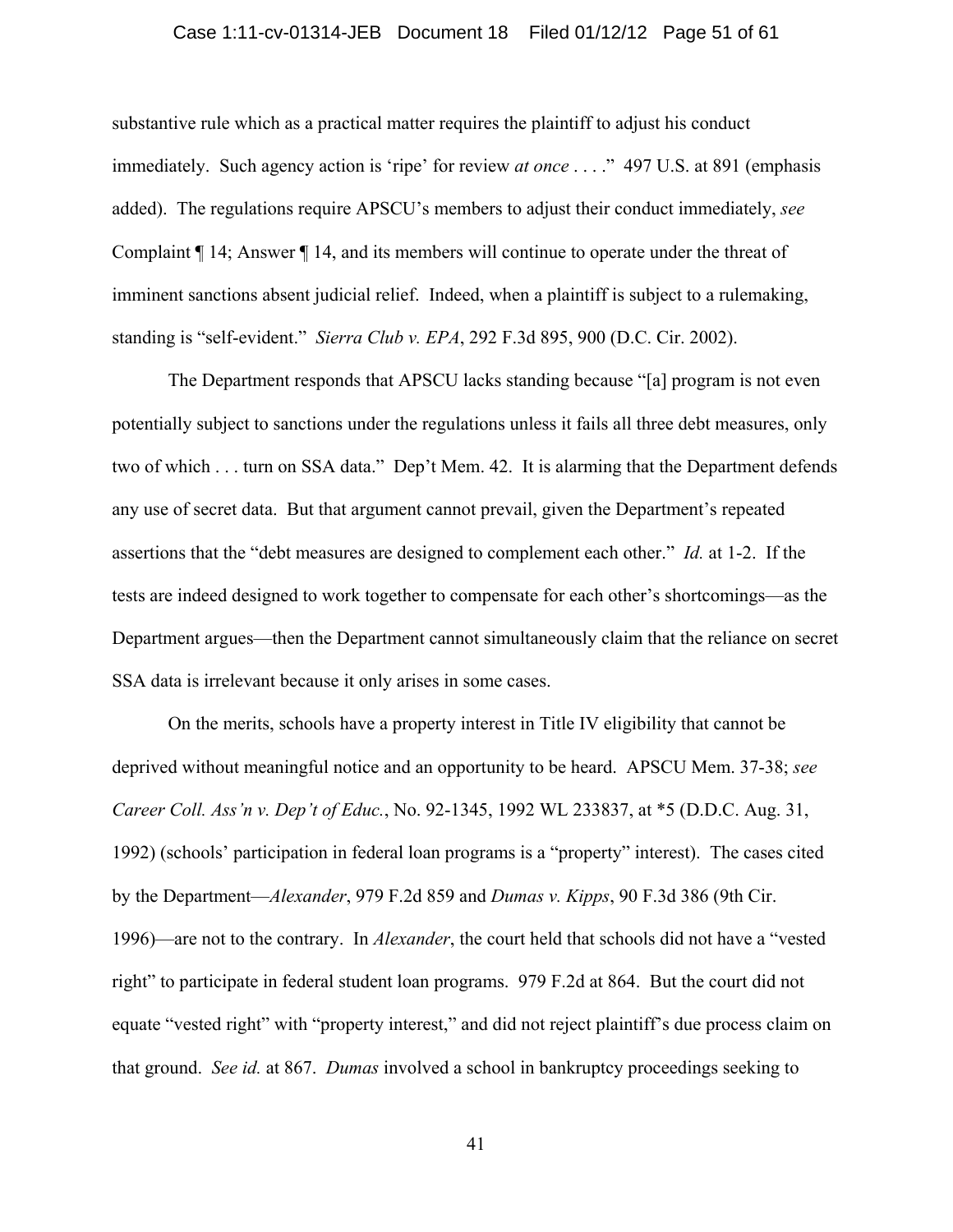#### Case 1:11-cv-01314-JEB Document 18 Filed 01/12/12 Page 52 of 61

bring a suit under Section 1983 against a State's student aid commission. 90 F.3d at 388. In that unique circumstance, the Ninth Circuit—expressly recognizing the conflict with *Continental Training Services, Inc. v. Cavazos*, 893 F.2d 877, 893 (7th Cir. 1990) (holding that a school had a property interest in its eligibility to receive federal funds under the HEA; *cited in* APSCU Mem. 37 n.16)—held that as an indirect beneficiary of the HEA, the debtor school did not have an interest to support its Section 1983 claim. *Dumas*, 90 F.3d at 392.21

Further, the Department's skewed application of the balancing test developed in *Mathews v. Eldridge*, 424 U.S. 319 (1976), only emphasizes the regulations' serious procedural shortcomings. *See* Dep't Mem. 44-45.

First, a school that offers multiple programs has an interest in maintaining Title IV eligibility for each of its programs that cannot be characterized as "relatively modest." Dep't Mem. 44. For example, schools that offer a limited number of programs and schools with programs that attract a large number of students could face dire consequences if even one program is deemed ineligible. Indeed, the 90/10 rule is a Congressional acknowledgment of schools' substantial interest in maintaining access to federal funds. 20 U.S.C. § 1094(a)(24). The fact that schools may be able to obtain revenue from other sources cannot justify the Department's steamrolling of their due process rights, especially considering that an erroneous determination of ineligibility could have a devastating impact on a school. *See Mathews*, 424 U.S. at 341 (requiring consideration of "the degree of potential deprivation"); *Gray Panthers v.* 

<sup>21</sup> Whether APSCU is a direct beneficiary of the HEA is irrelevant, contrary to the Department's implication. Dep't Mem. 43 n.13. That inquiry pertains to whether a school may bring a private right of action under the HEA. *See Parks Sch. of Bus., Inc. v. Symington*, 51 F.3d 1480, 1484 (9th Cir. 1995) (applying four-factor test for implying private right of action). Here, APSCU challenges the regulations under the Constitution and the APA.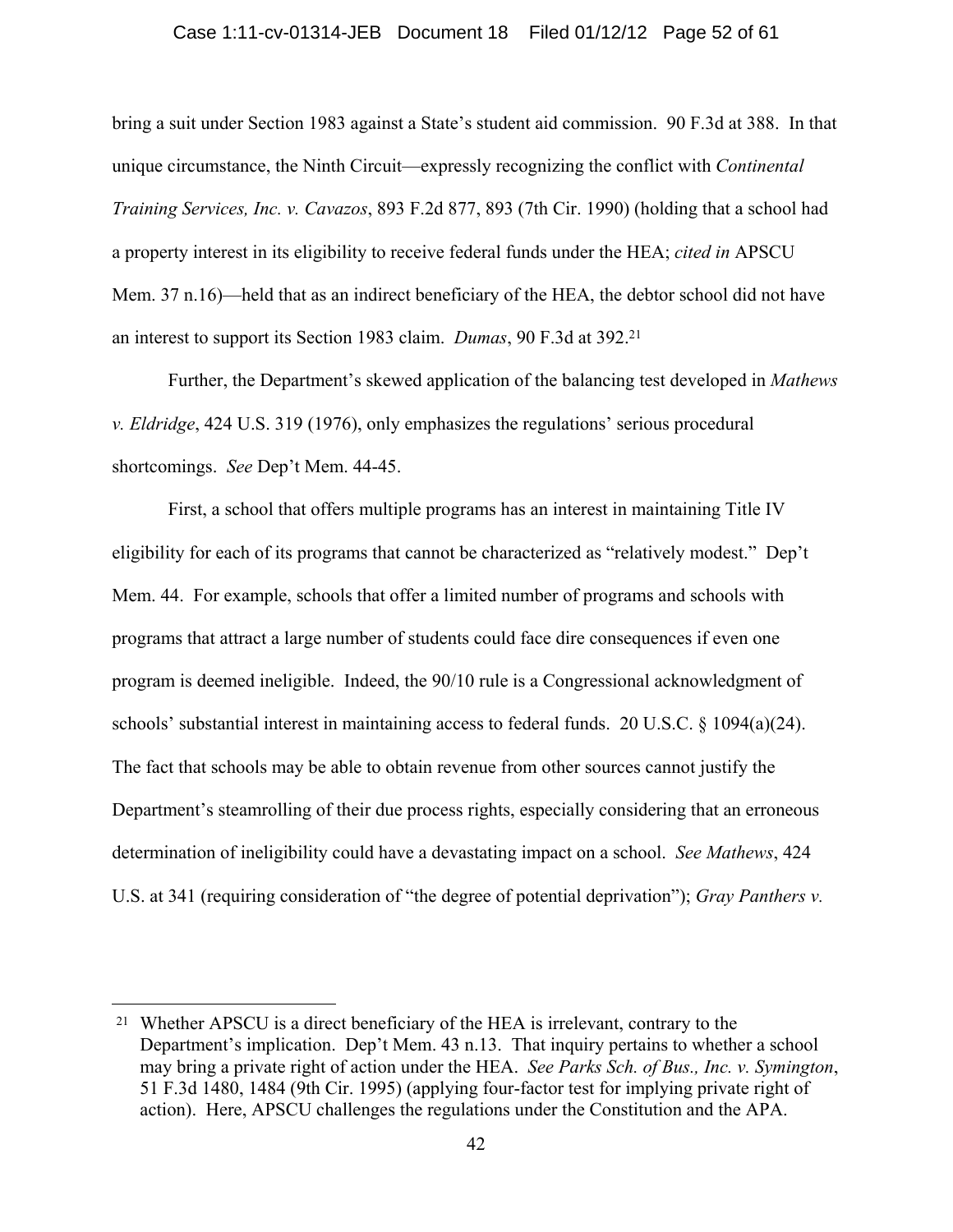### Case 1:11-cv-01314-JEB Document 18 Filed 01/12/12 Page 53 of 61

*Schweiker*, 652 F.2d 146, 166-67 (D.C. Cir. 1980) (cautioning against minimization of private interest in balancing test).

Second, the Department's concession that it can "neither provide the detailed SSA earnings data to the school nor adjudicate any dispute about the accuracy of that data," Dep't Mem. 44, conclusively demonstrates that an erroneous determination of ineligibility would be essentially unreviewable. The Due Process Clause safeguards schools against such unreviewable sanctions, *see* APSCU Mem. 37-38, and the Department's assertion that schools may request a recalculation based on alternative data does nothing to solve this problem. *Id.* at 38 n.17.22

Third, the Department argues that APSCU has not identified additional procedural protections, apart from access to the SSA data, that would ameliorate these due process violations. Dep't Mem. 45. Nothing dictates defining gainful employment by reference to social security earnings data; it is the Department that seeks to impose sanctions without due process, and it is the Department that must satisfy the *Mathews* balancing test. If there is no way for the Department to impose these sanctions without trampling the due process rights of schools, then the Department must pursue a different course.

### **II. The Reporting And Disclosure Regulations Violate The Higher Education Act And The Administrative Procedure Act.**

### **A. The Reporting And Disclosure Regulations Exceed The Department's Authority Under The Higher Education Act.**

The Department defends the Reporting and Disclosure regulations largely by distorting the administrative record and ignoring adverse, controlling precedent.

<u>.</u>

<sup>&</sup>lt;sup>22</sup> The Department asserts that "the risk of an erroneous deprivation is low," Dep't Mem.  $45$ , but now, in addition to the recent miscalculation of CDRs admitted in its Answer, *see* Answer ¶ 115, the Department has admitted a substantial error in its calculation of the relationship between race and repayment rates, and disclosed a further error as well. *See supra* 5 n.1. This string of miscalculations only underscores the importance of allowing regulated entities an opportunity to examine and contest the data used to sanction them. *Id.*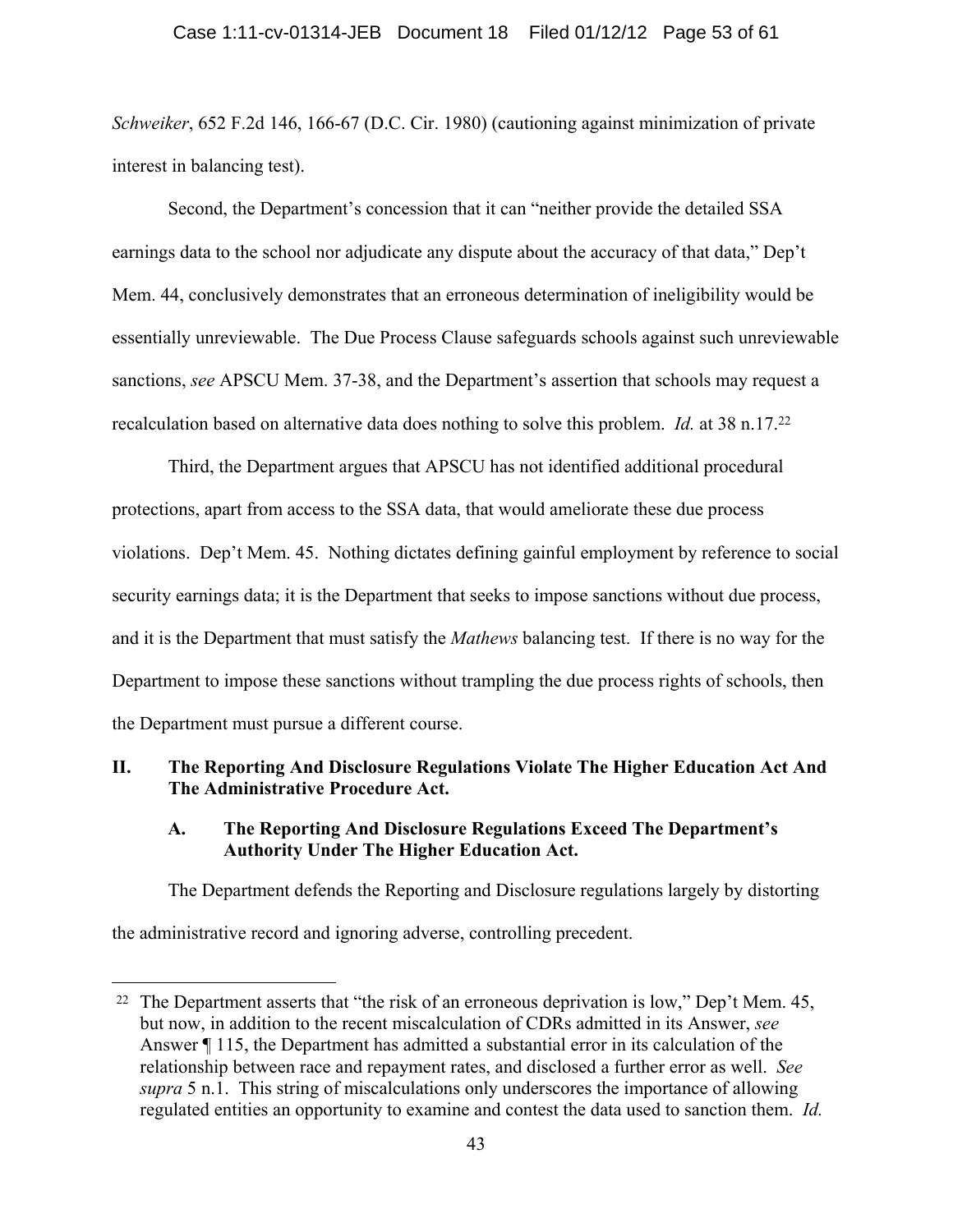#### Case 1:11-cv-01314-JEB Document 18 Filed 01/12/12 Page 54 of 61

First, the Department insists that the regulations are "independently authorized" by 20 U.S.C. § 1221e-3 and § 3474 and are not contingent upon the statute's gainful employment language. Dep't Mem. 10, 46 & n.17. The APA and judicial precedent foreclose that argument. The APA requires that the Department "reference . . . the legal authority under which [a] rule is proposed." 5 U.S.C. § 553(b)(2). And the D.C. Circuit has confirmed that this reference must be found in the notice of the proposed rulemaking. *Nat'l Tour Brokers Ass'n v. United States*, 591 F.2d 896, 900 (D.C. Cir. 1978). The Department did not cite 20 U.S.C. § 1221e-3 or § 3474 as authority for the Reporting and Disclosure regulations in the NPRM—or, indeed, the final rule. *See* 75 Fed. Reg. 66,832, 66,949 (Oct. 29, 2010); 75 Fed. Reg. 34,806, 34,873 (June 18, 2010). Those sections cannot be belatedly invoked as authority for the regulations.

Second, the regulations violate the HEA's prohibition on "the development, implementation, or maintenance of a Federal database of personally identifiable information on individuals receiving assistance under this chapter." 20 U.S.C. § 1015c(a). The Department asserts that its regulations do not run afoul of the prohibition "because the reported information will not be used to monitor individual students over time" and will instead be "aggregated to evaluate programs." Dep't Mem. 47. That, however, evades the crucial fact that the regulations call for schools to provide the Department with "[i]nformation *needed to identify the student.*" 34 C.F.R. § 668.6(a)(1)(i) (emphasis added). Even if the Department later aggregates the data it collects, it will still have "develop[ed] . . . a Federal database of personally identifiable information" in violation of the HEA.23

<sup>23</sup> Because the regulations violate the statute's plain text, the legislative history of 20 U.S.C. § 1015c(a) cannot salvage the regulations. *Burlington N. R.R. v. Okla. Tax Comm'n*, 481 U.S. 454, 461 (1987). Moreover, the legislative history demonstrates that Congress was concerned about the Department collecting data to track students; the Reporting and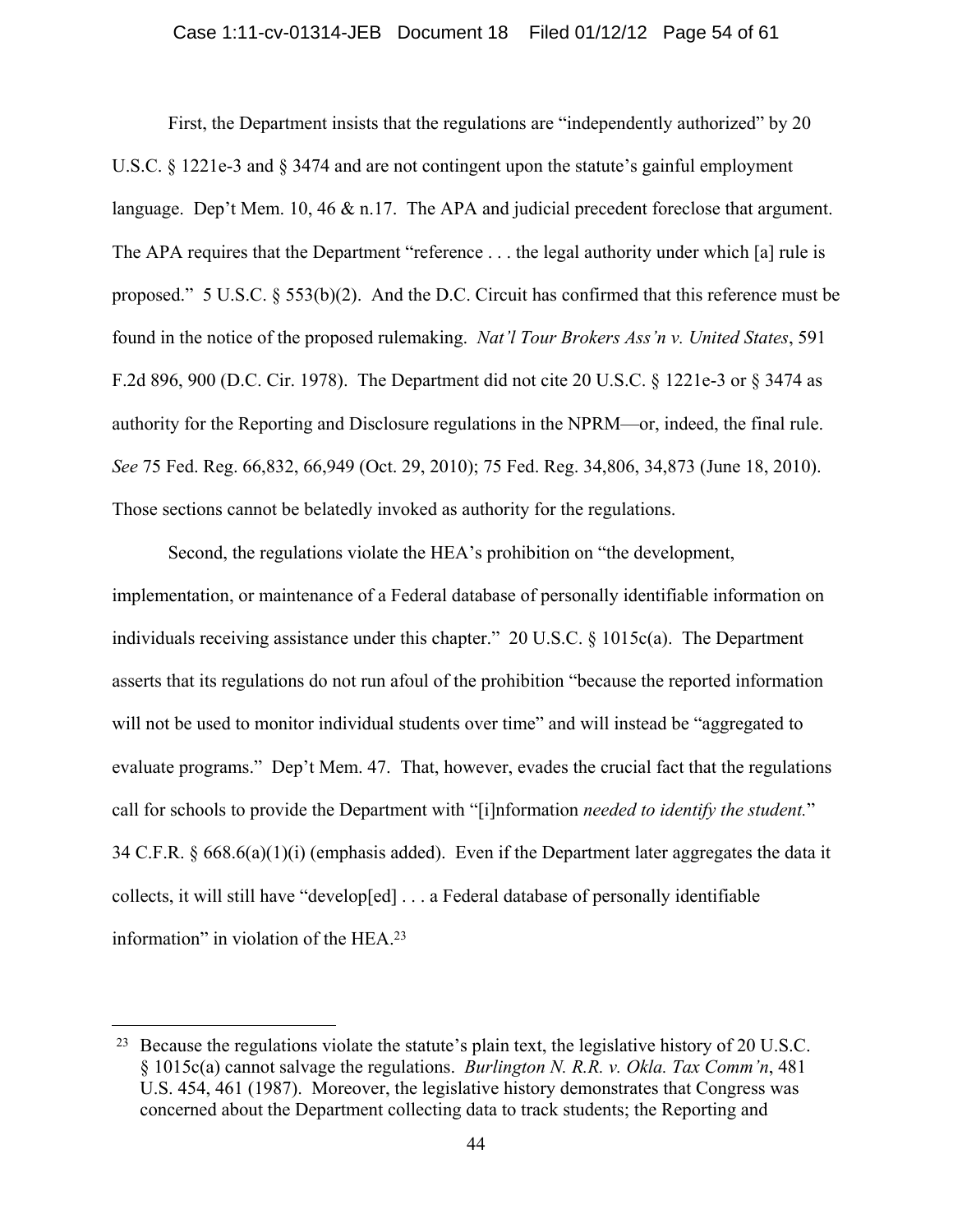#### Case 1:11-cv-01314-JEB Document 18 Filed 01/12/12 Page 55 of 61

The regulations also do not satisfy the exception to 20 U.S.C.  $\S$  1015c(a) for systems necessary for the operation of Title IV programs that were in use by the Department as of 2008. *See* 20 U.S.C. § 1015c(b). The Department argues that "the information reported by schools is necessary to calculate a program's debt measures and will be incorporated into an existing database . . . the National Student Loan Data System." Dep't Mem. 47. But the collected information is "necessary" only because the Department has adopted the unlawful Gainful Employment regulations.<sup>24</sup> Further, if the Department is concerned only with aggregate data, as it claims, it is not "necessary" to collect personally identifiable information. Finally, the notion that the Department may collect any personally identifiable information whatsoever, so long as it eventually incorporates that data into an existing system, eviscerates the prohibition in 20 U.S.C. § 1015c(a). Under the Department's interpretation, the exception swallows the rule, allowing the Department infinitely to expand its existing systems as it discovers new personally identifiable information it would like to obtain.

#### **B. The Reporting And Disclosure Regulations Are Arbitrary And Capricious.**

The Department concedes that the Reporting and Disclosure regulations require schools to disclose graduation rates calculated using a methodology that differs from the methodology enacted by Congress. Dep't Mem. 47-48. The Department's efforts to overcome that concession are inadequate.

First, the Department argues that it is reasonable to require disclosure of two different graduation rates because there "is no reason to suspect that an individual who is thinking about pursuing postsecondary education will not be able to understand" the difference between the two

Disclosure regulations authorize the Department to collect precisely the type of data that would enable it to do what Congress prohibited.

<sup>24</sup> This is also fatal to the Department's assertion that the Reporting and Disclosure regulations are independent of the Gainful Employment regulations. *See* Dep't Mem. 46 n.17.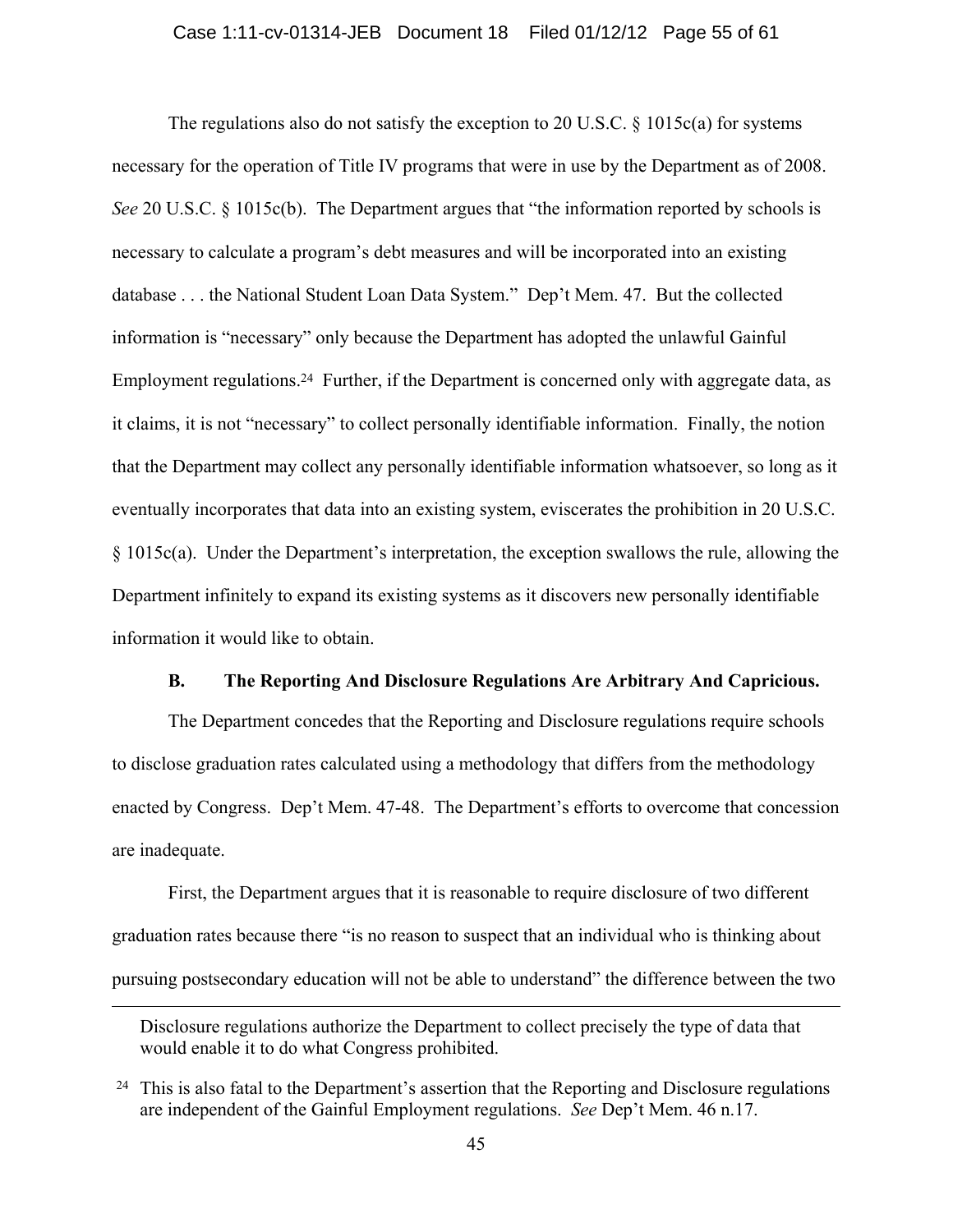#### Case 1:11-cv-01314-JEB Document 18 Filed 01/12/12 Page 56 of 61

rates. Dep't Mem. 48. The Department offers no further explanation beyond this *ipse dixit*. Moreover, the Department's claim defies logic: an advertisement setting forth two different, government-calculated and government-blessed graduation rates for the same program may well be confusing. Second, a hope that students will not be confused is not an affirmative reason for measuring the same thing in two different ways; the Department cannot persuasively explain how publishing two different graduation rates "promote<sup>[5]</sup> the goal of facilitating informed choice." 75 Fed. Reg. at 66,836. Third, the Department's assertion that prospective students will be able to understand the two types of graduation rates was made for the first time in its brief. Dep't Mem. 47-48. Such *post hoc*, lawyer-driven explanations cannot salvage deficient regulations. *Clark Cnty., Nevada v. FAA*, 522 F.3d 437, 443 n.1 (D.C. Cir. 2008) (holding agency action arbitrary and capricious where court found "nothing in the agency's determinations that support[ed] counsel's post hoc explanations").

The regulations are also arbitrary and capricious because nothing in either the proposed or final regulations explains why it is reasonable to require schools to treat students who transfer from a program at another institution differently from students who transfer from a program at their own institution. The Department argues that transfers should be treated differently because "schools could manipulate the on-time completion rates of their programs by encouraging students to switch between similar programs." Dep't Mem. 48. But there is no evidence that institutions attempt to manipulate their graduation rates in that way. And this is yet another *post hoc* rationalization offered by the Department's lawyers that finds no support in the rulemaking. *Clark Cnty.*, 522 F.3d at 443 n.1.25

<sup>&</sup>lt;sup>25</sup> The Department's assertion that APSCU's argument has been waived is mistaken. Dep't Mem. 48 n.18. The proposed regulations did not set forth any methodology for calculating graduation rates; accordingly, commenters had no reason to suspect the Department would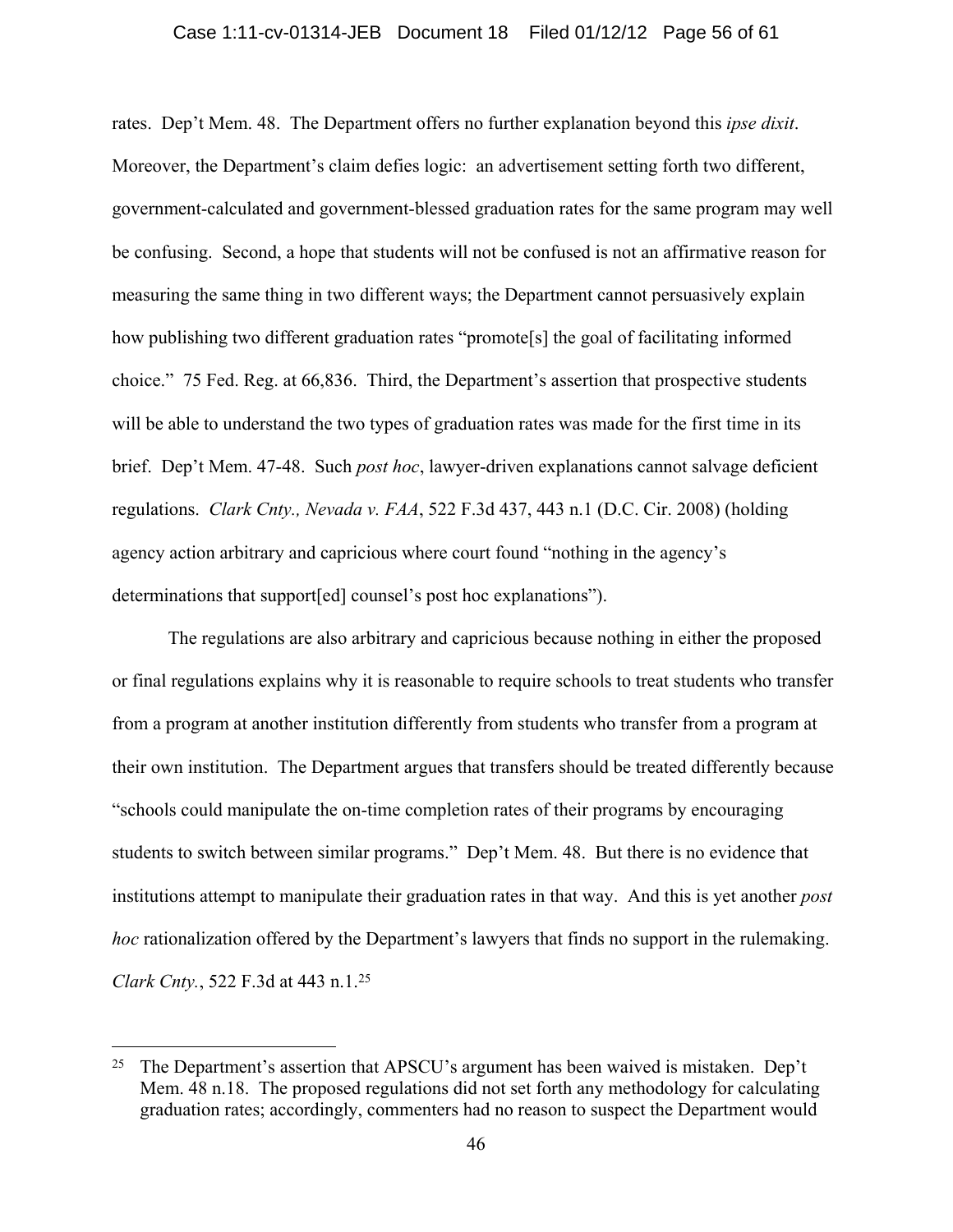### **III. The Program Approval Regulations Violate The Higher Education Act And The Administrative Procedure Act.**

The Department's effort to save the Program Approval regulations fails. The regulations are not an attempt to effectuate policy declared by Congress; instead, they are an attempt to buttress the Department's own unlawful Gainful Employment regulations.26 In addition, the Program Approval regulations put the Department in a role Congress did not intend, by permitting it to exercise curriculum control over institutions participating in Title IV programs. The Program Approval regulations also violate the APA in several ways.

### **A. The Program Approval Regulations Exceed The Department's Authority Under The Higher Education Act.**

The Department's argument that the Program Approval regulations are necessary to prevent schools from "recycl[ing]" ineligible programs, Dep't Mem. 48, must be rejected. The regulations do not target "recycled" programs; rather, they broadly empower the Department to disapprove of disfavored programs based on vague and malleable standards, including whether "the process and determination" by which an institution decided to offer an additional program was "sufficient," whether the program was designed to meet "local market needs," and "how the program was reviewed or approved by, or developed in conjunction" with potential employers. 34 C.F.R. § 600.20(d)(2); APSCU Mem. 42-43.

make an irrational distinction between transfer students and other students. In any event, the Department bears the burden of proving any affirmative waiver defense. Its half-hearted suggestion that it "does not *appear* that this argument was raised in comments," *id.* (emphasis added), is insufficient to carry that burden. Finally, this internal inconsistency between treatment of transfer students and other students is the "kind of clear point[] that an agency must consider *sua sponte*." *Advocates for Highway & Auto Safety v. Fed. Motor Carrier Safety Admin.*, 429 F.3d 1136, 1150 (D.C. Cir. 2005).

<sup>&</sup>lt;sup>26</sup> The Department did not dispute that the Program Approval regulations facilitate the Gainful Employment regulations. APSCU Mem. 43 n.20. Accordingly, these regulations need not be considered separately if the Court vacates the Gainful Employment regulations.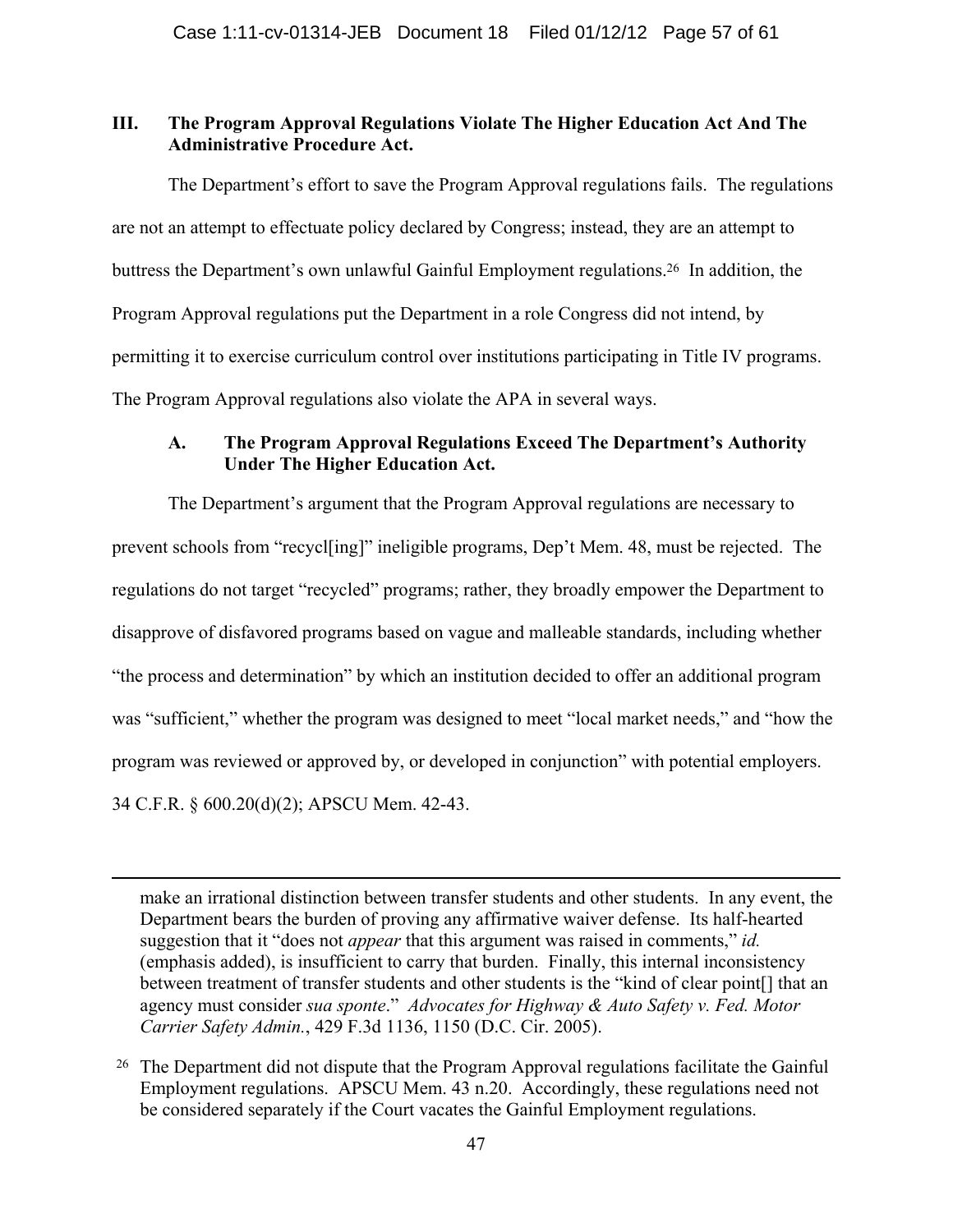#### Case 1:11-cv-01314-JEB Document 18 Filed 01/12/12 Page 58 of 61

As APSCU explained, the Department has unlawfully conferred upon itself authority to exercise "'direction, supervision, or control over curriculum, program of instruction, administration, or personnel of any educational institution.'" APSCU Mem. 42-43 (quoting 20 U.S.C. § 1232a). If the Department believes a school has made a poor curriculum decision, the regulations empower it to prevent that school from accepting Title IV funds for the proposed program. That is a clear violation of 20 U.S.C. § 1232a.

The Department's claim that the Program Approval regulations do not contradict § 1232a because they are "closing a massive loophole whose existence would prevent the effectuation of the policy declared by Congress" is wrong and simply an attempt to use the Department's own regulations to bootstrap itself into greater power. *See* Dep't Mem. 49 (internal quotation omitted). The alleged "loophole" is a product not of the statute, but of the Department's own unlawful regulations. Accordingly, *Pierce County, Washington v. Guillen*, 537 U.S. 129, 145 (2003) and *United States v. Miami University*, 294 F.3d 797, 818 (6th Cir. 2002), both of which address agency efforts to give teeth to an underlying statute, are inapplicable. The Department cannot create a loophole through improper regulations, then purport to close that loophole through additional regulations that are contrary to Congressional intent embodied in § 1232a and the HEA generally.

### **B. The Program Approval Regulations Are Arbitrary And Capricious And Not A Logical Outgrowth Of The Proposed Regulations.**

The Program Approval regulations empower the Department to provide an institution only 30-days' notice before the first day of class that a new program must obtain approval to receive Title IV funds. 34 C.F.R.  $\S$  600.20(d)(1)(ii)(B). The Department makes the confounding assertion that this is a "benefit" to institutions "by allowing them to add new programs relatively quickly." Dep't Mem. 49. This mis-presents the 30 day regulation. Regardless of when schools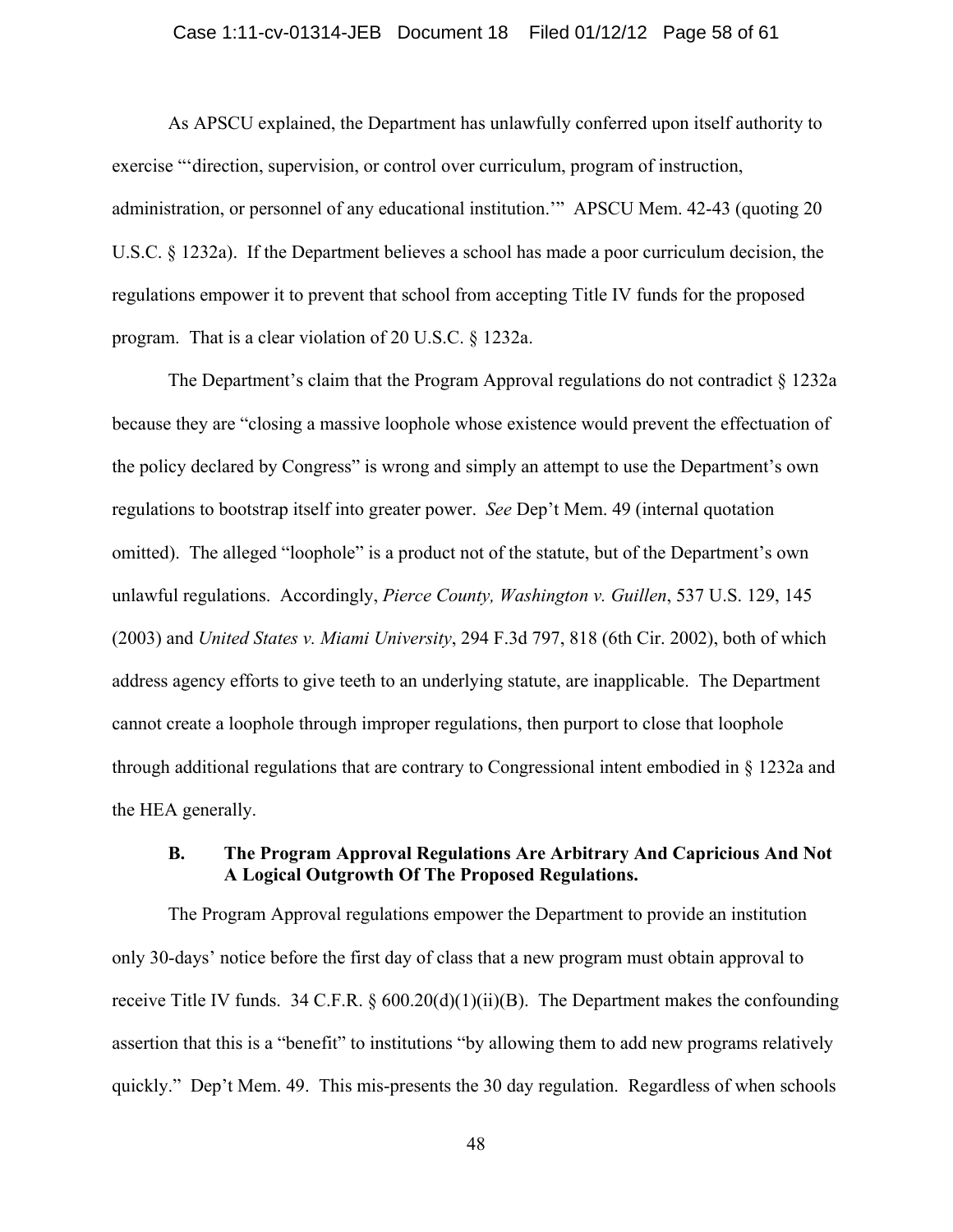#### Case 1:11-cv-01314-JEB Document 18 Filed 01/12/12 Page 59 of 61

notify the Secretary of their intention to offer a new program, the Secretary does not need to inform schools that the program must be authorized before disbursing Title IV funds until 30 days before the start of classes. If an institution is required to obtain approval, it would need to know more than 30 days prior to the first day of class, so that students who have enrolled in the program can make plans for alternative arrangements if approval is not granted. Moreover, an institution would have already engaged and scheduled instructors for the program and notifying these instructors 30 days before the first day of class that their services will not be utilized, puts both the institution and the instructors in untenable positions. The Department's failure to consider the regulations' undue burden on schools, students, and school employees is arbitrary and capricious. *See State Farm*, 463 U.S. at 43.

The Program Approval regulations are not a logical outgrowth of the regulations proposed. *See Int'l Union*, 407 F.3d at 1259; *Shell Oil Co. v. EPA*, 950 F.2d 741, 750-51 (D.C. Cir. 1991) (per curiam). There was no indication in the NPRM that institutions would be subject to the many new requirements in the final Program Approval regulations. *See CSX Transp., Inc. v. Surface Transp. Bd.*, 584 F.3d 1076, 1081 (D.C. Cir. 2009) (explaining that the initial proposed regulations must "ma[k]e clear that the agency was contemplating" the requirements found in the final regulations). For example, the 30 day notice-of-approval provision described above is entirely new; commenters had no opportunity to explain to the Department how that provision would be harmful to students and schools. Similarly, commenters had no notice that the Department planned to eliminate the exception listed in 34 C.F.R. § 600.10(c) (2010), which excluded from the prior, limited approval process certain new programs that prepared students for gainful employment "in the same or related recognized occupation as an educational program that" had been previously "designated as an eligible program at that institution." Because the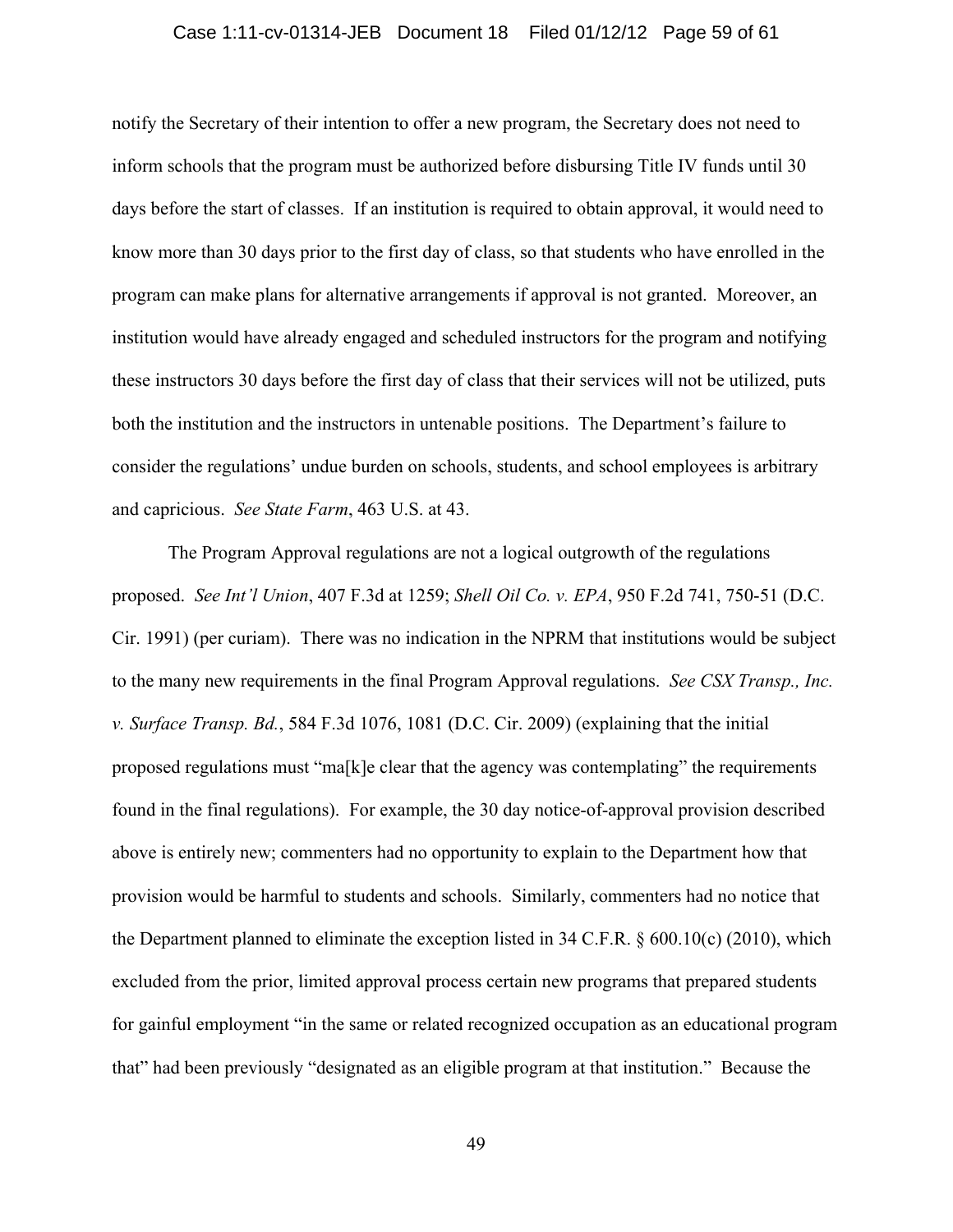proposed regulations failed to identify these dramatic changes—and others, APSCU Mem. 44 the public lost the opportunity to draw attention to the many flaws in the regime.

### **CONCLUSION**

For the foregoing reasons, and for the reasons set forth in the Memorandum of Law in Support of Plaintiff's Motion for Summary Judgment, and as supported by the record, the Court should deny the Department's motion for summary judgment and grant summary judgment in APSCU's favor, declaring the Gainful Employment, Reporting and Disclosure, and Program Approval regulations to be unlawful, vacating them, and enjoining their enforcement.

Dated: January 12, 2012 Respectfully submitted,

TIMOTHY J. HATCH, SBN 374694 THatch@gibsondunn.com GIBSON, DUNN & CRUTCHER LLP 333 South Grand Avenue Los Angeles, California 90071-3197 Telephone: 213.229.7000 Facsimile: 213.229.7520

/s/ Douglas R. Cox

DOUGLAS R. COX, SBN 459668 DCox@gibsondunn.com NIKESH JINDAL, SBN 492008 NJindal@gibsondunn.com DEREK S. LYONS, SBN 995720 DLyons@gibsondunn.com VERONICA S. ROOT, SBN 992717 VRoot@gibsondunn.com GIBSON, DUNN & CRUTCHER LLP 1050 Connecticut Avenue, NW Washington, District of Columbia 20036 Telephone: 202.955.8500 Facsimile: 202.467.0539

*Attorneys for Plaintiff Association of Private Sector Colleges and Universities*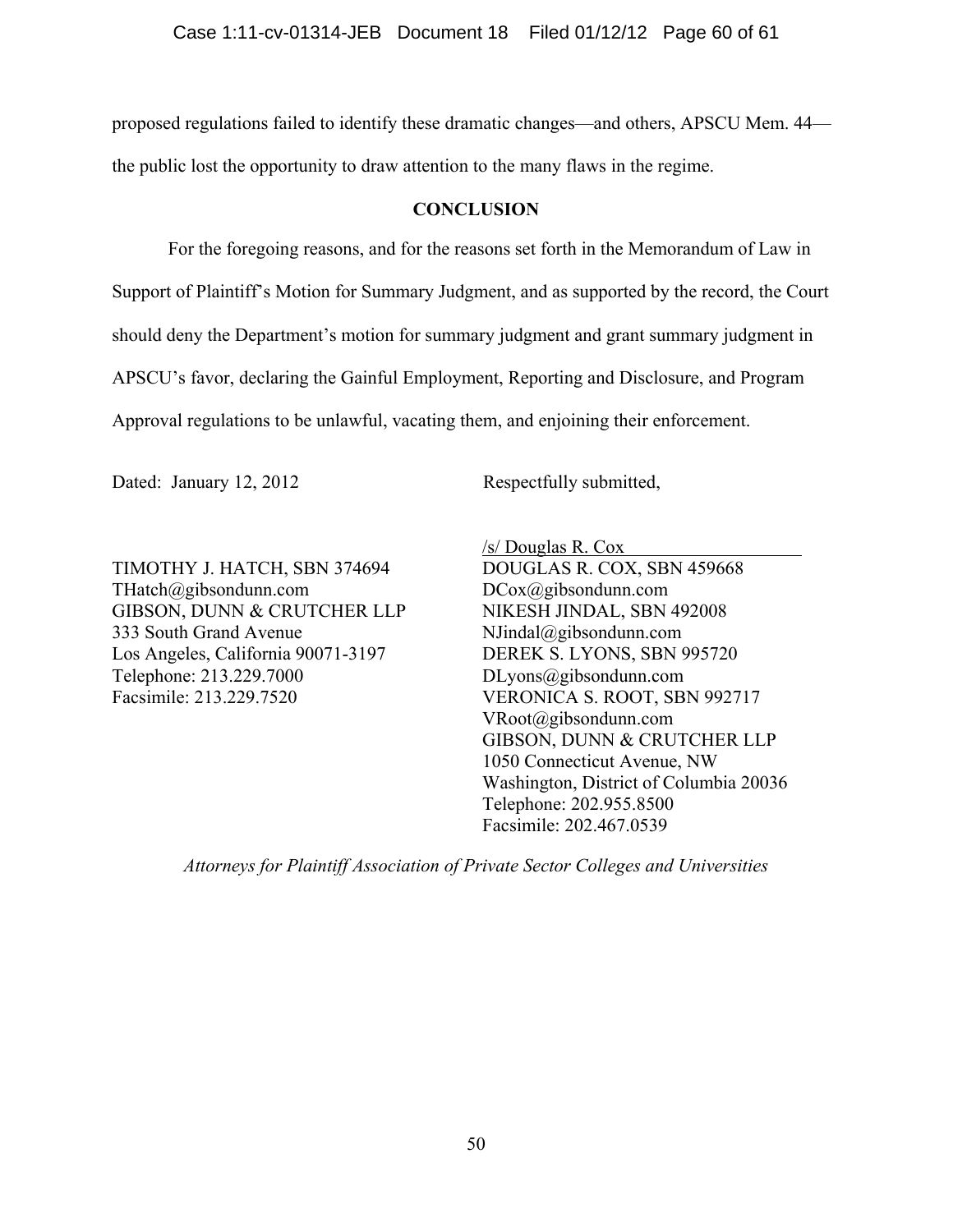# **CERTIFICATE OF SERVICE**

I hereby certify that on this 12th day of January, 2012, a true and correct copy of the

# attached **MEMORANDUM OF LAW IN OPPOSITION TO DEFENDANTS' CROSS-**

# **MOTION FOR SUMMARY JUDGMENT AND REPLY MEMORANDUM OF LAW IN**

# **SUPPORT OF PLAINTIFF'S MOTION FOR SUMMARY JUDGMENT**, and the

accompanying **PROPOSED ORDER**, were filed and served pursuant to the Court's electronic

filing procedures using the Court's CM/ECF System.

 /s/ Veronica S. Root VERONICA S. ROOT, SBN 992717 VRoot@gibsondunn.com

 GIBSON, DUNN & CRUTCHER LLP 1050 Connecticut Avenue, NW Washington, District of Columbia 20036 Telephone: 202.955.8500 Facsimile: 202.467.0539

*Attorney for Plaintiff*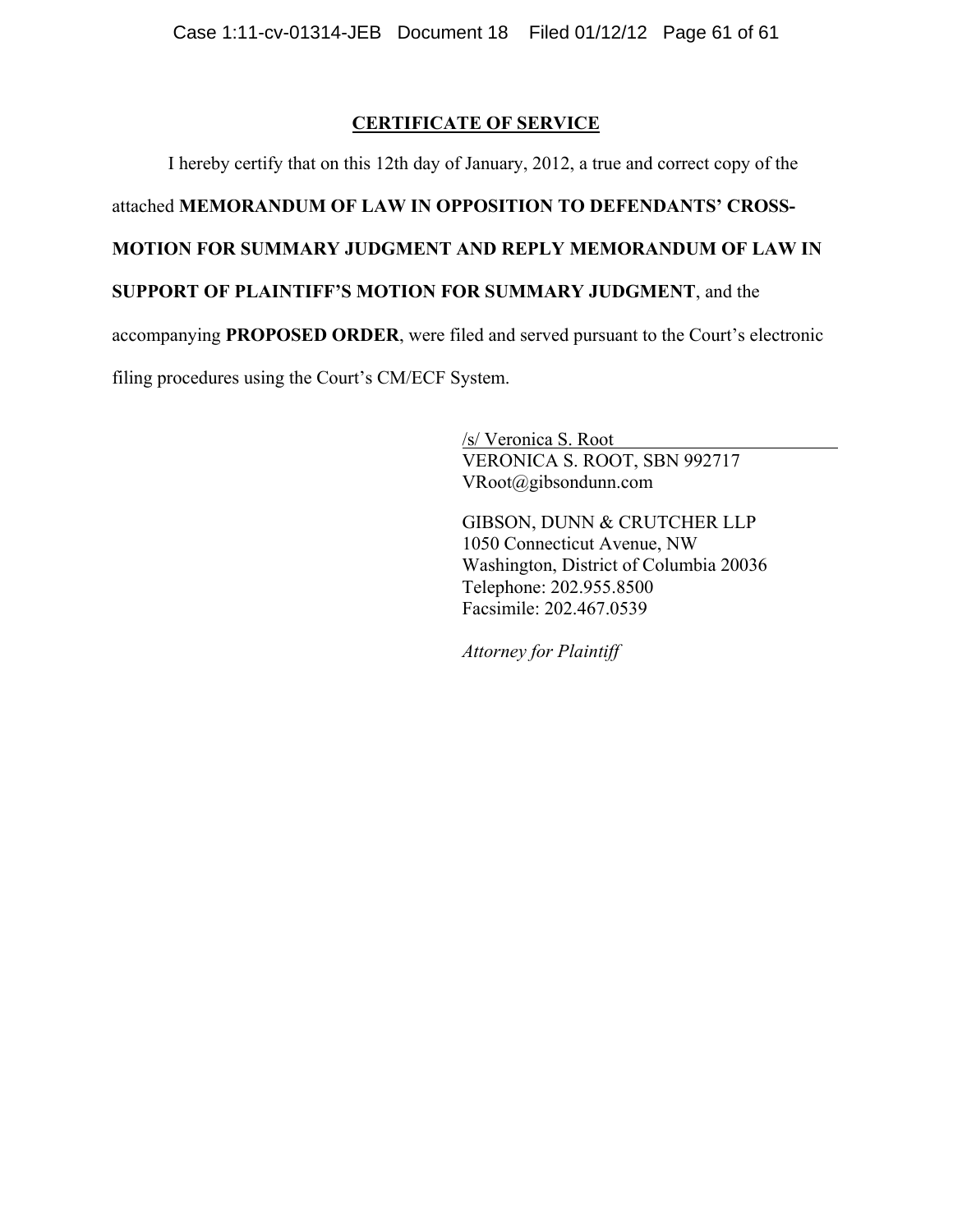### **IN THE UNITED STATES DISTRICT COURT FOR THE DISTRICT OF COLUMBIA**

| <b>ASSOCIATION OF PRIVATE SECTOR</b><br>COLLEGES AND UNIVERSITIES,<br>Plaintiff,             |                                         |
|----------------------------------------------------------------------------------------------|-----------------------------------------|
| V.                                                                                           | Civil Action No. $1:11$ -cv-01314 (JEB) |
| ARNE DUNCAN, in his official capacity as<br>Secretary of the Department of Education,<br>and |                                         |
|                                                                                              |                                         |
| UNITED STATES DEPARTMENT OF<br>EDUCATION,                                                    |                                         |
| Defendants.                                                                                  |                                         |
|                                                                                              |                                         |

### **[PROPOSED] ORDER DENYING DEFENDANTS' CROSS-MOTION FOR SUMMARY JUDGMENT**

WHEREFORE, having considered the Complaint, the Answer, the Parties' Cross-

Motions for Summary Judgment, the arguments of counsel, and the evidence in this matter, the Court is of the opinion that Plaintiff has demonstrated that no disputed issue of material fact exists between the Parties, and that Plaintiff is entitled to judgment as a matter of law on its claims that the Gainful Employment regulations, 76 Fed. Reg. 34,386, 34,448 (June 13, 2011) (to be codified at 34 C.F.R. § 668.7), the Reporting and Disclosure regulations, 75 Fed. Reg. 66,832, 66,948 (Oct. 29, 2010) (codified at 34 C.F.R. § 668.6), and the Program Approval regulations, 75 Fed. Reg. 66,665, 66,676 (Oct. 29, 2010) (codified at 34 C.F.R. §§ 600.10, 600.20), are invalid and in violation of law.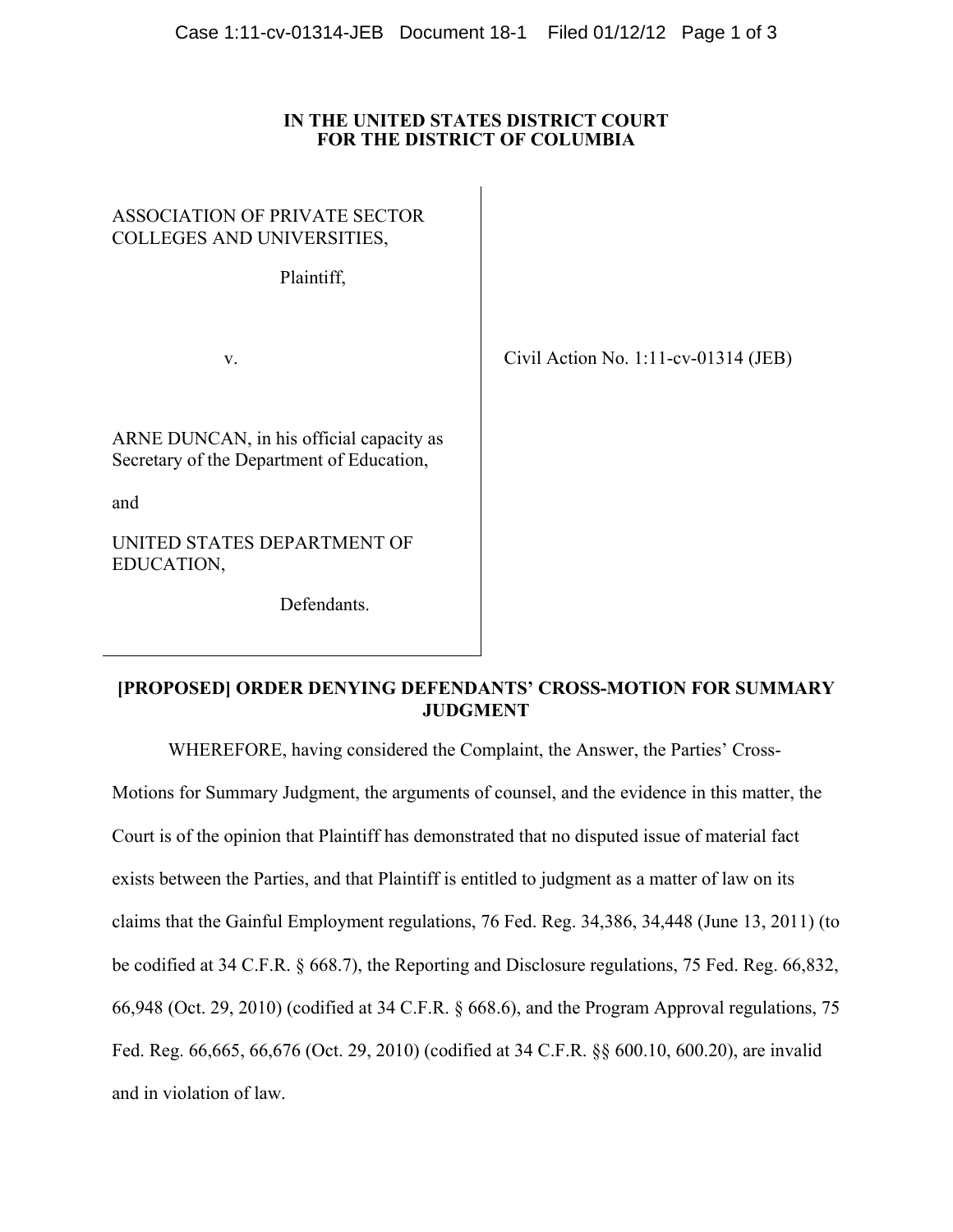**IT IS THEREFORE ORDERED** that Defendants' Cross-Motion for Summary Judgment is **DENIED**;

**IT IS FURTHER ORDERED** that Plaintiff's Motion for Summary Judgment is

## **GRANTED**;

**IT IS FURTHER ORDERED** that the Gainful Employment, Reporting and Disclosure,

and Program Approval regulations are **VACATED** and **SET ASIDE**;

**IT IS FURTHER ORDERED** that Defendants and their officers, employees, and agents shall not implement, apply, or take any action whatsoever pursuant to the Gainful Employment, Reporting and Disclosure, and Program Approval regulations.

# **SO ORDERED**.

DATE: \_\_\_\_\_\_\_\_\_\_\_\_\_ \_\_\_\_\_\_\_\_\_\_\_\_\_\_\_\_\_\_\_\_\_\_\_\_\_\_\_\_\_\_\_\_\_\_\_\_\_\_\_\_\_\_

James E. Boasberg United States District Judge